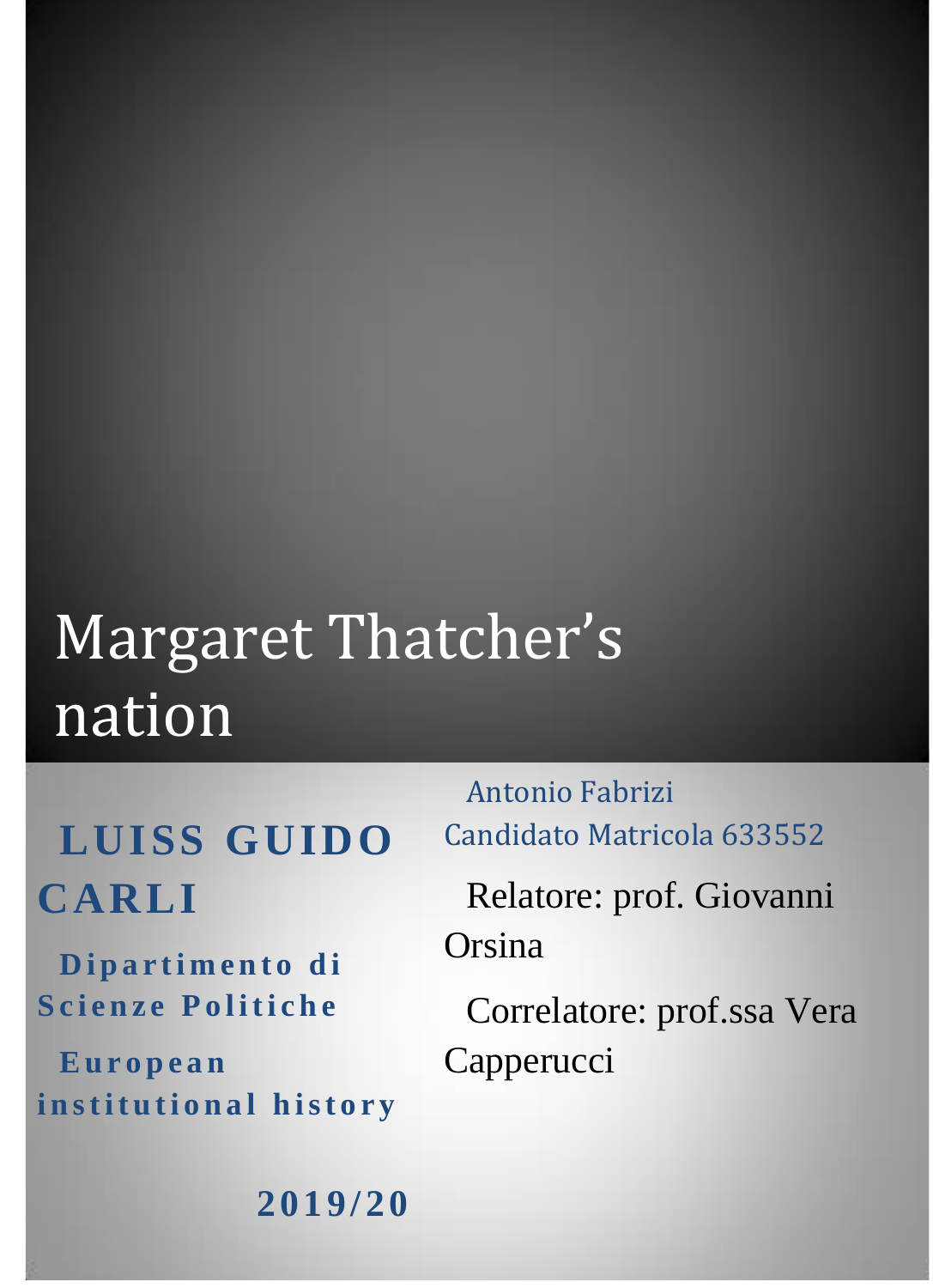# **Index**

Introduction, page 2

Chapter I: "Thatcherism before Thatcher", p. 5

1.1 The end of an era: the decolonization, p. 5

1.2 Immigration in the post-imperial Britain, p. 7

Chapter II: Re-founding Britain, p. 12

2.1 Thatcher and immigration, p. 12

2.2 The Nationality Act of 1981, p. 16

2.3 The Falklands War: "Great Expectations", p. 17

2.4 The Scottish issue, p. 23

2.5 The Northern Ireland, p. 34

Chapter III: Defending Britain, p. 43

3.1 Dealing with Europe: from the dream of the Single Market to the nightmare of the super-state, p. 43

3.2 Stand for Liberty: win the Cold War, p. 54

Conclusion, p. 56

Bibliography, p. 58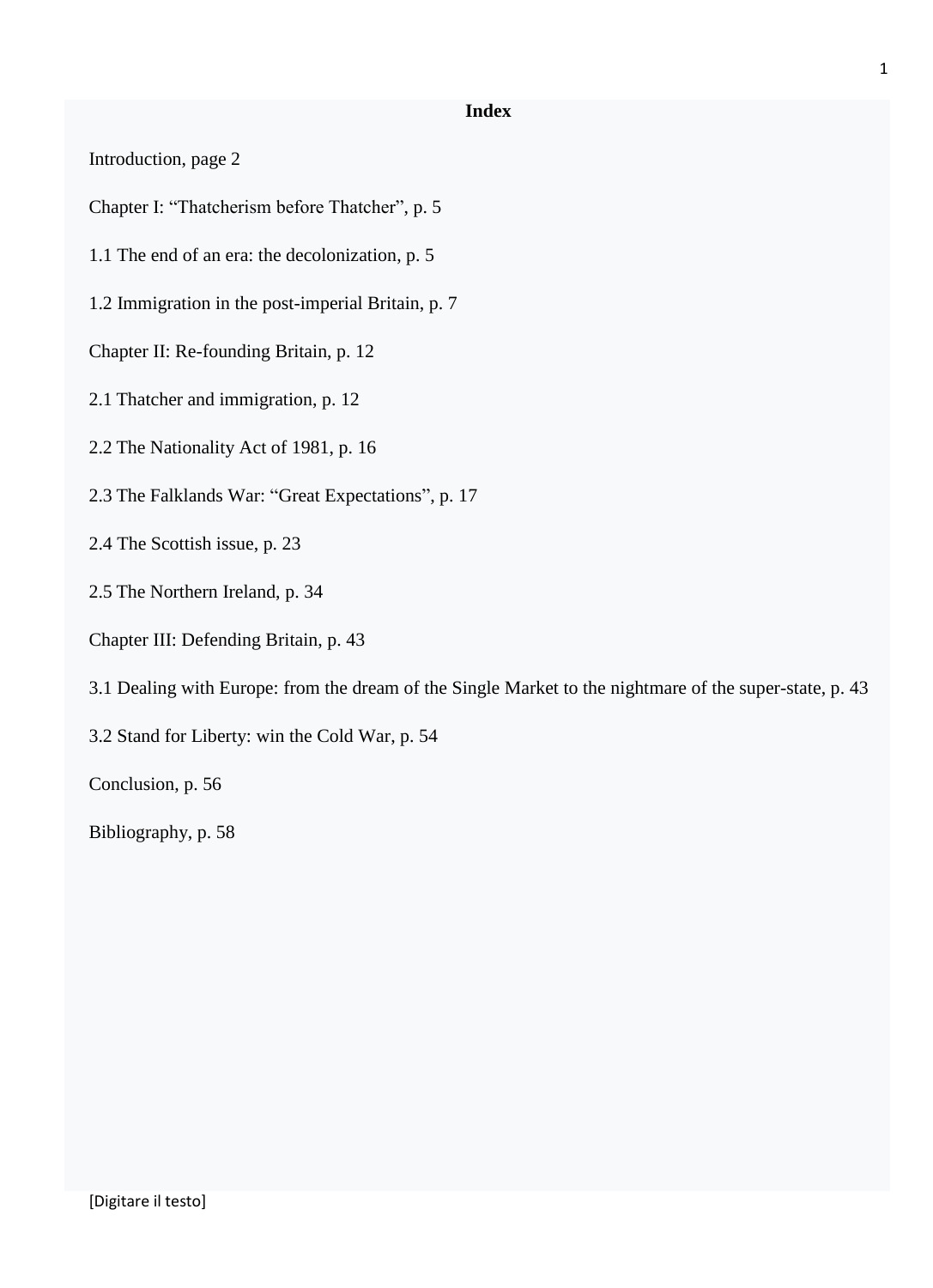# **Introduction**

In order to introduce this thesis it is necessary to highlight two elements. First, what is Thatcherism. Second, its background: the decolonisation. In this regard, Thatcherism is not just economics ("Economics are the method" said Margaret Thatcher "the object is to change heart and souls"), but is a certain idea of nation, whose pride does not consist anymore in possessing a great empire, but in pursuing freedom conceived both as the freedom of the individual from the state and as the autonomy of the nation in the international context. In Thatcher's view, the United Kingdom could not and should no longer be at the head of an empire nor of a club of states, but a nation-state that on the one hand was open to trade and on the other hand was able to defend its sovereignty and its identity<sup>1</sup>. Consequently, it was not to welcome within its borders those who considered incompatible with its founding values, it was not to accept anything could undermine its unity nor any external interference in its domestic policy. Ideologically, Thatcher was a British nationalist<sup>2</sup>. Although she knew that Britain was constituted of multiple nations, she believed she could found a British nation capable of surviving beyond the Empire. The decolonisation had had in fact significant repercussions in the internal politics of the United Kingdom, especially in the relationship between its four nations (English, Scottish, Welsh, Irish). Anyway, Thatcher felt no regret for past glory of the Empire. On the contrary, not only she accepted its end, but she understood the political unsustainability of the overlap between being British and being Commonwealth citizens, given the fear of the British towards coloured immigration, even from the countries of the Commonwealth. With the Nationality Act of 1981 she tried to redefine the boundaries of the community by making them coincide with those of the United Kingdom alone. Rolling back the frontiers of the state she believed she could strengthen them, on the one hand by preventing the entry of immigrants whose presence would have undermined the stability of the Kingdom and "swamped"<sup>3</sup> its identity, on the other by keeping together the British nationalities. At the same time, she faced the challenge of European integration. In this regard, Thatcher was not against the British stay in the European Economic Community. On the contrary, she saw the creation of the Single Market as the external stimulus necessary for the United Kingdom to return to being economically strong. Hence her support for the Single European Act in 1986. However, she was strenuously hostile to the evolution of the Community into a federal state, since it would have meant the end of Britain as an independent nation. Hence her opposition to the Maastricht Treaty in 1990s. Her unionist feelings at home and anti-federalists towards Europe were inextricably linked. In her vision, there was only one decisional centre for what

<sup>&</sup>lt;sup>1</sup> "It will not be given to this generation of our countrymen to create a great Empire. But it is given to us to demand an end to decline and to make a stand against what Churchill described as the 'long dismal drawling tides of drift and surrender, of wrong measurements and feeble impulses' ". Margaret Thatcher Foundation. Speech to the Conservative Political Centre Summer School ("The Renewal of Britain"). July 6 1979, Friday.

<sup>2</sup> Torrance, D. (2009). *"We in Scotland" Thatcherism in a Cold Climate*. Birlinn Limited. Edinburgh, p. 10.

<sup>[</sup>Digitare il testo] <sup>3</sup> Margaret Thatcher, *TV Interview for Granada World in Action ("rather swamped")*, January 27 1978. "Thatcher foundation".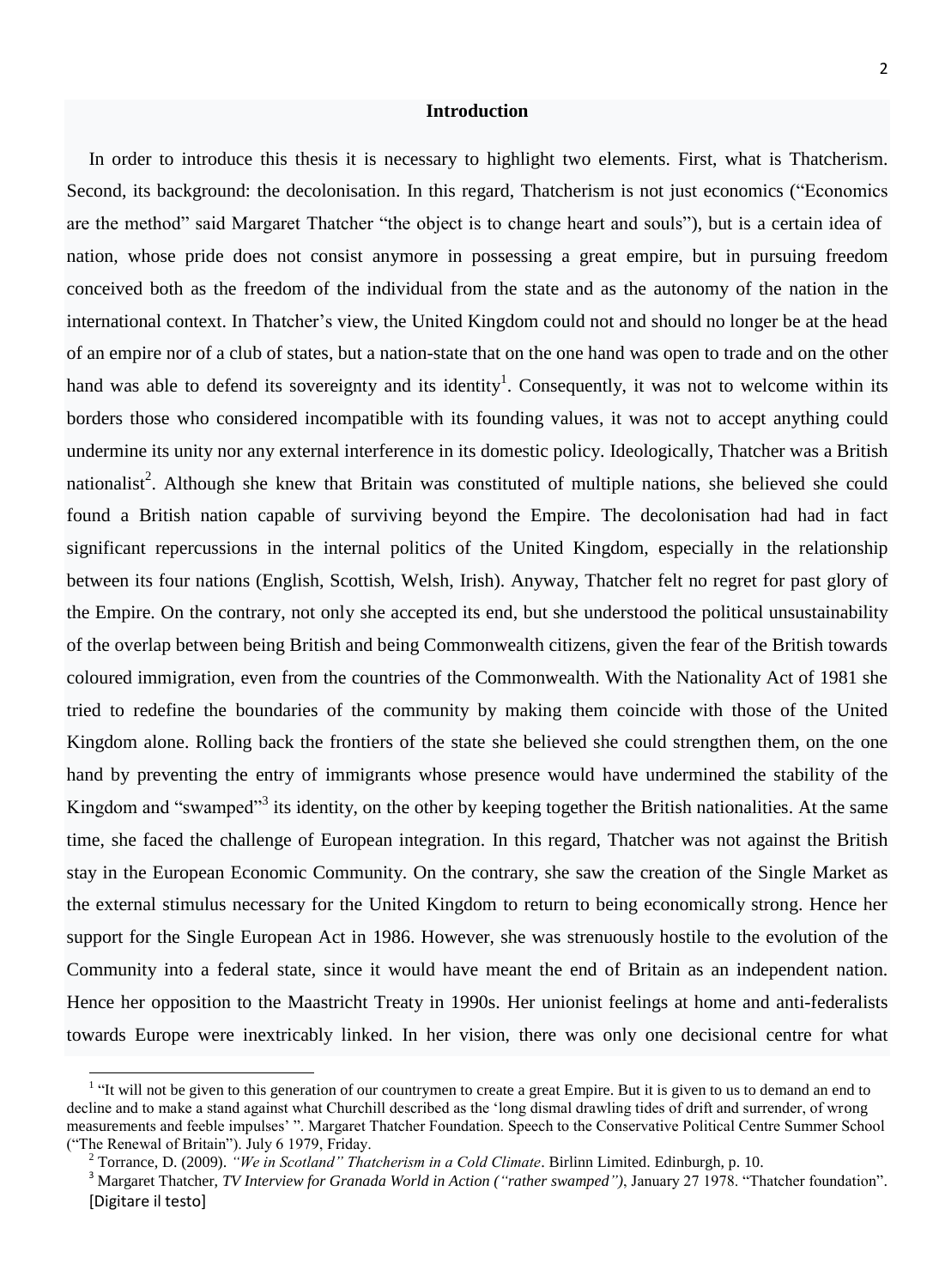regarded the British people's fate: Westminster. No transfer of powers to regional level or to supra-national level. One parliament for one nation-state. And that nation should have been the British one. The problem was the absence of a true British national identity, which merged all four nations which constitute the United Kingdom into a single identity. British Unionism, in particular that between Scotland and England, had in fact fed on "popular imperialism"<sup>4</sup>. Little had been done to make the two peoples merge into one destiny community. Anyway, Margaret Thatcher's anti-federalism did not prevent her Britain from playing a starring role in Europe as it had never done in the past, dominating the negotiations for the drafting of the Single European Act, obtaining a vast liberalization of the European market, of which Great Britain, in particular the City of London, would have profited. However, once again, economic issues represented only part of Margaret Thatcher's overall design. In fact, she intended to integrate the United Kingdom not simply in a market, but above all in an area, the Western one, that went beyond the borders of the European Economic Community<sup>5</sup>. In this regard, she stressed the importance of the cooperation with the USA in foreign and military policy, as well as the role of the United Kingdom within NATO. To some extent, it can be said that Margaret Thatcher replaced the past imperial vocation with the necessity to "win" the Cold War against the Communist enemy. While defending British sovereignty in the European context, she cultivated the "special relationship" of the United Kingdom with the United States, favoured in this by the election of Ronald Regan, with whom she shared liberal-conservative ideals at home and anticommunism in foreign policy. To be honest, her path had already traced, at least in part. In the first place, some authors argue that, in a certain meaning, there was a sort of "Thatcherism before Thatcher"<sup>6</sup> in the person of Enoch Powell. Indeed, Powell anticipated her with his acceptance of decolonization and his attitude towards immigration. He first realized that British identity had to be rebuilt on bases marked by the borders of the United Kingdom, abandoning the imperial or global ambitions. Moreover, he was a staunch unionist<sup>7</sup>. Secondly, the events that took place before her experience of government seem to have really traced a path without alternatives. Indeed, before her, the Harold Macmillan's government had already accepted the decolonization process and made the first attempts to enter European Economic Community, as well as it had already been driven by the Suez Crisis to take care of the "special relationship" with the United States<sup>8</sup>. As we will see, what made the difference between Suez and the Falklands War was the international context,

 4 See: Glass B. S. (2014), *The Scottish Nation at Empire's End*. Palgrave Macmillan. Basingstoke.

 $<sup>5</sup>$  As emphasized in the so-called "Bruges Speech": "The European Community is one manifestation of that European identity,</sup> but it is not the only one. We must never forget that east of the Iron Curtain, people who once enjoyed a full share of European culture, freedom and identity have been cut off from their roots. We shall always look on Warsaw, Prague and Budapest as great European cities. Nor should we forget that European values have helped to make the United States of America into the valiant defender of freedom which she has become". Margaret Thatcher Foundation. Speech to the College of Europe ("The Bruges Speech"). On September 20 1988, Tuesday.

<sup>6</sup> See: Vinen R. (2010). *Thatcher's Britain The Politics and Social Upheaval of the Thatcher Era*. Pocket Books. London, p. 43 7 *Ivi*, pp.56-57

<sup>8</sup> See: Ashton, N. J. (2005). *Harold Macmillan and the "Golden Days" of Anglo-American relations revisited*, 1957-63. Diplomatic History. Backwell publishing. Oxford, pp. 691-723

<sup>[</sup>Digitare il testo]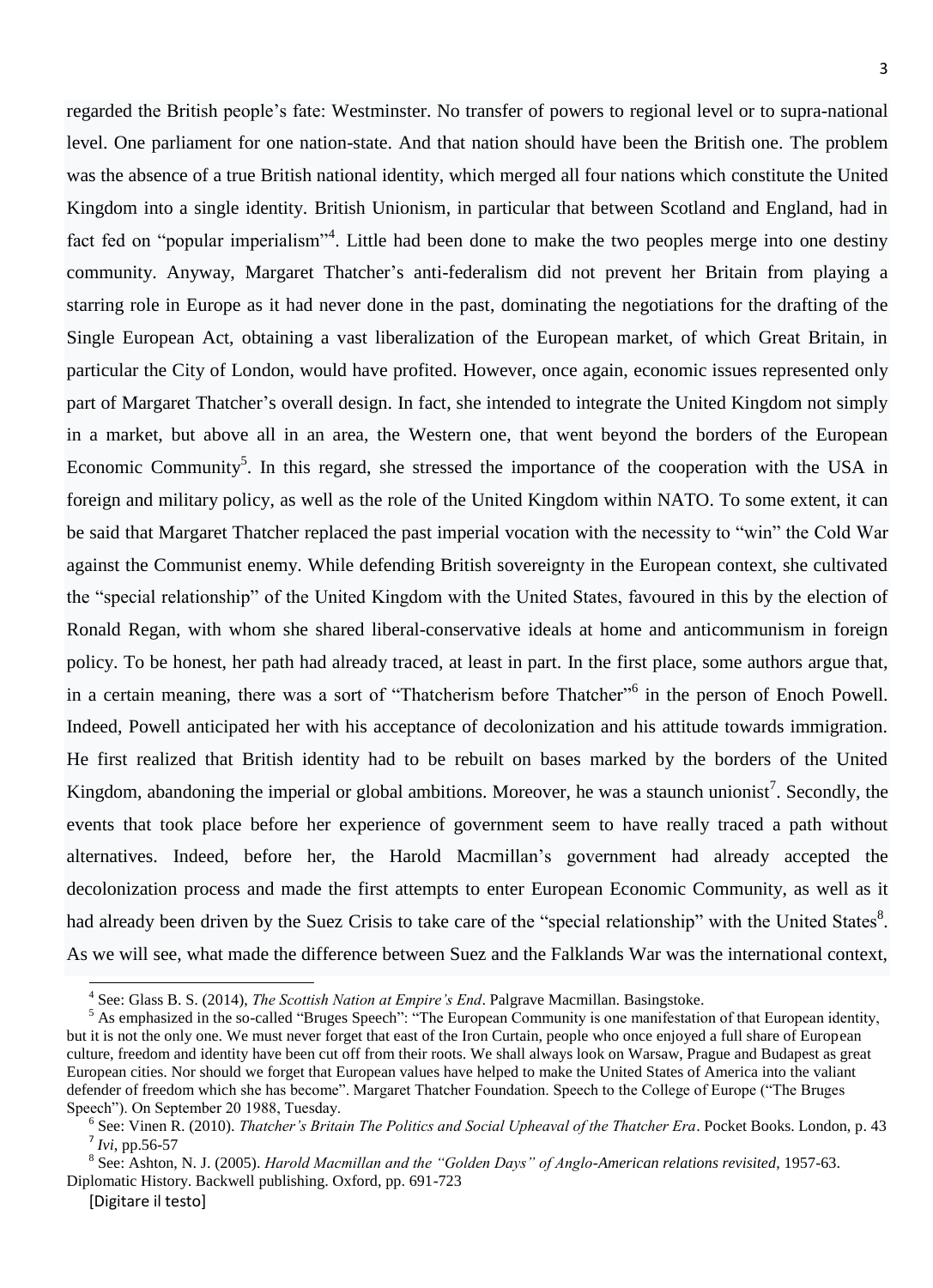on the one hand the neutrality of the USSR, and on the other, the support of the USA. In this regard, Thatcher well understood the Suez's great lesson, that is that the United Kingdom could not move without the US support. Furthermore, the Suez Crisis had also shown how weak the link with the Commonwealth actually was, as Canada and Australia refused their support for the motherland <sup>9</sup>, alongside India. As already mentioned, Thatcher assumed the responsibility to officially end these ties, with the Nationality Act of 1981, while her predecessors were limited to a simple regulation of migratory flows. Furthermore, she managed for a long time, and largely defined for most of the following years, the way in which the United Kingdom dealt with Europe, supporting the need to be part of it but rejecting any evolution in a federalist direction. Where past governments had limited themselves to managing the British identity crisis, she governed with a clear political line, following a path which she saw as obliged. After all, the end of the Empire was factual, as was the passage from the United Kingdom to the United States in Western world domination. Finally, Thatcher is the one who represented British Unionism in government more than anyone else. Not only because of her intransigence towards Northern Irish terrorism or her obstinacy in refusing the Scottish devolution, but above all because she had "the face of the enemy". Her education, her accent, her lifestyle made her hateful for an electorate who, at least in Scotland, would have been identified as "Conservative", but who saw in her an Anglo-centric view of the whole Kingdom  $10$ . In the following chapters, I will deepen all these elements that have characterized Margaret Thatcher's idea of nation in thought and action. I will begin with the background of her political experience, which has influenced her vision of the world so much, namely the end of the British Empire and the substantial failure of the Commonwealth as its surrogate. I will continue by exposing the desire for closure that decolonization brought into the hearts and minds of the British, especially with regard to immigration. There were two crucial points in this transition, both marked by the Thatcher's government: the aforementioned Nationality Act of 1981 and the Falklands War. Not so much its victorious outcome, rather the great expectations that this outcome aroused in that part of the British people, largely non-English, who still trusted in a British global (and imperial) revival. After having addressed the issue of nationalities, I will dedicate myself to the relationship of Thatcher's Britain with Europe and the USA. In the conclusion, I will show how all these different elements had to contribute to the Margaret Thatcher's project of nation and to what extent she succeed.

<sup>9</sup> Eayrs, G. J. (1964). *The Commonwealth and Suez: A Documentary Survey*. Oxford University Press.

<sup>&</sup>lt;sup>10</sup> Torrance, D. (2009). *"We in Scotland" Thatcherism in a Cold Climate*. Birlinn Limited. Edinburgh, p. 9 See also: Dickson T., *The peculiarities of the Scottish: national culture and political action*. "The Political Quarterly" (July-September 1988), p. 3: "The public persona of Margaret Thatcher appears to many Scots to capture all the worst elements of their caricature detested English-uncaring, arrogant, always convinced of their own rightness ('there is no alternative'), possessed of an accent that grates on Scottish ears, and affluent enough to afford a retirement home costing around £500,000 [Mrs Thatcher had recently purchased one in Dulwich]. She is also associated with the conspicuously 'yuppie'/affluent South-East, and the City. There are bitter images for Scots, well aware of stark contrast offered in Scotland by high unemployment, pockets of appalling deprivation in the major urban areas, and reared in a culture where Scottish Protestantism, while not denigrating the accumulation of wealth, has always emphasised its distaste for the flouting of its manifestations".

<sup>[</sup>Digitare il testo]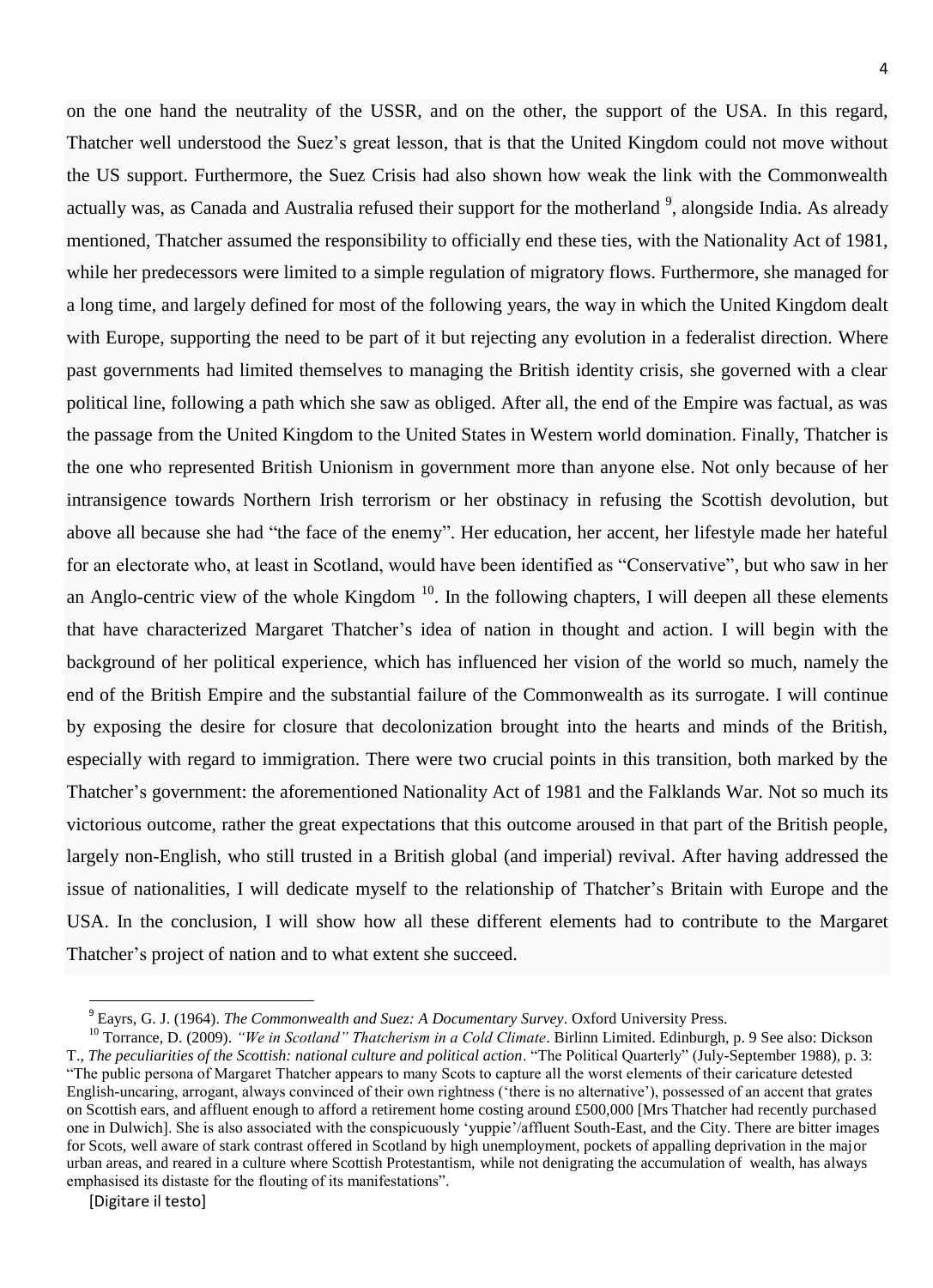# **Chapter I**

# **"Thatcherism before Thatcher"**

#### 1.1 *The end of an era: the decolonization*

 $\overline{\phantom{a}}$ 

Almost immediately after the end of the Second World War the British Empire began to crumble. On 15 August 1947 India was recognized as an independent nation. On April 18, 1949, the Free State of Ireland also became an independent republic. In the same years, Britain withdrew its troops from Palestine, leaving the United Nations to solve the Israeli-Palestinian problem. At the beginning of 1947, Britain also withdrew from Greece, where it supported the anti-communist forces in the Greek civil war, passing on these commitments to the USA. In 1949 it also withdrew from its area of occupation in West Germany, again letting the USA take over. The imposition by the US government of the withdrawal from Suez in March 1957 made clear the passage between Britain and the United States in the leadership of the world, or at least of the Western world. In the same year, the Malay Federation obtained independence. The Suez Crisis also highlighted the critical issues of the Commonwealth. The British intervention in Egypt was in fact criticized by the Prime Ministers of India, Canada and Australia. This fact proved that Britain's hope of maintaining a role as global power through the Commonwealth had been vain, since the former colonies had no interest in this. However, Britain did not immediately draw the consequences, but continued to bet on its privileged relationship with the Commonwealth nations for a long time. After Suez, while France, also forced to withdraw by the US intervention, deepened its role of protagonist in the process of European integration, in Britain governments, parties and public opinion looked with suspicion on the European Economic Community founded precisely in the March of 1957. The British ruling class not only considered membership of the European Economic Community dangerous for national sovereignty and not convenient from an economic point of view, given the costs of the Common Agricultural Policy, but above all it knew that this membership meant to cut off ties with the imperial past, abandoning any hope of re-launching on a global scale. This last point represented the very heart of this issue. Historically, in fact, the Empire had represented for Britain something more than a pool of resources to be exploited. Over the centuries, the imperial dimension had shaped British identity until the end of the Second World War. For this reason, Britain can be described as an "imperial nation" <sup>11</sup>. Colonies and Dominions had represented lands of opportunities for many Britons, support for the motherland in times of difficulty (of whose the two world wars provide an example emblematic) and a means of relieving tensions between the dominant nationality, the English one, and the others, Welsh, Irish but above all the Scottish one, providing a common cause. Being British essentially meant supporting the common cause of the Empire, or at least, of a surrogate of it,

<sup>[</sup>Digitare il testo] <sup>11</sup> See: Carracciolo L. (2019). *Be British Boys!* (Limes. Rivista Italiana di Geopolitica). Gedi Gruppo Editoriale SpA.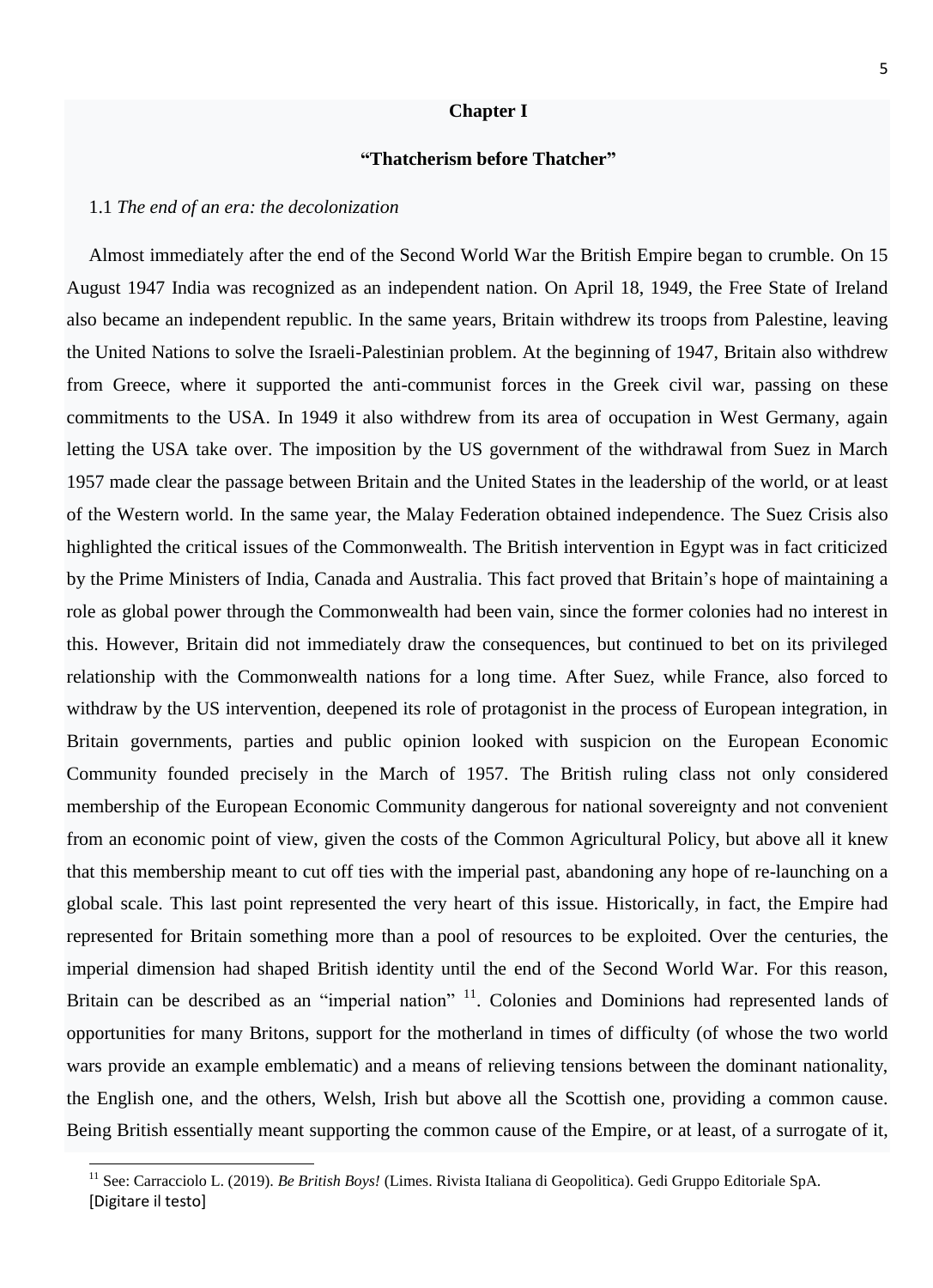the Commonwealth. However, between the end of the 1950s and the beginning of the 1960s, several factors seemed to lead to a reconsideration of this issue. First, the economy. Beginning in the 1960s, the British economy had entered a phase of substantial stagnation. In addition, the balance of payments was in deficit and inflation was beginning to constitute a structural problem. Precisely the economic problems pushed the Conservative government of Harold Macmillan to reconsider the European issue up to formally apply for membership to the European Economic Community in 1961. This decision was due to the belief that, by not joining the European Economic Community, Britain had excluded itself from the prosperous continental market, thus triggering its economic decline, not being adequately stimulated by competition. Also for this reason, the Macmillan's government had collaborated with Austria, Denmark, Norway, Portugal, Sweden, Switzerland to establish the European Free Trade Area (EFTA), an area of free trade parallel and to some extent opposed to the European Economic Community, having characteristics in line with British sensibility, since it was conceived as a free trade area for the industrial products of the member countries, excluding agriculture and fishing, and maintaining the right of the member states to regulate themselves independently in customs matters towards non-member states. Unfortunately, the EFTA proved be ineffective, lacking the German support, since the Federal Republic preferred to privilege the construction of an axis with France, considered a priority to be readmitted into the international community. In the meantime, ties with the rest of the world had been loosened. Harold Macmillan believed that if the cost for keeping a territory outweighed the benefits then it had to be abandoned. This approach accelerated the decolonization process. Nigeria, the Southern Cameroons and British Somaliland were granted independence in 1960, Sierra Leone and Tanganyika in 1961, Trinidad and Tobago and Uganda in 1962, and Kenya in 1963. Although the commercial ties had remained important, in particular for the importation of cheap food, from a political point of view, the acceleration of the decolonization process went in the direction of a departure from the dream of a global revival for Britain. Secondly, the approach of British public opinion towards Commonwealth immigration imposed a reflection about how to redefine the identity of a post-imperial Britain. Through this aspect we can see even better that, if on the one hand the redefinition of the British identity as a European-type nation-state represented a difficult process, on the other, the revival of a "global Britain" appeared to be unrealistic, not only for economic and geopolitical reasons, but also for the unwillingness of Britons to receive the Commonwealth at home. Despite in the intentions of its founders the Commonwealth had to be the re-proposition on a global scale of British values, in which all the citizens of this club of nations recognized themselves, thus making the Britishness and Commonwealth citizenship concepts overlapping, in daily practice the majority of Britons did not recognize, or no longer recognized, Commonwealth immigrants as part of their community, but perceived them as outsiders, not unlike other immigrant groups.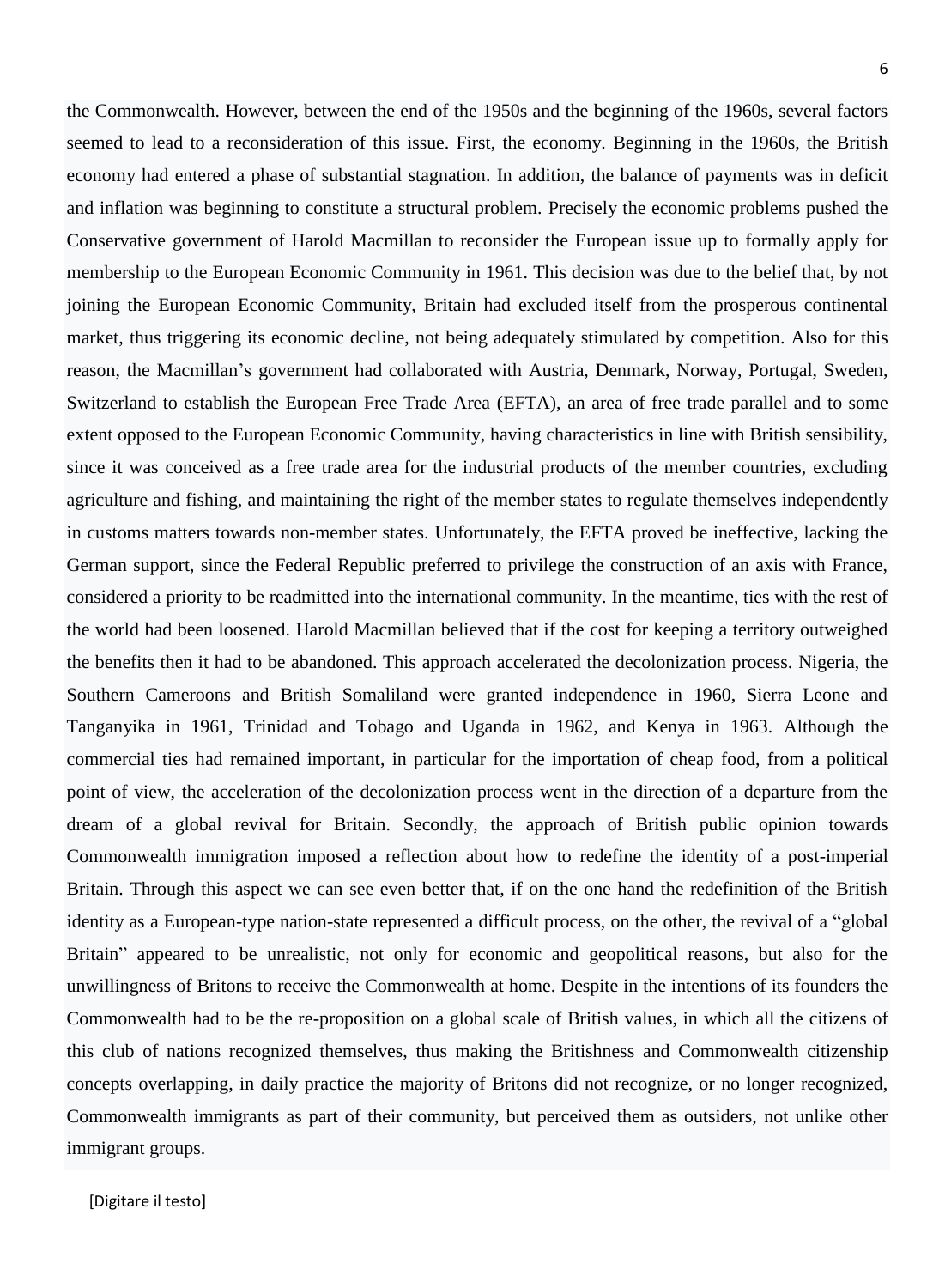# 1.2 *Immigration in the post-imperial Britain*

In 1948, the Labour government of Clement Attlee approved a Nationality Act which transformed all colonial British subjects, as well as the Commonwealth citizens, into "Citizens of United Kingdom and Colonies" with the right to abode in the United Kingdom enjoying all social, political and economic rights $^{12}$ . In practice, they were all allowed to live and work in the United Kingdom without a visa. Those were the years of post-war reconstruction and the British economy needed many skilled and unskilled workers to fill gaps in the British labour market, including in public services such as the newly created National Health Service and London Transport<sup>13</sup>. This open-door policy, together with the good performance of the British economy up until the early 1960s, favoured a significant growth in immigration. If in 1953 immigration from the Commonwealth counted only 3,000 arrivals, in 1956 these arrived at 46,800, reaching 136,400 in  $1961<sup>14</sup>$ . Precisely because of Nationality Act of 1948, these immigrants were legally regarded as citizens once they settled in the United Kingdom. Therefore, they could not be considered "guest workers" making clear the permanent nature of the Commonwealth immigration from the beginning. Consequently, the British population soon began to worry both for reasons of inter-ethnic coexistence and for the competition that these new arrivals could represent for the jobs and the enjoyment of the welfare state, making the issue of immigration acquire a national relevance for the policy of the United Kingdom much earlier than in other countries. In 1958 episodes of violence exploded in London and Nottingham against West Indians<sup>15</sup> (people from the British territories in the Caribbean) represented for the government a spy of the problems of coexistence that this open-door policy brought with it. Furthermore, opinion polls showed that most Britons wanted to introduce controls and restrictions on the Commonwealth immigration<sup>16</sup>. In response to these pressures of the public opinion, in a context of slow economic growth and in the midst of the last phase of the decolonization process, the Conservative majority that supported the second Macmillan's government approved the Commonwealth Immigrants Act in 1962. The act applied to all Commonwealth immigrants after 1962 and required to be in possession of an employment voucher to be admitted in the United Kingdom. Since these vouchers were issued by the British government according to the needs of the economy, the government provided itself of an effective instrument for regulating entry into the country. Only the family reunification of wives and children under the age of 16 were not affected by this act, as well as those born in the United Kingdom or that they were in possession of a British passport. In general, all governments, between 1962 and 1997, intended on the one hand to control and restrict access, but on the

 $\overline{\phantom{a}}$ 

 $12$  See: British Nationality Act of 1948, Part I, Section 1,2 and 3 and Part II, Section 4 and 5.

<sup>&</sup>lt;sup>13</sup> Glennie A. & Chappell L. (2010). *Jamaica: From Diverse Beginning to Diaspora in the Developed World*. Migration Policy Institute *;* The National Archive. *Windrush settlers.*

 $14$  HC Debate 19 March 2003 Vol. 401 cc270-94WH.

<sup>15</sup> HL Debate 19 November 1958 Vol. 212 cc632-724.

<sup>[</sup>Digitare il testo] <sup>16</sup>Collins M. (2019) *Immigration and opinion polls in postwar Britain*. Loughborough University.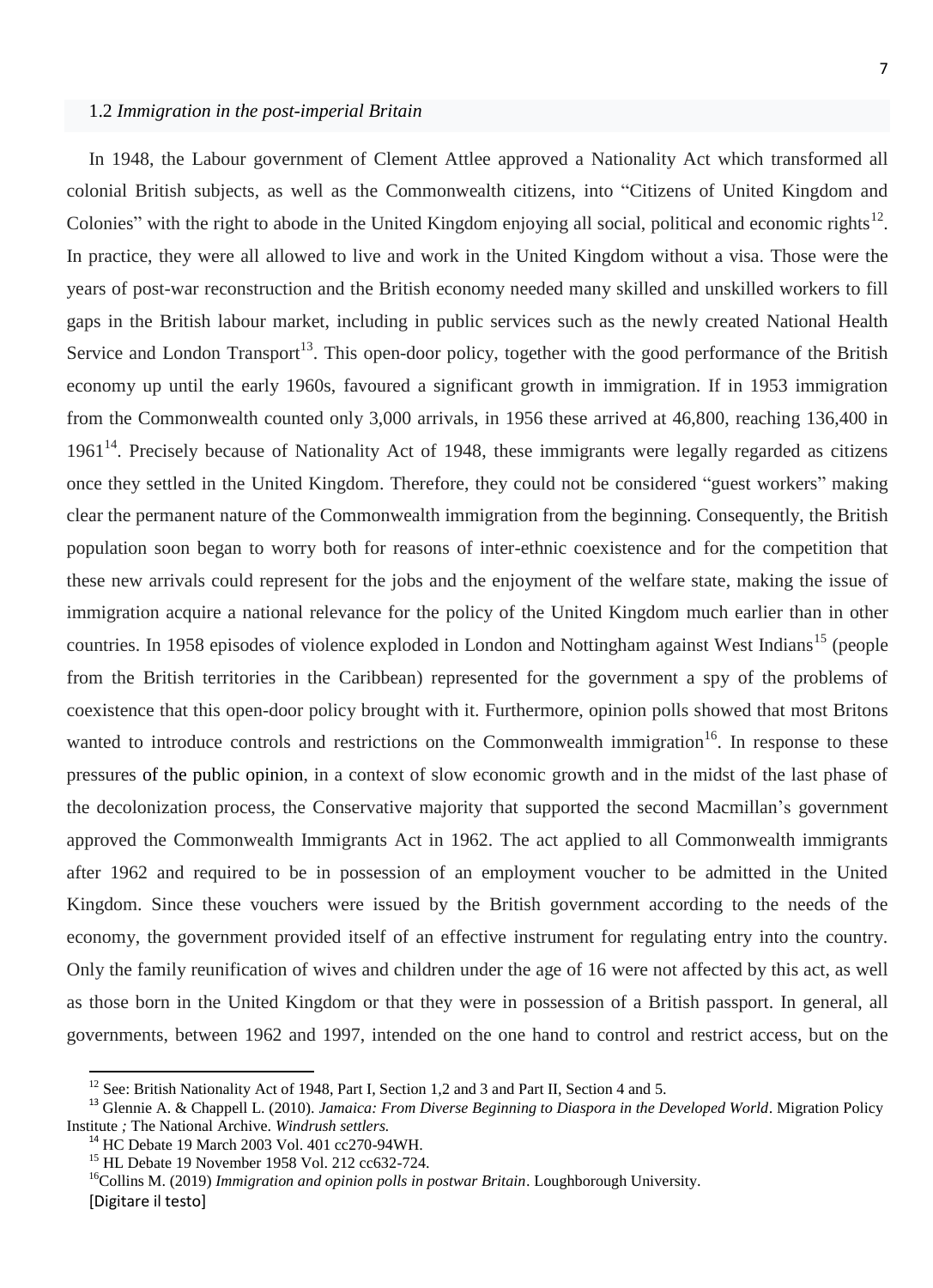8

other they tried to favour integration processes. In this regard, in 1965 a new Nationality Act recognized citizenship to the wives of those who already had citizenship, as well as to stateless children registered in the territory of the United Kingdom. The issue of immigration was intertwined with that of decolonization and the consequences that this brought. Some of these consequences would have had a significant impact on immigration and its management by British governments of any political colour. In fact, following independence, regimes with strong nationalist traits were established in Kenya and Uganda. In Kenya, President Jomo Kenyatta decided by the midnight of November 30, 1967 that all those who were not citizens of Kenya and who were not in possession of an "entry certificate" had to leave the country, even if they were born there. More than 200,000 Asians resident in Kenya since the colonial period realized they were no longer safe. In fact, this decision was part of the more general project of "Africanization" through the expulsion of those who were perceived as foreigners. Many of these Asians, perhaps guessing what the disastrous consequences of decolonization would be for them or simply feeling sincerely British (after all, they had actively contributed to the construction of the Empire, living outside their homeland for generations), had chosen to keep the British passport at the time of independence. Starting from the decision of Kenyatta, therefore, they decided to use it to move to the United Kingdom, of which, after all, they were citizens. By the end of 1967, over 1,000 Asians per month came to Britain from Kenya. To these will soon be added those from Uganda, since, starting in 1969, President Milton Obote also began a policy aimed at the destruction of the Indian bourgeoisie, also residing there since the colonial age. Also in this case it was people with a British passport, citizens of the United Kingdom, therefore, educated within a British culture by virtue of the imperial context in which they had lived until decolonization. However, this did not stop the Labour government of Harold Wilson from taking measures in order to stop this flow of immigration even clashing with international legality. On March 1, 1968 the Commonwealth Immigrants Act was amended to establish that immigrants from East Africa, even if in possession of a regular British passport, should have also a special entry voucher. Those born in the United Kingdom or those who had at least one parent or grandparent born in the United Kingdom were excluded from this obligation. In the House of Commons, the decision was criticized by both the left-backbenchers of the Labour Party and part of the Conservative Party. The provision was approved through a convergence between parts of the majority and the opposition. The criticisms of the provision were of different types, even if connected. The measure was judged as racist, since it treated coloured people as foreigners despite having a British passport, while it excluded from further obligations those who had parents or grandparents already citizens or born in the United Kingdom, maintaining open a channel only for returning to the motherland to the white settlers. In addition, in doing so, the United Kingdom betrayed its word given five years earlier at the time of independence of the East Africa, when it had negotiated access to the British passport by the Asians who lived there in the moment of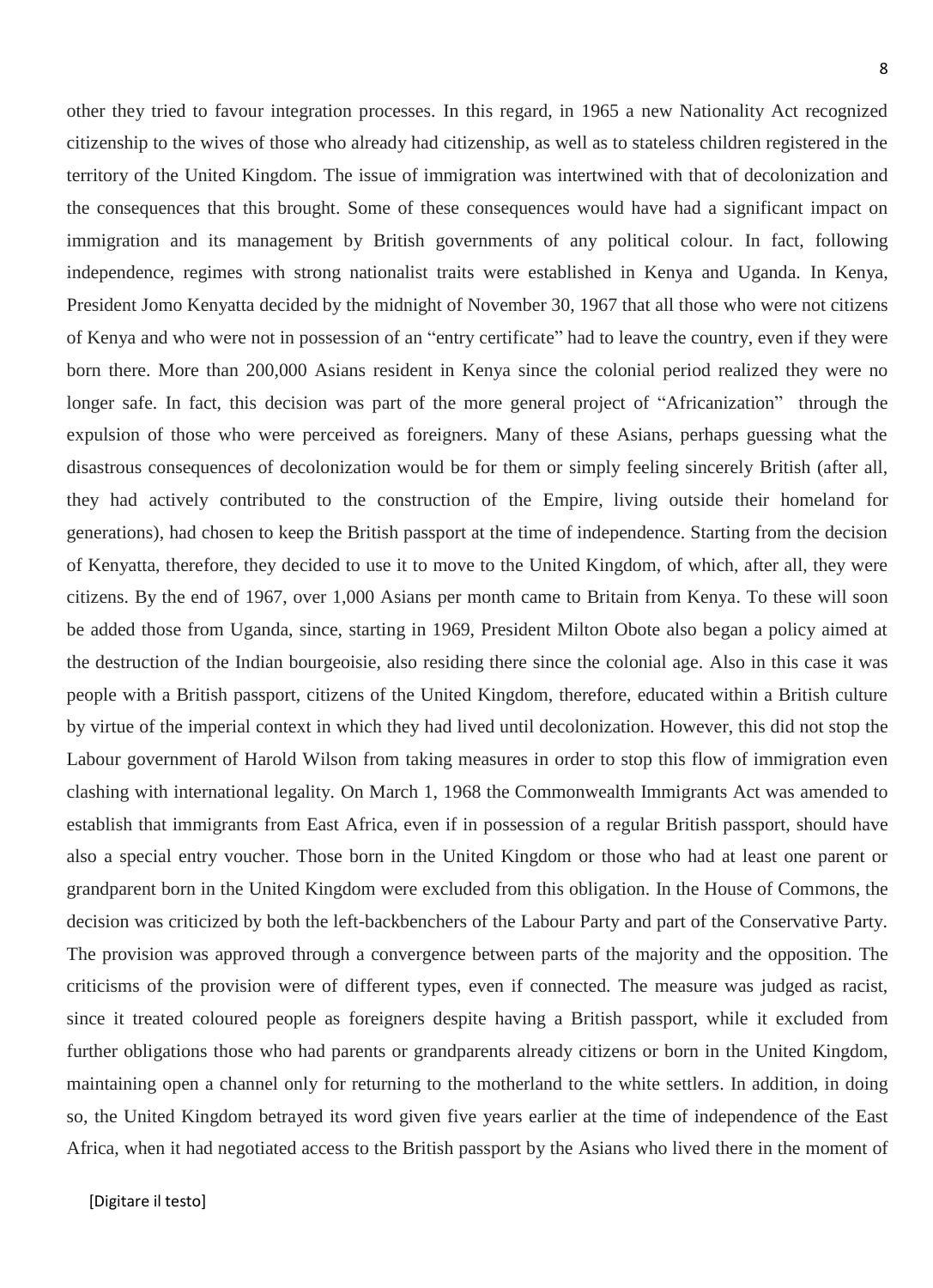the independence. Emblematic example of this betrayal was the negotiator of the agreement, Duncan Sandys, Secretary of State for Relations with the Commonwealth in 1963 who, five years later, was among the supporters Commonwealth Immigrants Act of 1968, which hindered entry into the United Kingdom for those who had a British passport as a result to an agreement he had negotiated<sup>17</sup>. This way of acting confirmed the prevalence in the United Kingdom of the opinion that it was necessary to sever ties with the colonial past, if not even to disregard that past, even as if the Empire had never existed. The new Commonwealth Immigrants Act was adopted in a context of general hostility towards coloured immigration. On April 20, 1968, Enoch Powell, member of the Conservative Shadow Cabinet, delivered his most famous speech, the "Rivers of Blood" speech, to a meeting of the Conservative Political Centre in Birmingham. To tell the truth, the expression "rivers of blood" does not appear during the speech, being instead an allusion to a verse by Virgil in the Aeneid that Powell quoted on that occasion: "as I look ahead, I am filled with foreboding; like the Roman, I seem to see the River Tiber foaming with much blood"<sup>18</sup>. And indeed, it would be reductive to consider this speech purely in terms of racism and demagogy. In fact, unlike Duncan Sandys, Enoch Powell had abandoned his previous imperialist convictions already in 1947 following the independence of India, becoming sincerely convinced that the fate of the Empire was marked and that, if Britain wanted to survive as a united nation, it had to, among others things, to defend its borders from coloured mass immigration like a little European nation, which essentially was destined to become<sup>19</sup>. Even if this belief could be considered as racist it certainly was a true conviction, not an instrumental stance adopted only to follow the popular mood. Furthermore, the core of Powell's political discourse on immigration concerned the fear, more or less founded, of a colonization by the coloured peoples. Citing a letter from an voter of his constituency, Powell stated: "In this country in 15- or 20 -years' time the black man will have the whip hand over the white man<sup>220</sup>. Quoting this letter, Powell gave voice to a widespread popular feeling, very far from imperial pride, which instead persisted in the Conservative Party and which had contributed so much to the unity of the United Kingdom until then. On the contrary, most of the British now feared that world had once dominated and felt threatened its identity and its survival. Assuming that the concept of Britishness still made sense, this could not be in adhering to a system of values that even involved a quarter of the emerged lands and that, in practice, gave freedom to so many people, coloured and not born in the United Kingdom, to settle in their land as citizens on a par with those born and raised there. Even if both nativist and racist feelings had their role in this story, it was a different racism, and to some extent radically opposed to what had characterized the nineteenth century and part of the twentieth, since it was no longer the

[Digitare il testo]

<sup>&</sup>lt;sup>17</sup> Mark Lattimer. *When Labour played the racist card*. NewStatesman. 22 January 1999.

<sup>18</sup> Heffer, S. (1999). *Like the Roman: The Life of Enoch Powell*. Orion. London, p. 449.

<sup>19</sup> Vinen, R. (2010). *Thatcher's Britain The Politics and Social Upheaval of the Thatcher Era*. Pocket Books. London, pp.53- 56 <sup>20</sup> Quoted by Powell, E. (1969). *Freedom and Reality*. Elliot Right Way Books. Kingswood, p.282.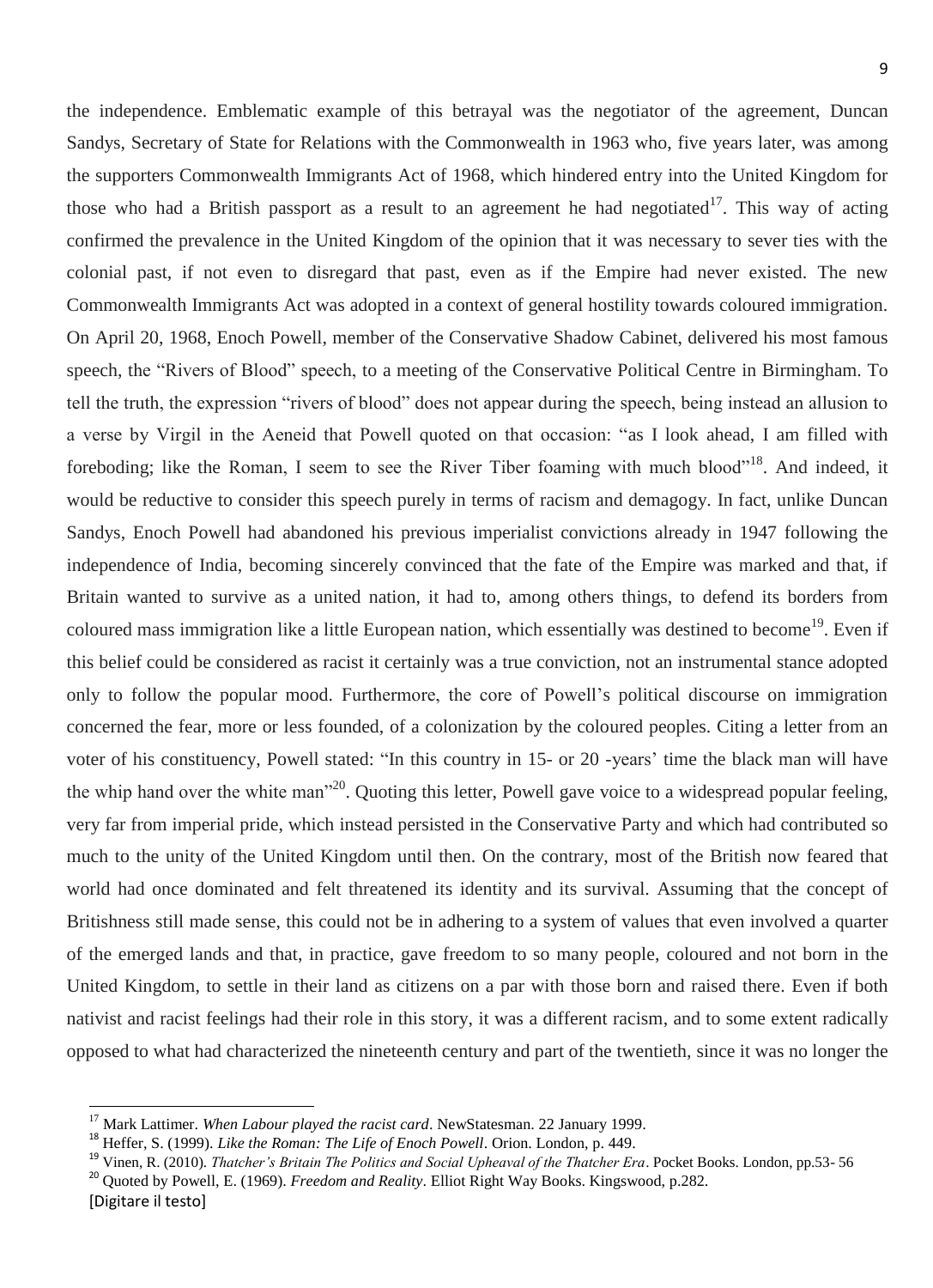myth of the white man's burden, a superior race with the duty to civilize through the conquest the inferior peoples, but of the fear of having become the land of conquest of the black man from whom the white "natives" had to defend themselves. Powell was in tune with this feeling, continuing his speech by quoting a letter from a woman of Northumberland about an elderly woman living on a Wolverhampton Street where she was the only white resident. According to Powell, this woman complained that once immigrants had moved into the street in which she lived, her white lodgers left. In addition, he connected this feeling of being invaded with the defence of property and the right of the owner on how to dispose of it. In the course of his speech, in fact, Powell claimed that the same aged woman from Wolverhampton Street had asked for a lower tax rate on her home at local offices. The latter had replied that she could rent the empty rooms and when the woman had said that it was not possible to have white tenants, she was told that there was no place for racial discrimination in the country<sup>21</sup>. In practice, Powell also attacked the anti-discriminatory legislation (in 1968 a new Race Relations Act had been approved, amending the previous of 1965) as well as the traditionally non-discriminatory administrative culture. On the one hand, Powell considered it a restriction to the right to freedom of speech and partly to the property of British citizens, on the other, he claimed that it prevented raising the issue of immigration in the United Kingdom and therefore taking appropriate actions before it was too late. In this regard, quoting Virgil rhetorically, Powell expressed the widespread fear in the British population that the urban suburbs of the United Kingdom, particularly of England, developed an interracial violence similar to that of the cities of the United States of those times<sup>22</sup>. He especially criticized family reunification, raising the fear that it would multiply the growth of the immigrant population by replacing the local population  $^{23}$  and in the meantime entering into competition with the British not only for jobs, but also for services, since the Race Relations Act of 1968 made it illegal to refuse housing, employment, or public services to a person on the grounds of colour, race, ethnic or national origins in Great Britain (but not in the autonomous Northern Ireland, at least until 1972 when the "direct rule" of London was restored due to the "Troubles"). This speech had important consequences for Enoch Powell's political career. Edward Heath, then leader of the Conservative opposition, expelled him from his Shadow Cabinet and shortly thereafter, Powell left the Conservative Party, being elected as Unionist in Northern Ireland until

<sup>&</sup>lt;sup>21</sup> "She went to apply for a rate reduction and was seen by a young girl, who on hearing she had a seven-roomed house, suggested she should let part of it. When she said the only people she could get were Negroes, the girl said, "Racial prejudice won't get you anywhere in this country ". So she went home". Quoted by Powell's *'Rivers of Blood' speech.* telegraph.co.uk.

<sup>&</sup>lt;sup>22</sup> "Like the Roman, I seem to see 'the River Tiber foaming with much blood'. That tragic and intractable phenomenon which we watch with horror on the other side of the Atlantic but which there is interwoven with the history and existence of the States itself, is coming upon us here by our own volition and our own neglect. Indeed, it has all but come. In numerical terms, it will be of American proportions long before the end of the century". Quoted by Powell, E. (1969). *Freedom and Reality*. Elliot Right Way Books. Kingswood, pp. 289–90

 $^{23}$  "It almost passes belief that at this moment 20 or 30 additional immigrant children are arriving from overseas in Wolverhampton alone every week - and that means 15 or 20 additional families a decade or two hence. [...] We must be mad, literally mad, as a nation to be permitting the annual inflow of some 50,000 dependants, who are for the most part the material of the future growth of the immigrant-descended population"*.* Quoted by Powell's *'Rivers of Blood' speech*. telegraph.co.uk.

<sup>[</sup>Digitare il testo]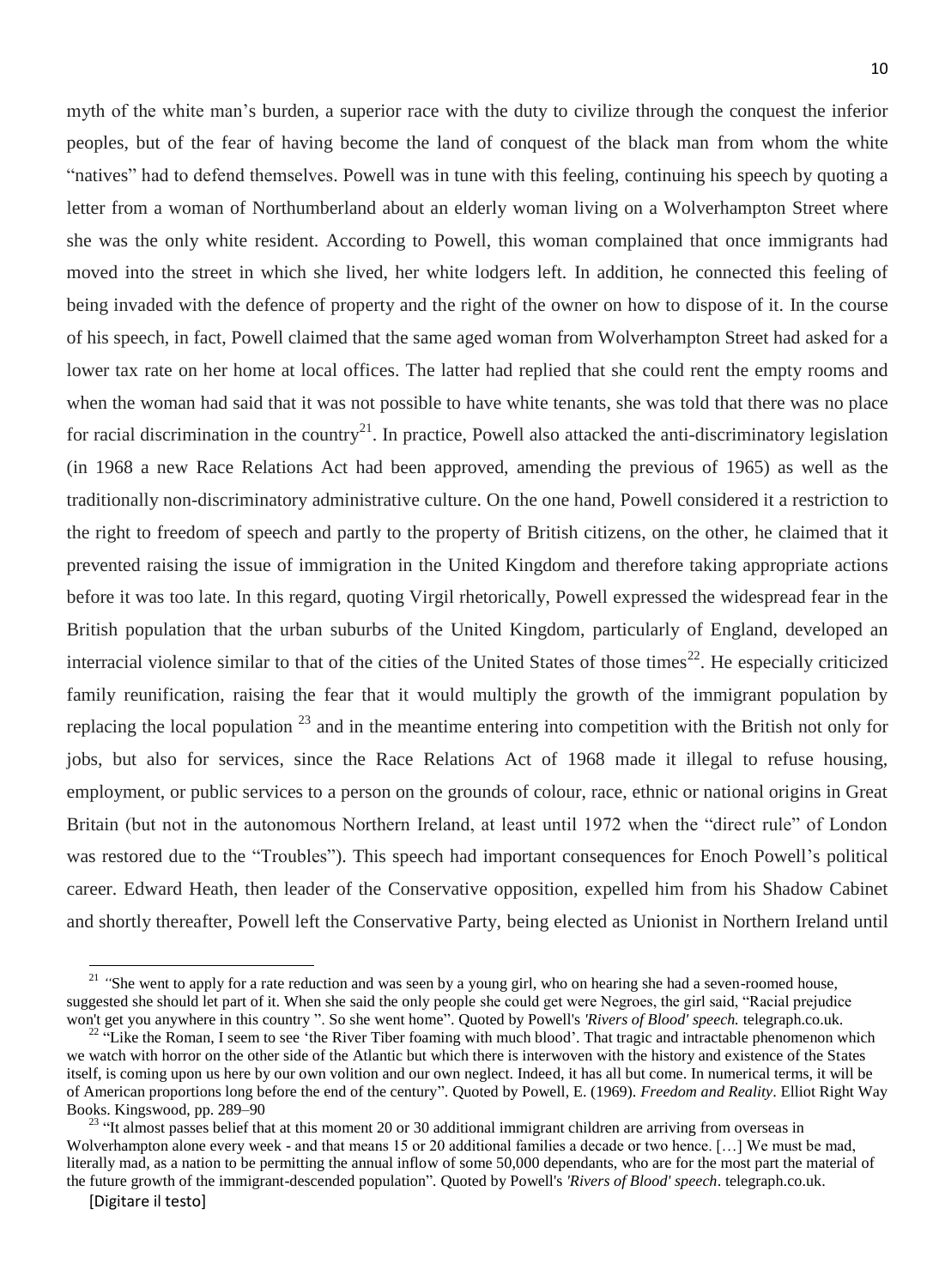the 1987 general election, when he lost his seat against the Irish Nationalist Eddie McGrady, probably because of the demographic changes in the area, which saw Catholics to overtake Protestants in that constituency<sup>24</sup>. Despite the outraged reactions to Powell's speech, successive governments, both Conservatives and Labour, further restricted immigration. However, they affected mainly primary immigration. After all, restrictions to the family reunification had already been introduced with the Commonwealth Immigration Act of 1962, which, as mentioned, left this channel of entry open to the wives and children under 16 years old only. Since then, family reunification represented an increasing share in the total number of legal accesses, until becoming, in 1971, the main access channel<sup>25</sup>. The Immigration Act of 1971 gave the right to freely enter only to those with direct ties to British citizens, making general what was already established in the Commonwealth Immigrants Act of 1968 concerning people from East Africa alone<sup>26</sup>. However, those who had a British passport were allowed to freely access the United Kingdom, since, in the following years, several international courts declared the Commonwealth Immigrants Act of 1968 not in accordance with international rules, as a state cannot deny its own citizens access within its territory  $27$ . Probably, the obligation to receive, as legacy of the Empire and the following decolonization, so many people because of their British passports (to which was added the imposition of further openings to the European workers after the entry into force of the Single European Act in 1987<sup>28</sup>) pushed British governments to restrict access to everyone else as much as possible. Furthermore, we must not forget that Great Britain was going through a difficult period also from an economic point of view. As already mentioned, still in 1978, Margaret Thatcher would have interpreted this fear of the British of being culturally "swamped" by immigration. In this regard, her government intervened another time on family reunification, even if not in such an incisive way. Basically, the only restriction to family reunification introduced by her Immigration Act of 1988 was limiting family reunification to a single wife, denying it to anyone already had a wife in the United Kingdom, in order to prevent the surreptitious introduction of polygamy  $29$ . The Nationality Act of 1981 was of greater importance, since, with it, Thatcher cut the last ties with the Commonwealth, as Powell had hoped to do eleven years before.

 $\overline{\phantom{a}}$ 

<sup>&</sup>lt;sup>24</sup> Noteworthy is his response to an interviewer's question asking him to explain the reasons for his defeat: "My opponent" polled more votes than me" quoted by Simon Heffer in his *Like the Roman: The Life of Enoch Powell*.

<sup>25</sup> See: Berkeley R. , Khan O. and Ambikaipaker M (2006) *What's new about new immigrants in twenty-first century Britain?.* Joseph Rowntree Foundation. York, p. 23: "Since immigration controls had limited primary-entry immigration, the main avenue of entry was through claiming dependant status on legally resident immigrants".

<sup>26</sup> Mark Lattimer. *When Labour played the racist card*. NewStatesman. 22 January 1999.

<sup>27</sup> *Ibidem*.

<sup>&</sup>lt;sup>28</sup> The Section 7 of the Immigration Act of 1988 carried out this practice.

<sup>&</sup>lt;sup>29</sup> Immigration Act 1988, Section 2.

<sup>[</sup>Digitare il testo]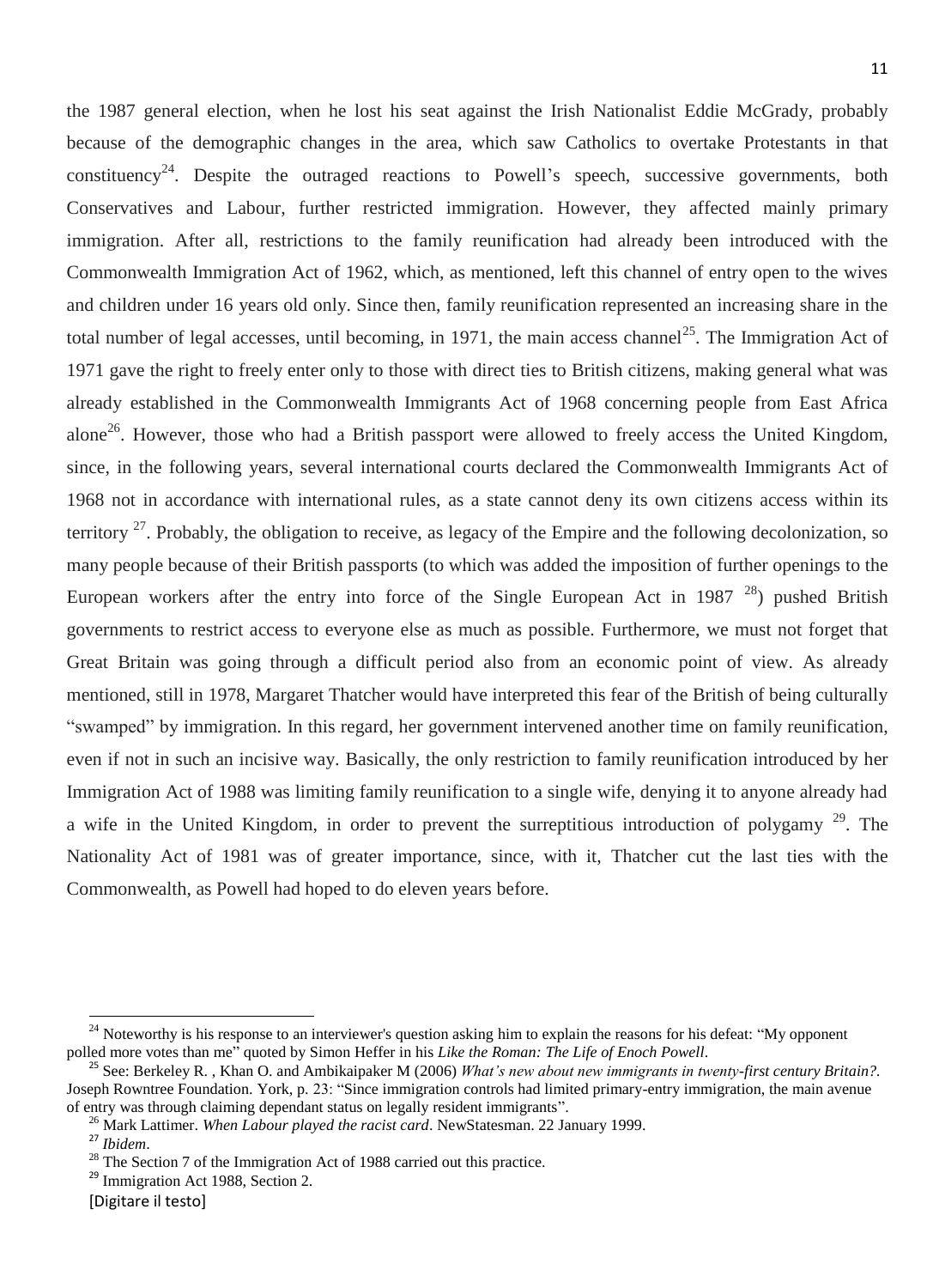# **Chapter II**

# **Re-founding Britain**

#### 2.1 *Thatcher and immigration*

During the TV interview for Granada World in Action on January 27 1978, one year before her first electoral victory, Margaret Thatcher explained quite clearly her vision of immigration to the United Kingdom. The first question from the interviewer, Gordon Burns, focused on this very topic. She stated that without new measures, there would be 4 million immigrants from the New Commonwealth or Pakistan at the end of the century, since the entry flows estimated per year were between 50,000 and 45,000 admissions, the equivalent, in her view, of two new towns. According to her, this projection was somewhat worrying and that meant that people were really afraid that the United Kingdom might be "rather swamped" by people with a different culture. She attributed the hostility of the British population to the fear arouse by these considerable flows of entry. Consequently, she considered a very strong reduction in entry flows necessary (even "an end to immigration") to have good race relations. Such position can also be explained by the obligation to welcome those in possession of a British passport, although living outside the United Kingdom, nor being born there. A legacy of the lost Empire and decolonization. As mentioned, there were 200,000 only in Kenya. And East Africa was the example Thatcher provided in her interview when she mentioned the "United Kingdom passports holders". Alongside these, whose, as already mentioned, the United Kingdom was obliged to accept by the judgments of the international courts, Thatcher stated that she wanted to admit only "compassionate cases". In practice, she took a restrictive approach even in these latter cases, as the example of the "boat people" shows. In 1989, approximately 57,000 Vietnamese "boat people" arrived in Hong Kong, then still under the British rule. Margaret Thatcher's government ordered the repatriation of 40,000 of these, considering them not entitled to political asylum. On that occasion, Thatcher defended her decision even against the opinion of the United States government, then no longer kept by Ronald Regan, but by George H. W. Bush, worried about the fate of the "boat people" repatriated to the country from which they fled. Although she had always been alongside the United States of America in the struggle for the triumph of the "Free World" over Communism, as well as for the expansion of the market economy globally, Thatcher did not like the position of the US government in this question, considering immigration policy a matter of national sovereignty to be pursued in the interest of the citizens of her country. Even of Hong Kong, as long as Hong Kong remained under British jurisdiction. After all, she said in this circumstance, the US administration also deported illegal immigrants from Mexico or Haiti, going so far as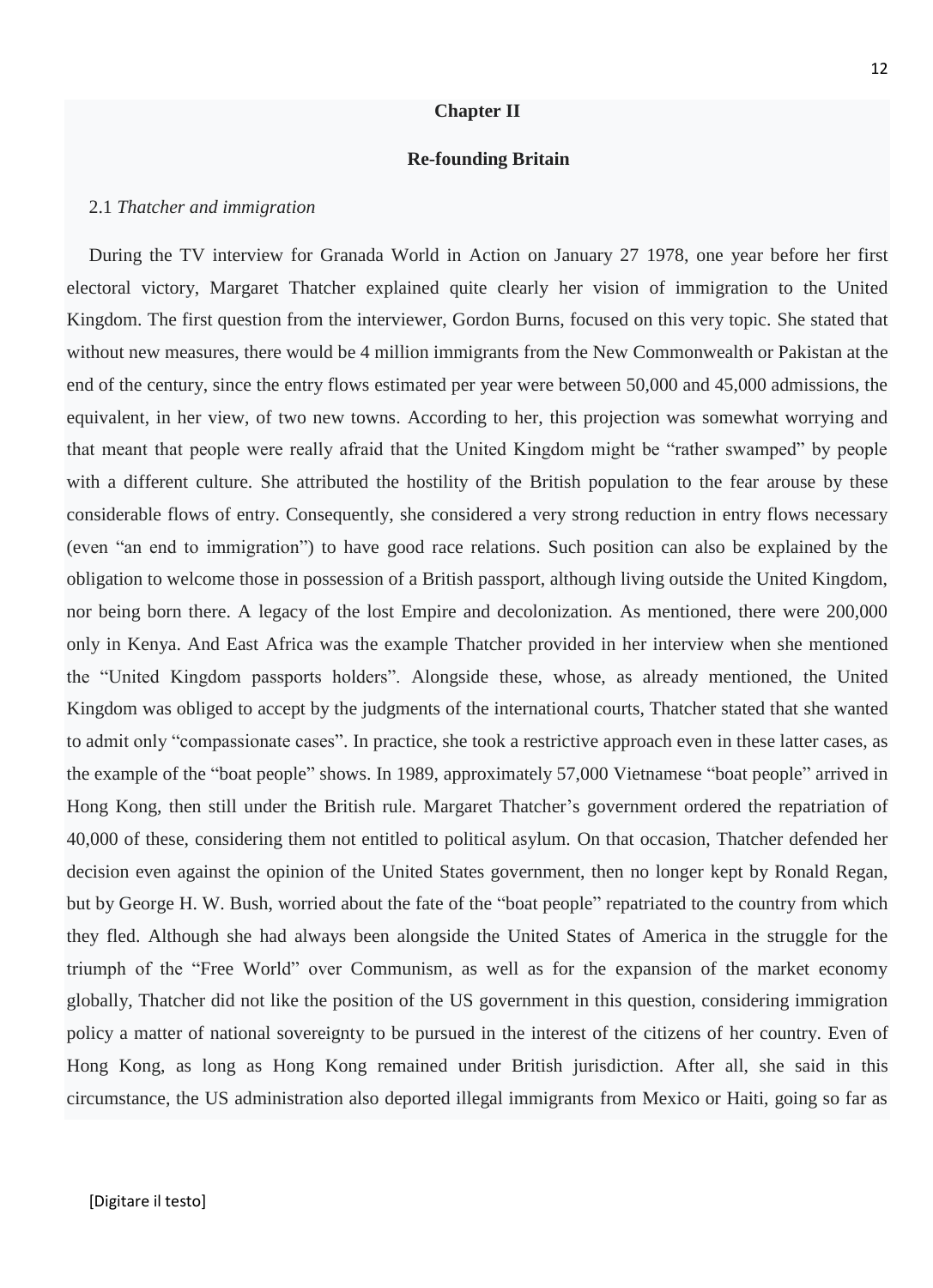to accuse the US government of "double standards" <sup>30</sup>. Ignoring, in the name of the "interests of the people of Hong Kong", the difference in political regime between Mexico and Haiti on the one hand and Vietnam on the other. It was not the first time that Margaret Thatcher had to deal with the "boat people" issue. Ten years earlier, at the beginning of her experience as Prime Minister, more than 60,000 were in camps in Hong Kong, both from Vietnam and Cambodia, and they were arriving at the rate of 500 a month. In that occasion, she had said that the acceptance of Vietnamese "boat people" had to be matched with a reduction of immigrants from British Dependent Territories (which, as we will see soon, were territories still under British jurisdiction, such as Hong Kong too, but whose citizens were not necessarily British citizens and which therefore were subject to immigration laws, in particular the aforementioned Immigration Act of 1971). She had fewer objections to refugees from Rhodesia, Poland or Hungary, as she believed they could be more easily assimilated <sup>31</sup>. Furthermore, in the case of Rhodesian whites, they were often legally recognized as British citizens by descent. Regarding the "boat people", the quota that the United Nations intended to allocate to Great Britain was  $10,000$  people  $32$ . The apparently contained number was actually problematic, because these people had lost everything and therefore represented, at least at the beginning, a cost for public finances, which, in the context of the economic difficulties that Britain faced then, was charged with particular symbolic meaning. Furthermore, the echo of Enoch Powell's speech still resounded in the country. In this regard, the hostility of the population towards non-white immigration made Margaret Thatcher fear street riots (such as those against the West Indians in the late 1950s), especially at the time when these immigrants were offered several services paid by taxpayers, primarily council housing. Eventually, the government negotiated an agreement that diluted the entry flow of the 10,000 fixing the entry of 3,000 per year <sup>33</sup>. Although in the private sphere she often expressed beliefs similar to those of Enoch Powell, Margaret Thatcher's governments never questioned the anti-discrimination laws. Nevertheless, according to her, the obligation to treat new arrivals in the same way as citizens (for example in the enjoyment of services and council housing) made even more necessary to tighten upstream on arrivals, since it was precisely from this equality of treatment that part of the anxiety towards a consistent immigration derived <sup>34</sup>. However, it should be remembered that the immigration laws were already stringent, and this was also pointed out to her during the 1978 interview mentioned above <sup>35</sup>. Margaret Thatcher made this legislation even more stringent in 1988 with a new Immigration Act, which, in addition to not allowing

<sup>&</sup>lt;sup>30</sup> Margaret Thatcher Foundation. *Cold War: "Thatcher stands firm on boat people" (MT & Bush reported clash at Camp David). Commentary (Sunday Times)* by David Hughes and Jon Swain. On November 26 1989, Sunday.

<sup>&</sup>lt;sup>31</sup> Alan Travis. *Margaret Thatcher reluctant to give boat people refuge in Britain*. The Guardian. Wednesday 30 December 2009. <sup>32</sup> *Ibidem*.

<sup>33</sup> *Ibidem*.

<sup>34</sup> Margaret Thatcher, *TV Interview for Granada World in Action ("rather swamped")*, January 27 1978. "Thatcher foundation".

<sup>35</sup> *Ibidem*.

<sup>[</sup>Digitare il testo]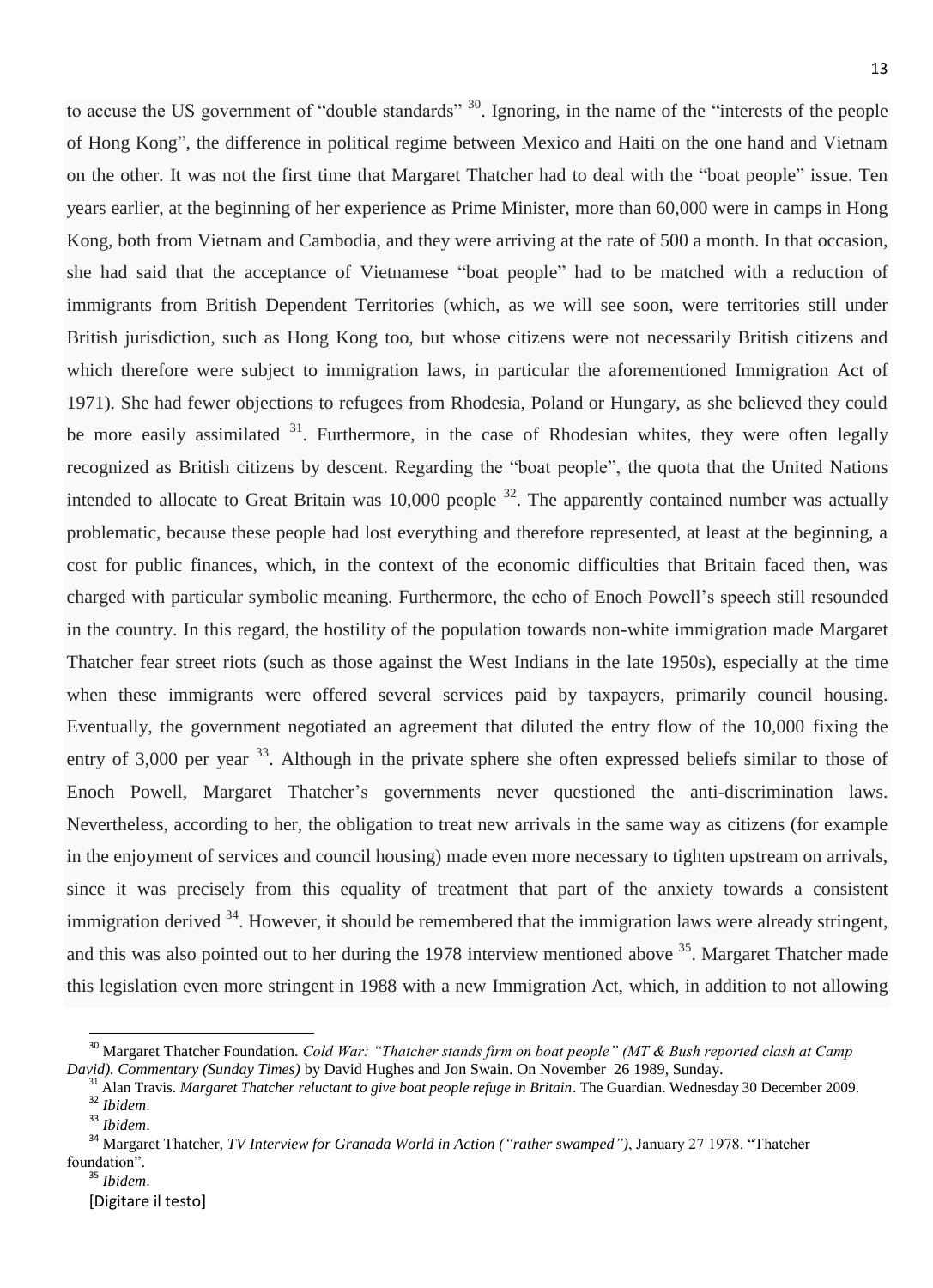the family reunification of polygamous immigrants for more than one wife (therefore denying it if there was already a wife resident in the United Kingdom)<sup>36</sup>, limited the right of appeal against deportation, especially for those who belonged to the family of a person who had been ordered to be expelled  $37$ . In this regard, Margaret Thatcher had already rejected the principle of pure *ius soli* for the recognition of British citizenship with the Nationality Act of 1981, recognizing citizenship for those born in the United Kingdom, but with "settled" parents, that is, regular immigrants and residents permanently. In this way, she gave to the government full accessibility to deport irregular immigrants, unlike, for example, what happened, and still happens, in the USA, when in a family of irregular immigrants there is a child born on its territory (therefore, automatically, a citizen of the United States, by definition non-deportable and who, being a minor, cannot be divided from his parents). Her Nationality Act of 1981 was a really significant change, since it is not constituted a mere restriction of the admissions, but a precise definition of who was British and who was not, on the one hand specifying the boundaries of the national community, and on the other by responding to the political necessity to allow to the descendants of the British settlers to return home. According to the British common sense, in fact, once closed the chapter on decolonization, the door had to be kept open to those who still had "ties of blood" with Britain. In a context, as we have seen, of a general withdrawal from the world, many of these people needed help like other refugees or immigrants, but having more of the these latter the fact of being considered part of the nation. Rhodian whites in particular claimed to flee a dictatorial degeneration triggered by Robert Mugabe. In this regard, they used to say that they did not run away from the blacks, but from the Communists <sup>38</sup>. The same could have been said of the "boat people", but for the citizens of the United Kingdom the descendants of the British colonists were their compatriots towards whom they had solidarity duties which they did not feel to have towards the other "foreigners". A similar sentiment, as we shall see, would have been at the origin of another very important event in the definition of Margaret Thatcher's nation, that is the Falklands War. A feeling that no government could ignore and least of all the Margaret Thatcher's government, to whom both supporters and detractors have always recognized a particularly strong and almost innate connection with the country's deep feeling on these issues. A connection that had certainly played an important role in her rise, helping her to become leader before of the Conservative Party and then of the United Kingdom, despite being an outsider, winning three elections and without losing even one.

 $\overline{\phantom{a}}$ 

<sup>&</sup>lt;sup>36</sup> Immigration Act, 1988. Section 2.

<sup>37</sup> *Ivi*. Section 5.

<sup>[</sup>Digitare il testo] <sup>38</sup> Joseph Lelyveld. *TO WHITE EXILES, THERE'LL ALWAYS BE A RHODESIA*. Special To the New York Times. 15 January 1982.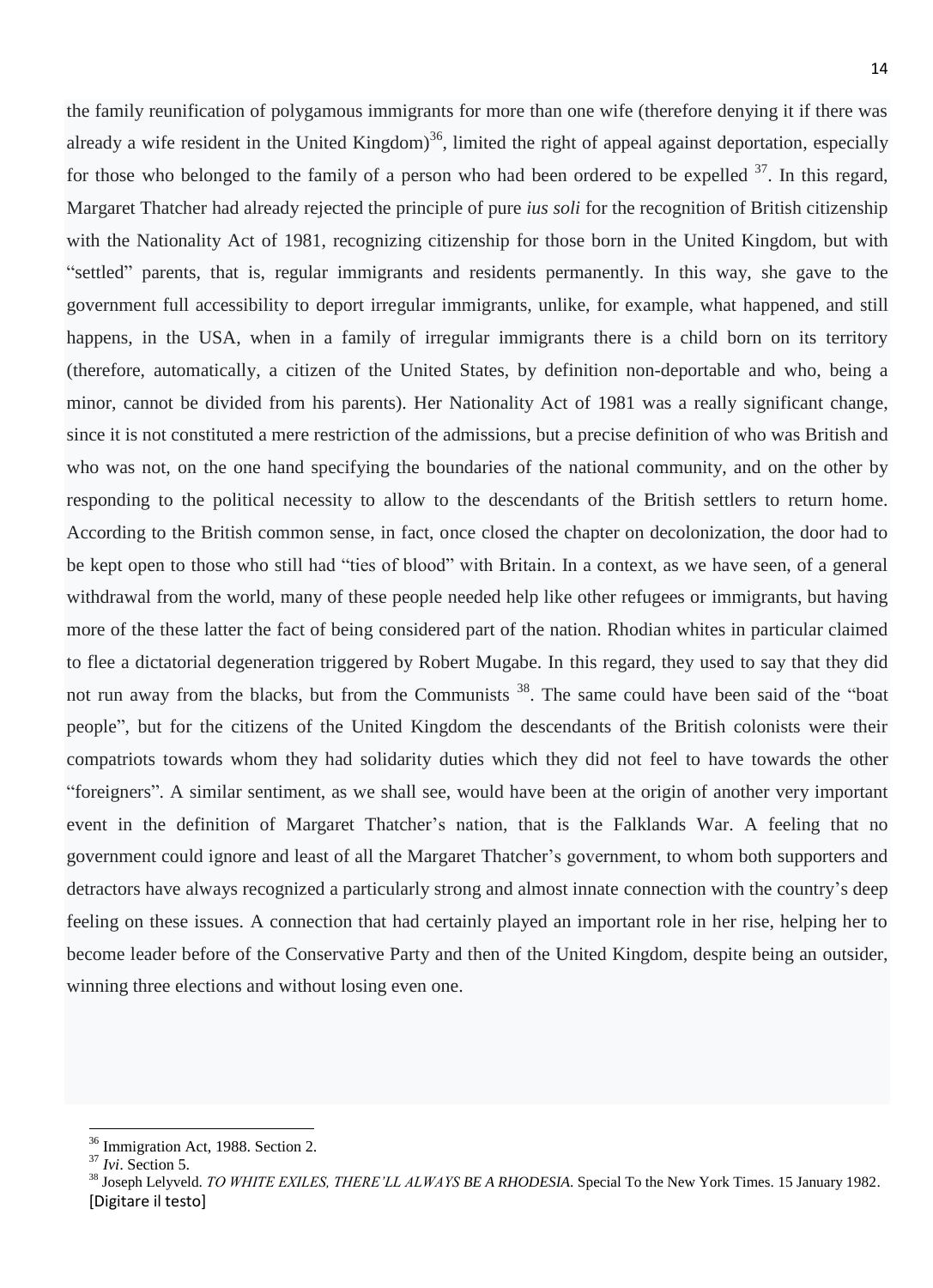# 2.2 *The Nationality Act of 1981*

Since the British Nationality Act of 1981 put an end to the application of the pure *ius soli* and excluded from British nationality those who did not live in the United Kingdom, except those who had direct British ancestors or were in possession of a British passport, Thatcher was often accused of wanting to re-found British identity on the "ties of blood", abandoning that tradition of inclusion that had made Britishness not a question of "race" but of sharing common values of which the Commonwealth was the main manifestation<sup>39</sup>. However, in light of a non-superficial reading of the British Nationality Act of 1981, this interpretation should be rejected. In fact, at the time of rewriting the terms within which an individual is recognized as a British or foreign citizen, the Conservative majority she led did not adopt exclusively a blood criterion, but it had also identified some criteria to connect as closely as possible citizenship with a real link with the territory. In this regard, even if a principle of pure *ius soli* was abandoned, citizenship was recognized to the children of the regular immigrants identified as "settled" (which means with a permanent residence permit)<sup>40</sup>. In addition, citizenship was also attributed to children at least ten years old residing in the country from birth, trying to individuate a criterion to be sure of the link of that child with the land of the United Kingdom. This criterion consisted in imposing a limit of stay outside the United Kingdom of no more than 90 days for each year of the ten years from birth $41$ . Furthermore, in order to avoid an excessively rigid interpretation of this criterion, the next section attributed to the Secretary of State the power to recognize the citizenship also to those who had not respected this limit due to particular circumstances<sup>42</sup>. Citizenship continued to be attributed automatically to orphans and foundlings found in the United Kingdom and also to those adopted by United Kingdom citizens, even if the adoption had been cancelled later<sup>43</sup>. Therefore, the Thatcher's government preserved the element of territoriality, typically Anglo-Saxon, according to which those who live in a given territory and therefore undergoing the decisions taken for that territory, first of all fiscal ones, have the right to vote, to be therefore citizens, regardless of the origin, ethnicity or colour of the skin. The point was to establish where this sharing of one's destiny with the rest of the community originated. In this regard, the abolition of the definition of "British Citizen and Colonies" and its substitution with a clear distinction between "British Citizen", "Commonwealth Citizen" and "Citizen of Dependent Territories" rolled back the frontiers of the British community. No longer those of the vast British Empire nor of its heir, the Commonwealth, but simply those of the small United Kingdom. Therefore, considering this act as the final break between Britishness and the Commonwealth is right. The importance the

<sup>39</sup>Radhika Natarajan, *Ties of blood: how Thatcher altered "British".* "Open Democracy". 17 April 2013.

<sup>40</sup> British Nationality Act 1981, Section 1.

<sup>41</sup> *Ibidem*.

<sup>42</sup> *Ibidem*.

<sup>43</sup> *Ibidem.*

<sup>[</sup>Digitare il testo]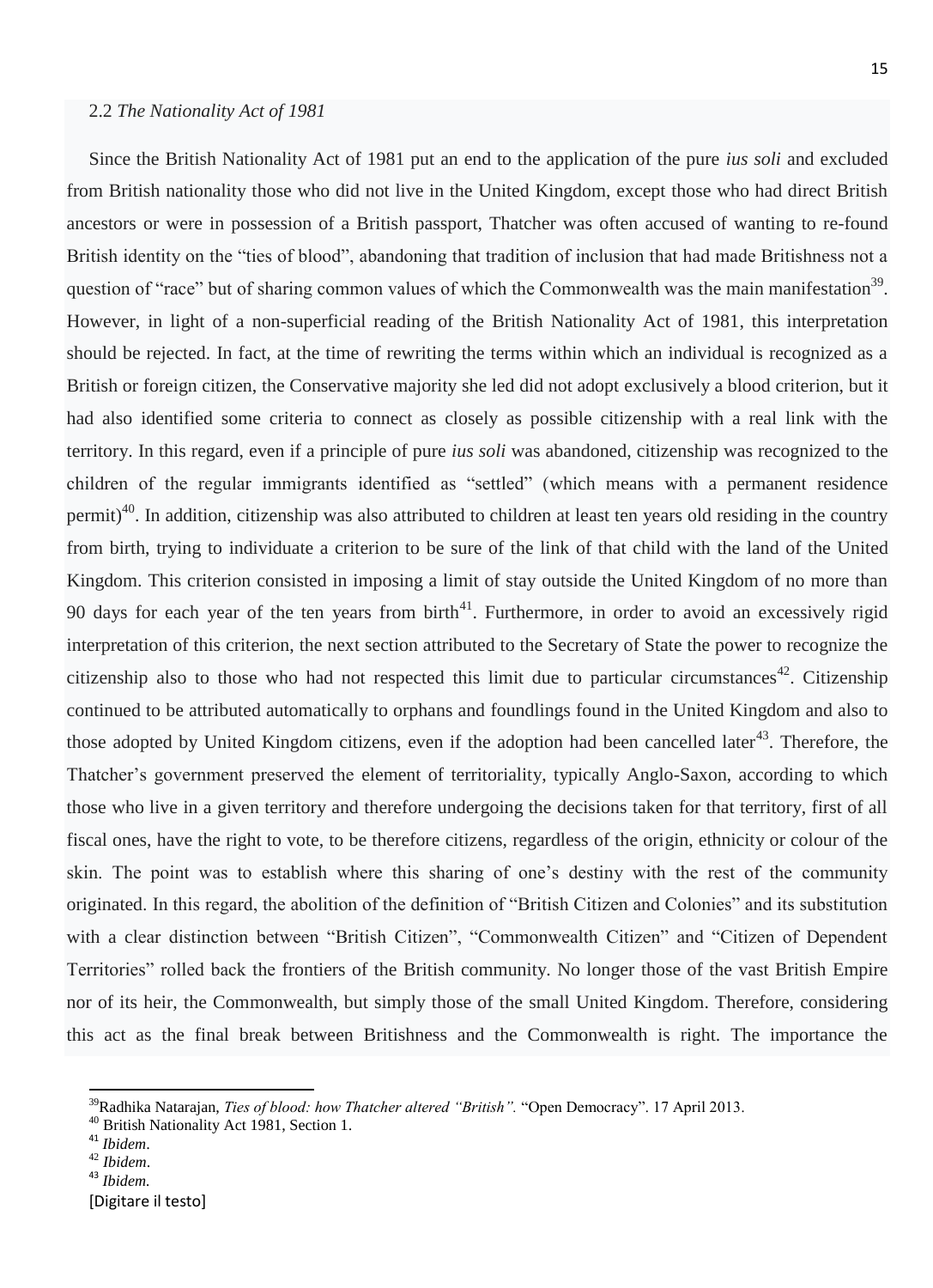Commonwealth had had in keeping British identity alive had held back the predecessors of Margaret Thatcher from taking this step. Evidently, the time was now ripe for an attempt to do what Enoch Powell had proposed some years before, that is to close the imperial chapter forever, reinventing itself as a nation-state. Many observers have pointed out that in reality the British Nationality Act of 1981 did not have significant effects on the acquisition of citizenship. Still today, in fact, the vast majority of children born in the United Kingdom acquire British nationality at birth. This is not surprising. After all, the children of permanently resident immigrants continued to be admitted as citizens and this, together with the other access channels, maintained the conditions of admission to citizenship quite generous. Theoretically, only the children of irregular, or regular immigrants but temporally resident, would not have had access to citizenship<sup>44</sup>. Evidently they were a small minority<sup>45</sup>. However, the absence of a pure *ius soli* eliminated at the root any potential controversy over possible anchor-babies (the aforementioned children born in a territory, such as the USA, where there is a principle of pure *ius soli*), giving to the government a complete margin of manoeuvre to expel families of irregular immigrants, a not insignificant element considering the importance given in that phase to the control of migratory flows by the public opinion. Anyway, regardless of the real impact on the acquisition of citizenship and migration flows, this act has had a very strong symbolic meaning. With it, the Thatcher's government intended to mark the beginning of a new course for Britain as a nation-state with defined borders, focused on the care of its own internal affairs, defending its national interests dealing with the other European nations, far from solitary adventures around the world. This intention appears even more clear if we remember that the "Citizen of Dependent Territories" category was the result of lobbying in Parliament by those who did not want to sever identity ties with those territories still under British control. Originally the distinction between Britain and the rest had to be even clearer<sup>46</sup>. Nevertheless, the line that Margaret Thatcher had made her, that the overlap of Britishness and Commonwealth membership was not politically sustainable, had won. Indeed, the advent of Margaret Thatcher's leadership was driven not only by the economic interests of the new middle class, intolerant of excessive government interference in the economy, but also by a new and more "islander" nationalism, characterized by the fear of seeing its own identity "swamped" by immigration and engulfed by a federal Europe. With the imperial era closed forever, these people felt comfortable living in a new "Little Britain"

<sup>44</sup> See also: Sawyer C. & Wray H. (2014). *Country Report: United Kingdom*, for the European University Institute, Florence, the Robert Schuman Centre for Advanced Studies and the EUDO Citizenship Observatory.

<sup>45</sup> See: Berkeley R. , Khan O. and Ambikaipaker M (2006)*What's new about new immigrants in twenty-first century Britain?.* Joseph Rowntree Foundation. York, p. 23: "In 1971 there seems to have been little irregular immigration to Britain, or at least relatively little concern about it. Two figures support this conclusion: the small number of deportations (usually no more than 200 to 300 per year) and the relatively small number of applications following an amnesty in 1974 (only 1,990 in two years)". On the contrary illegal immigration is increased during 2000s: *Ivi*, p. 30: "the evidence suggests that there is a large amount of irregular

immigration in Britain" (the paper was published in 2006).

<sup>&</sup>lt;sup>46</sup> In fact, the Green Paper *Who Do We Think We Are?* produced by a study group chaired by Edward Garner (who was also a barrister) in 1980 originally proposed two categories of British nationality, British citizenship and British Overseas citizenship. However, the British Dependent Territory governments successfully lobbied for an additional category of nationality.

<sup>[</sup>Digitare il testo]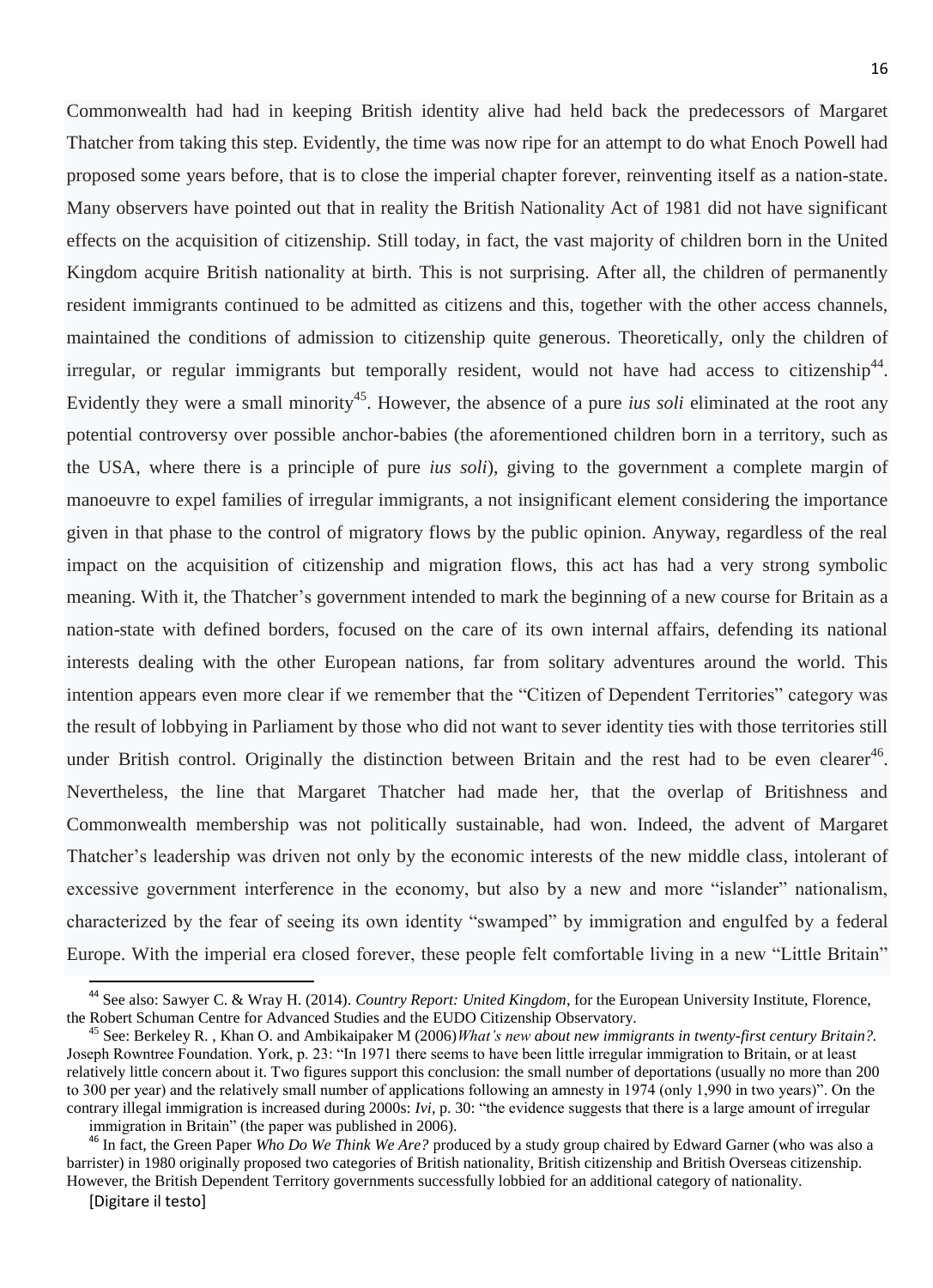which, while open to free trade, kept its sovereignty and cultural identity intact. In this regard, it is fundamental to emphasize that, although sometimes she could use economic and social arguments, immigration for Thatcher was above all a political issue, strongly connected with the need to protect Britain's identity at a very delicate moment in its history. Nevertheless, this new nationalism had its enemies firstly within the British borders, rather than outside, since "Little Britain" was mainly an English ideal. In Scotland, in fact, British Unionism had always fed on the opportunity given to the Scots to participate in the enrichment process of the colonial adventure. This crack in British Unionism was destined to become problematic for the Thatcher's nation. As well as, in perspective, for the unity of the Kingdom.

# 2.3 *The Falklands War: "Great Expectations"*

The importance of the Falklands War lies both in its causes and in its consequences, both strongly intertwined with the politics of Margaret Thatcher and in particular with her attempt to re-found the British nation by overcoming the imperial past. The causes include both the Nationality Act of 1981 and the revision of military spending put in place to reduce costs, by safeguarding only the commitments with NATO. In the consequences not only the electoral victory of the Conservatives in 1983, but also the disappointment (or disillusionment) that the second Thatcher's government represented for the British non-English electorate, particularly in Scotland, disappointment which emerged in the general election of 1987; in which the Conservative and Unionist Party of the United Kingdom, despite being its undisputed winner, lost its "British" connotation (English, Scottish and Welsh) $47$ , assuming, in spite of itself, the appearance of a sort of English national party, which identified the interests and ideals of the English people with the interests and ideals of the whole British people, a result that will mark the beginning of the crisis of the British Unionism. In order to better understand the meaning of this war, we can start by saying that, contrary to what some claim, it was far from being a colonial war. In fact, not only did the United Kingdom defend itself from an attack on its possession, but above all it fought to defend the right to self-determination of the inhabitants of the Falklands, who wanted to continue living under British jurisdiction, not, as had been typical of colonial wars, to safeguard its interests by trampling on the rights of indigenous peoples<sup>48</sup>. Secondly, it can be said that the Argentine attack was also the result of a double misunderstanding: on the one hand the British government was convinced that Argentina would never attempt to seize the Falklands by force, on the other the Military Junta of Argentina was convinced that the United Kingdom would never seriously commit itself to defend its possession. Both had well-founded reasons for these beliefs. The British

<sup>47</sup> Torrance, D. (2009). *"We in Scotland" Thatcherism in a Cold Climate*. Birlinn Limited. Edinburgh, pp.157-158

<sup>&</sup>lt;sup>48</sup> "Although Argentina presented the Falklands as an example of colonialism, the Islands remained British because of the principle that had animated the anti-colonial movement…self-determination" Quoted by Fry, G. K. (2008). The Politics of the Thatcher Revolution An interpretation of British Politics, 1979-1990. Palgrave Macmillan. Houndmills, Basingstoke, Hampshire and New York, p.190

<sup>[</sup>Digitare il testo]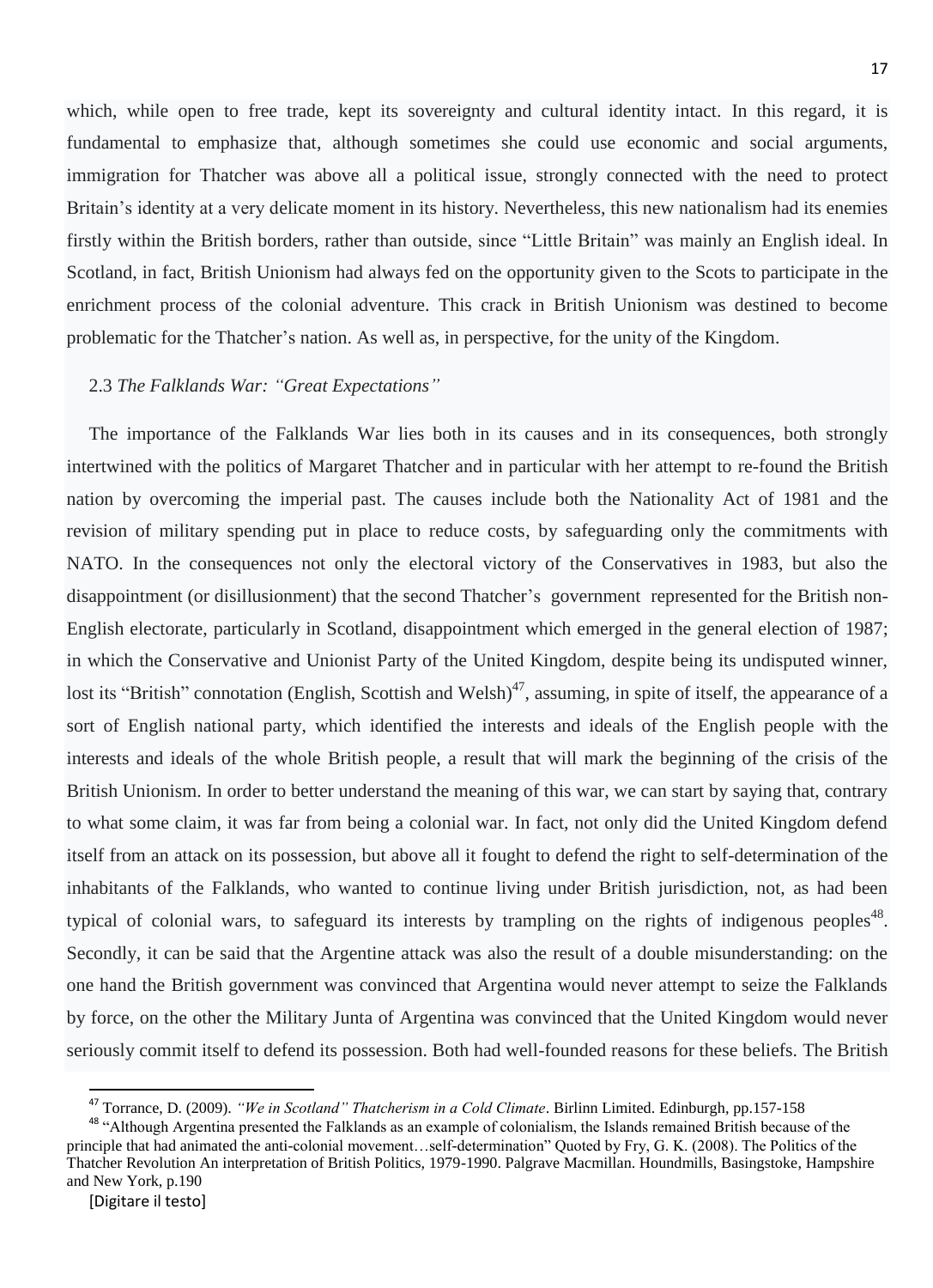on the one hand considered an Argentine attack irrational, as the demographic decline of the Falklands would relatively quickly solve the problem of the opposition of its population to any transfer agreement<sup>49</sup>, the Argentines on the other hand witnessed the dismantling of the "Endurance", the ship placed to protect the Islands<sup>50</sup>. The latter decision, strongly criticized by the Labour opposition led by James Callaghan, the former Prime Minister defeated in 1979 by Margaret Thatcher, had been due to a program of defence cuts in all areas not related to NATO commitments.<sup>51</sup> However, Thatcher could say in good faith that the "Endurance" was an obsolete ship, which could not seriously defend the Falklands. Nonetheless, Callaghan could confidently retort that its dismantling could mean in the eyes of the Argentine government a sign of disengagement from the British government in defending the Islands<sup>52</sup>. Callaghan, for his part, could also appear in good faith. In 1977, in fact, he had faced a possible Argentine threat maintaining there a covert task force, including a nuclear submarine<sup>53</sup> (however, it was later known that Argentina did not know about this move, consequently even at the time there had been no real deterrence)<sup>54</sup>. To all this must be added the failure of British intelligence, which did not notice the mobilization of the Argentine armed forces<sup>55</sup>. Anyway, before the outbreak of the war, the British government's position was to find a compromise with the Argentine government. In this regard, Peter Carrington, Foreign Secretary and Minister for Overseas Development in the first Thatcher's government, pushed for an agreement to transfer sovereignty to Argentina in exchange for a one hundred-years lease to the United Kingdom, the so-called "leaseback agreement", which Argentina would probably have accepted<sup>56</sup>. However, in this situation the Prime Minister's position was not to sign any agreement without the consent of the inhabitants of the Falklands<sup>57</sup>. Formally to respect their right of self-determination, in practice not to antagonize a public opinion lined up on the side of the inhabitants of the Falklands, both for reasons of national pride and a feeling of ethnic

 $\overline{a}$ <sup>49</sup> *Ibidem*.

<sup>50</sup> *Ivi*, p.189 and p.192. See also: Childs, D. (2012). *Britain since 1945 A political history*. Routledge. Seventh Edition. Abingdon, Oxon and New York, p. 227 and Carr, F. (1990). *Foreign and Defence Policy: The impact of Thatcherism*. Public Policy Under Thatcher. Edited by Stephen P. Savage and Lynton Robins. The Macmillan Press. Houndmills, Basinstoke, Hampshire and London.

<sup>&</sup>lt;sup>T</sup> Carr, F. (1990). *Foreign and Defence Policy: The impact of Thatcherism*. Public Policy Under Thatcher. Edited by Stephen P. Savage and Lynton Robins. The Macmillan Press. Houndmills, Basinstoke, Hampshire and London. See: Moore, C. (2013). *Margaret Thatcher The Authorised Biography Volume One: Not for turning*. Penguin Books. London, p. 660: "[…] because Britain had made promises to NATO commitment, cuts could not come in Europe but had to be found elsewhere in the defence budget […] Because non-NATO cuts were easier to make in the navy than in the other services, this is what happened."

<sup>52</sup> Childs, D. (2012). *Britain since 1945 A political history*. Routledge. Seventh Edition. Abingdon, Oxon and New York, p.227

<sup>53</sup> Fry, G. K. (2008). *The Politics of the Thatcher Revolution An interpretation of British Politics, 1979-1990*. Palgrave Macmillan. Houndmills, Basingstoke, Hampshire and New York, p.189

<sup>54</sup> *Ibidem*. See also: Moore, C. (2013). *Margaret Thatcher The Authorised Biography Volume One: Not for turning*. Penguin Books. London, p.664

<sup>55</sup> Moore, C. (2013). *Margaret Thatcher The Authorised Biography Volume One: Not for turning*. Penguin Books. London, p.664

<sup>56</sup> Fry, G. K. (2008). *The Politics of the Thatcher Revolution An interpretation of British Politics, 1979-1990*. Palgrave Macmillan. Houndmills, Basingstoke, Hampshire and New York, p.191

<sup>57</sup> Moore, C. (2013*). Margaret Thatcher The Authorised Biography Volume One: Not for turning*. Penguin Books. London, p. 659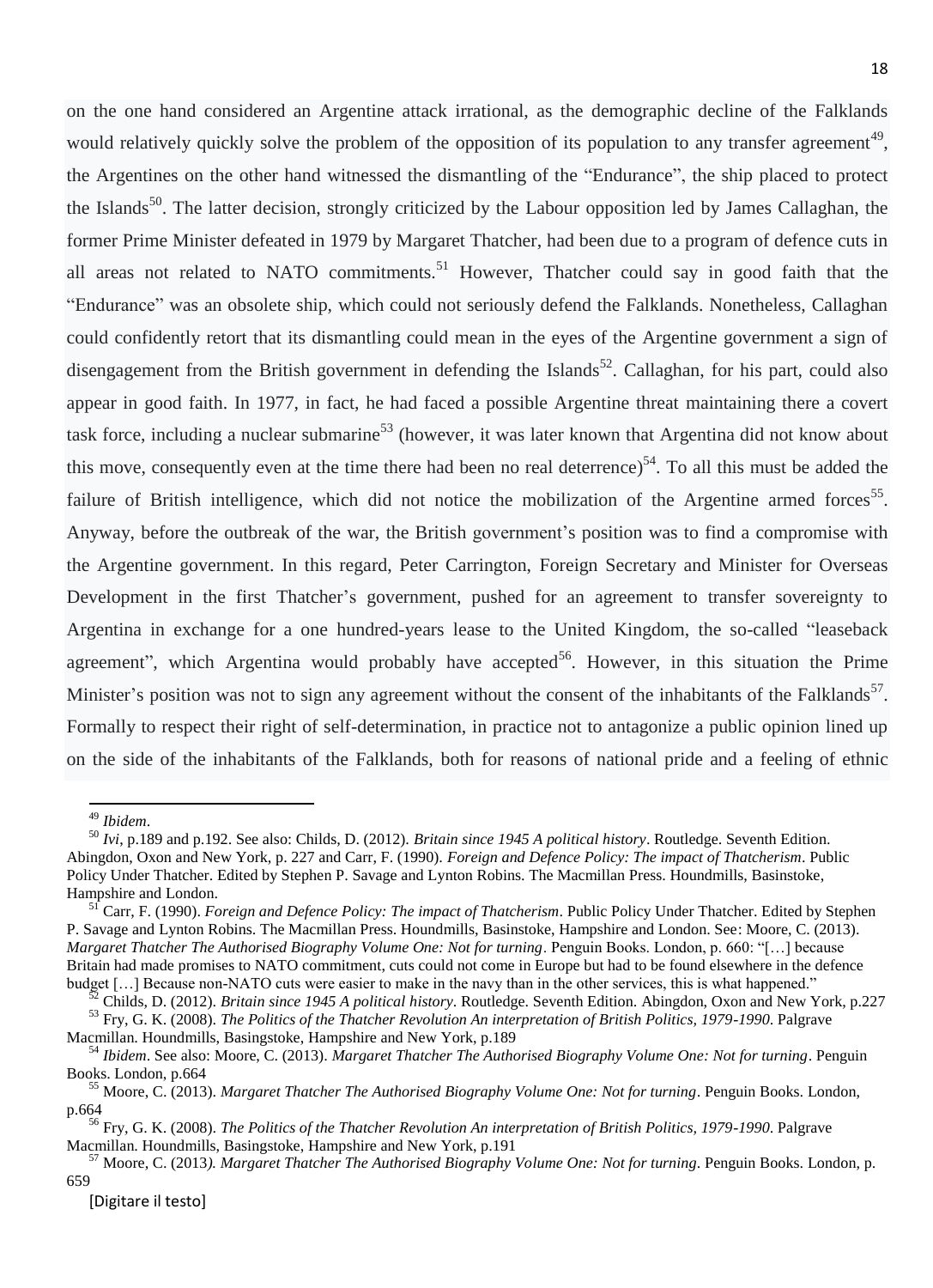affinity with them. On the one hand, the Labour Party accused the government of appeasement towards a "fascist" regime<sup>58</sup>, on the other hand many Conservatives did not share the total abandonment of a "global" perspective for the United Kingdom. Finally, everyone believed the inhabitants of the Falklands to be British like them, even if the Nationality Act of 1981 had removed the right of abode in the United Kingdom for many Falklands inhabitants, classifying them as citizens of a Dependent Territory. In this regard, only those with direct British ancestry could automatically enter the United Kingdom, the rest was subject to immigration laws which became increasingly restrictive, as seen above. At that time, the Falklands had just under two thousand inhabitants. Of these, about 800 had lost the right of abode in the United Kingdom because of the Nationality Act of 1981. In practice, they were not, or were no longer, British citizens. This probably made the opposition of the inhabitants of the Falklands to any agreement to transfer their islands to Argentina even stronger. Their cohesion in protecting each member of their community regardless of his origin was remarkable; for them, passports did not count because everyone had lived in the shadow of the Union Jack and, as often happens, the distance from the motherland had strengthened the community and identity elements. In addition, the Minister of State at the Foreign and Commonwealth Office, Nicholas Ridley, questioned by them on what the British government would have done in the event of an invasion by Argentina, answered that the British government would use its military forces to retrieve it<sup>59</sup>. A mistake, perhaps. Nevertheless, could he act differently? The British government did not expect an attack and had not instructed him on what to answer in the case of such a simple but fundamental question by the inhabitants of the Falklands. Perhaps the latter had perceived that this risk existed. After all, the British government was wrong to postulate that the Argentine Military Junta moved on the basis of rational considerations. On the contrary, the Argentine regime aimed not so much at the Falklands (whose population was declining at a steady pace) but at the prestige that would derive from their annexation, which would divert public opinion from its internal failures, particularly in the economic sphere. Anyway, the assurance of being defended in the event of an attack and of never being abandoned made the inhabitants of Falklands feel free to refuse any compromise, because any compromise would have meant the loss of any connection with what they considered their motherland, regardless of their passports and nationality and immigration laws. Furthermore, upon returning home, Ridley, and with him the Conservative government, had to deal with the fire of the Labour opposition and Conservative backbenchers, as well as a public opinion decidedly in favour of maintaining possession of the Falklands, despite the costs that it entailed. Knowing that they had allies in the motherland strengthened the inhabitants of the Falklands in their positions. In this story, Thatcher had

<sup>58</sup> Fry, G. K. (2008). *The Politics of the Thatcher Revolution An interpretation of British Politics, 1979-1990*. Palgrave Macmillan. Houndmills, Basingstoke, Hampshire and New York, p.192

<sup>&</sup>lt;sup>59</sup> "At a meeting at Port Stanley during his visit, Ridley was asked: 'If the Argentines invaded, what is Britain going to do

about it?' Ridley replied: 'Kick them out!' " Quoted by Fry G. K. (2008) *The Politics of the Thatcher Revolution An interpretation of British Politics, 1979-1990*. Palgrave Macmillan. Houndmills, Basingstoke, Hampshire and New York, p.191

<sup>[</sup>Digitare il testo]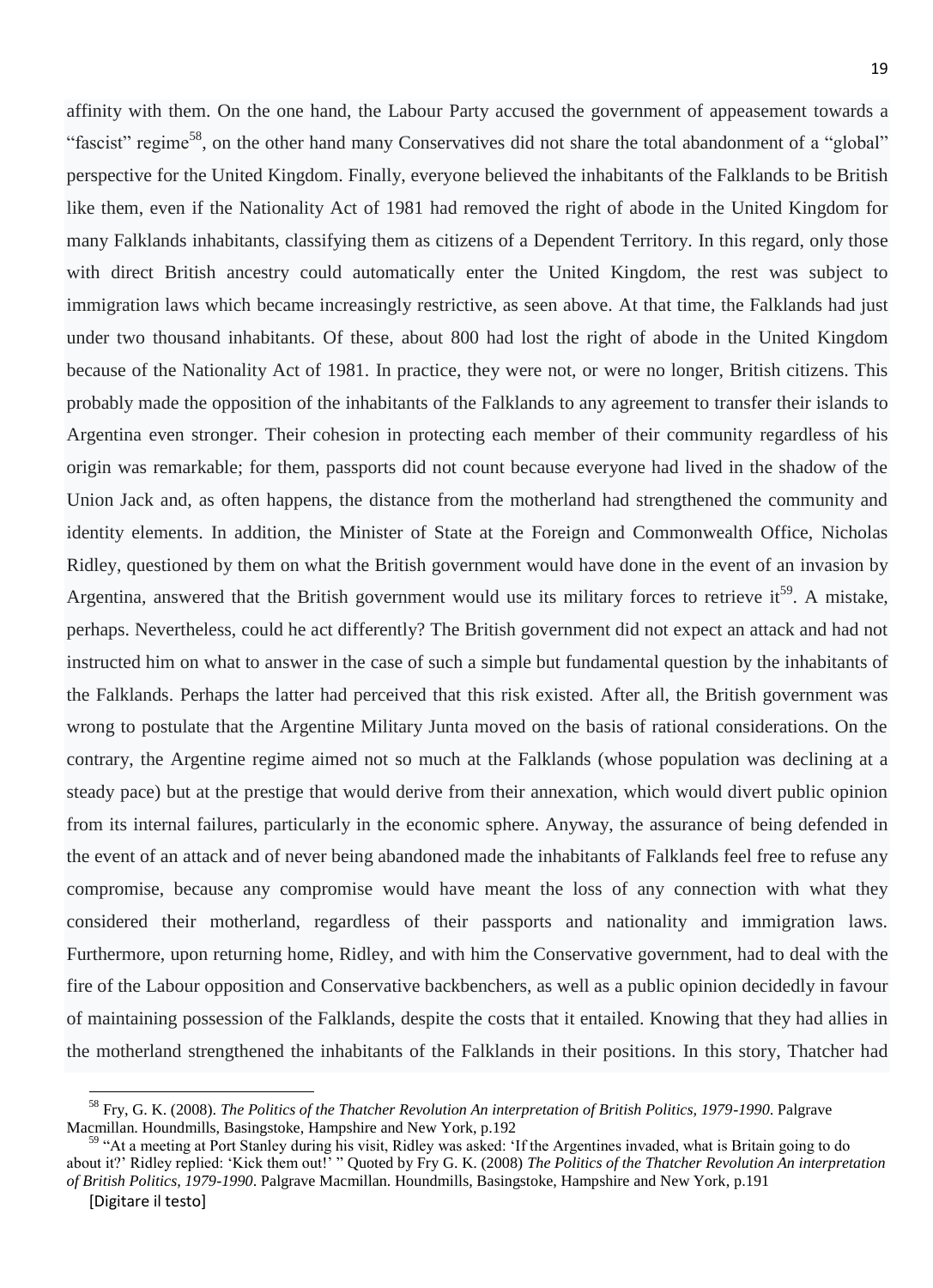stayed on the side-lines. On the one hand, not wanting an agreement with Argentina without the consent of the inhabitants of the Falklands, on the other leaving this issue to her Ministers, aware of the priorities dictated by being part of NATO in a problematic public budget context. However, this meant that the Falklands were actually poorly defended. While the realists of the Conservative Party and the pacifists of the Left followed, for different reasons, the line of the abandonment of any vestige of British imperialism, Thatcher, while understanding the reasons of the realists in general, in this specific case felt very well the wave of patriotism that, from Right to Left, crossed the country. Therefore, when the Argentine general Leopoldo Galtieri launched the offensive and occupation of the Falklands on April 2, 1982, regaining them became essential to avoid the fall of the government. However, there was no panic. Shaken by the event, the so-called "Suez syndrome" seemed out-dated, contrasted with rational arguments. In fact, Suez had not been a military defeat, but a political one, determined by the American intervention in the context of the Cold War. On the contrary, this war had nothing to do with Suez's dynamics and in fact saw the United States government as an ally and support. This time it was a matter of defending a British possession and with it of the honour of the nation. British nationalism strengthened beyond any difference. Maybe for the last time. In this sense, one could speak of the "last roar of the British lion". Nostalgic of the Empire or proponents of a "Little Britain", all of them were determined to fight against those who had dared to attack British people. The government proved to be up to the task. The enemy was never underestimated nor overrated. The forces needed to regain the Islands were well calculated and even the possible losses (even 3,000 according to Admiral Sir John Fieldhouse which in the end were far less, even though 253 British soldiers lost their life<sup>60</sup> for the Falklands). There was some forcing, given that the United Nations insisted on calling for a peaceful solution, but the attitude of the Argentine military regime actually made a solution that was not military impossible. In their best tradition, the British went to war with courage and determination, but without the exaltation of the jingoists. At that point, the Falklands had to be regained "Because if we don't, in a few months we will live in a different country whose word will count for nothing"<sup>61</sup>, as said Sir Henry Leach, at the time First Lord of the Sea and Chief of General Staff of the Royal Navy. Thatcher could only agree. After all, it was not an impossible mission, only a long one, given the distance of those islands from the motherland. During the operations, the British air forces received the help of the Americans for satellite signals. The U.S. government also supplied equipment. In this regard, Thatcher later said: "Without the Sidewinder missile, supplied to us by US Defense Minister Caspar Weinberger, we could never have got back the Falklands<sup>"62</sup>. In addition to satellite photographs, NATO also offered intelligence information.

<sup>60</sup> Fry G. K. (2008) *The Politics of the Thatcher Revolution An interpretation of British Politics, 1979-1990*. Palgrave Macmillan. Houndmills, Basingstoke, Hampshire and New York, p. 199

<sup>[</sup>Digitare il testo] <sup>61</sup> Hastings, M. ; Jenkins, S. (1983). *Battle for the Falklands*. Pan Books. London, pp. 85-86 <sup>62</sup> Quoted by Paul Reynolds. *Obituary: Caspar Weinberger*. BBC News. Tuesday 28 March 2006.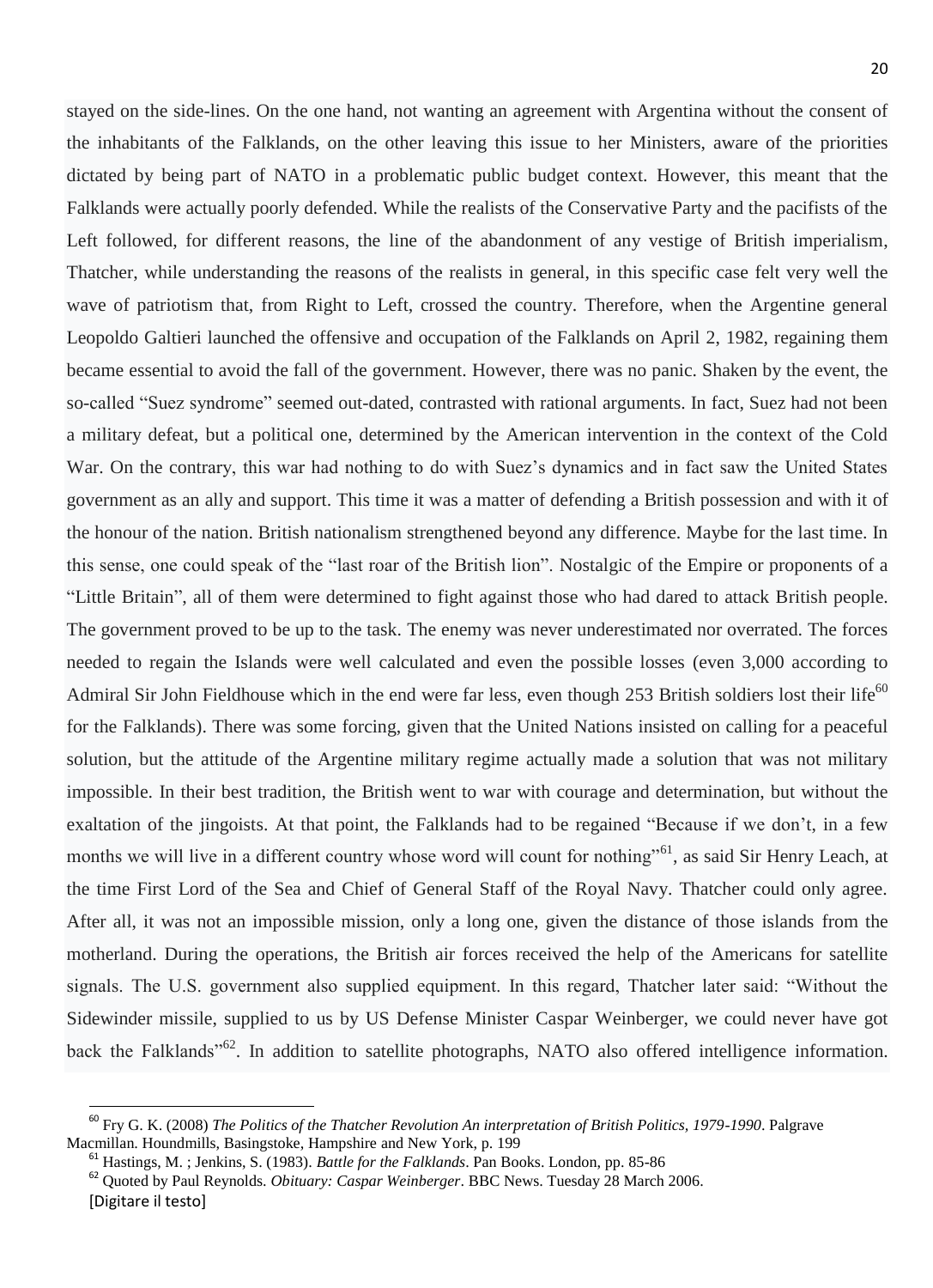21

However, the maintenance operations of the naval fleet were carried out thanks to the logistic ships of the Royal Fleet Auxiliary. Surely, having maintained naval bases from Gibraltar to Ascension Island (where the Americans rented a base that provided cooperation) proved to be instrumental in the successful outcome of the war. Probably this would have provided, in retrospect, an argument to those who did not want to give up the revival of Great Britain as a world power, while Thatcher and those who thought like her kept in mind the vital importance of the alliances, in particular with the United States. Furthermore, even if it wished for a peaceful solution, the United Nations Assembly had approved a resolution that ordered Argentina to withdraw from the Falklands. Not even the Soviet Union vetoed it (and actually there is no wonder, since the principles invoked by the Argentine Military Junta to justify its act of aggression, if recognized legitimate, would have called into question the territorial unity of many states of the world, including, probably, the Soviet one). In practice, the international context was, this time, largely in favour of the British. Operations started from Ascension Island, the base of the British fleet, to the South Georgia Islands. On April 25, 1982 they were recaptured. As is known, the bloodiest episode was the sinking of the cruiser General Belgrano, by the British nuclear submarine Conqueror, in which 368 Argentine soldiers died<sup>63</sup>. The fact was considered highly controversial as General Belgrano was in retreat and moreover 35 miles outside the Total Exclusion Zone around the Falklands declared by the British<sup>64</sup>. Nevertheless, the ship provided aircraft direction for the Argentine air force and it was equipped with modern missiles<sup>65</sup>. In addition, the British, who had violated the Armada Argentina codes, knew that the ship would reverse course to attack them with the favour of darkness<sup>66</sup>. The sinking of General Belgrano showed the low anti-submarine capacity of the Argentine ships, pushing the other naval units to retreat. However, the Argentines continued attacks on earth bases from the sky. The Royal Air Force instead bombed Port Stanley in seven raids. The meaning of these operations was twofold. On the one hand, destroy the enemy anti-aircraft defences and render the airport runway unusable (and therefore any counter-offensive impossible), on the other hand demonstrate to the Argentines that, if Port Stanley was within the reach of the bombers, Buenos Aires was even more so, hence forcing them to commit their air force to defend it. If the first goal was only partially successful, the second was fully achieved $^{67}$ . The British prevailed on the sea, but above all in the sky, thanks to the clear technological superiority of their aircraft, however vulnerable to the Argentine anti-aircraft. In addition, the sinking of seven ships by the Argentine air force, pushed the British not to underestimate this enemy force, which was certainly more backward in terms of means, but with capable and brave pilots. To prevent Argentine

 $\overline{\phantom{a}}$ 

<sup>63</sup> Childs, D. (2012). *Britain since 1945 A political history*. Routledge. Seventh Edition. Abingdon, Oxon and New York, p.229 <sup>64</sup> *Ibidem*.

<sup>65</sup> *Ibidem.*

<sup>66</sup> Peter Beaumont. *Belgrano crew 'trigger happy'*. The Guardian. 2003. Sunday 25 May 2003.

<sup>67</sup> Freedman, L. (2005). *The official history of the Falklands Campaign. Volume Two: War and Diplomacy*. Routledge, Abingdon, pp.285-286

<sup>[</sup>Digitare il testo]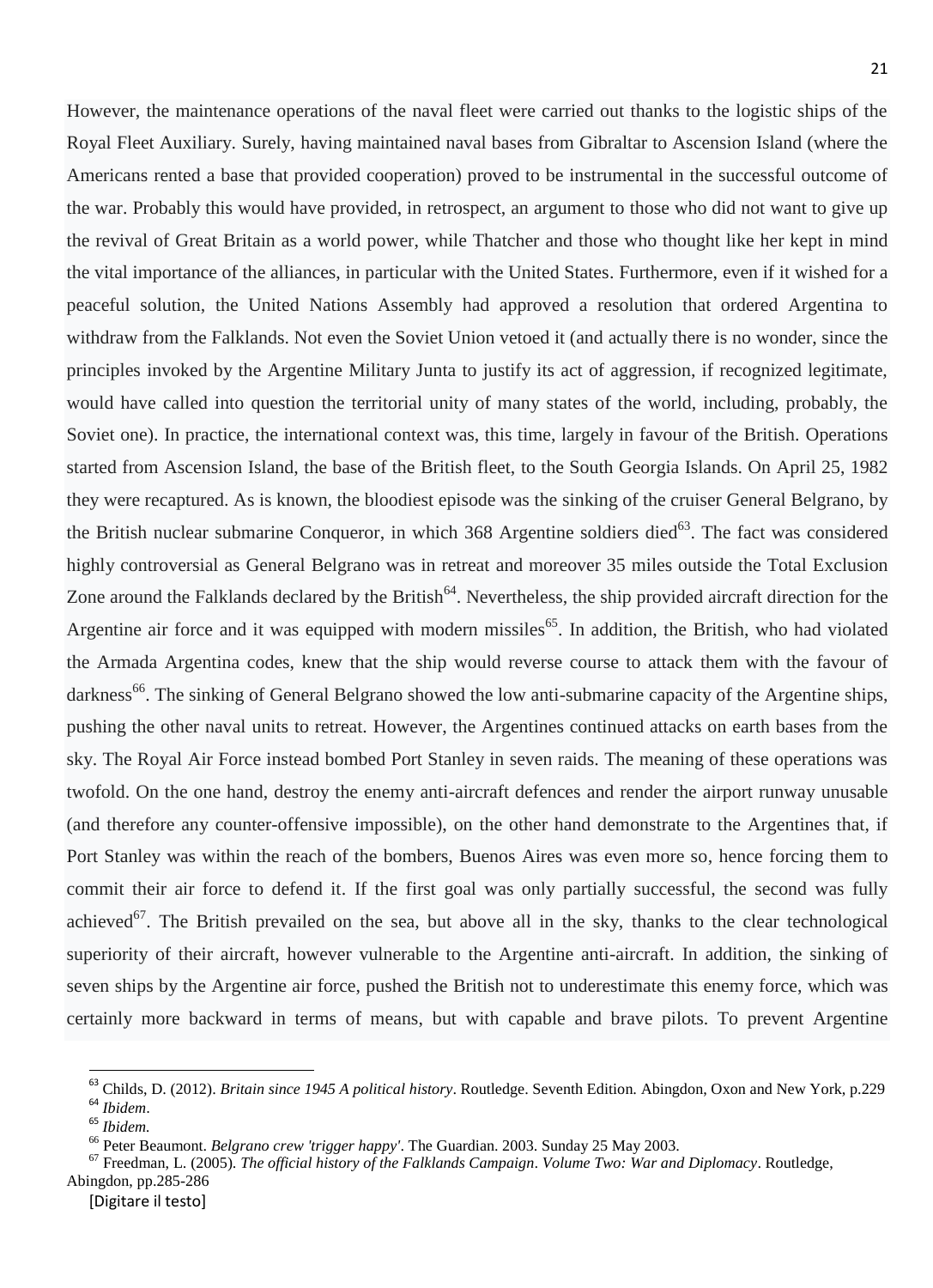airstrikes on their ships, the British launched special sabotage operations in May. The planned special operation of the Argentines in Gibraltar to sabotage the British warships instead failed, because the communications were intercepted by British intelligence. In the meantime, the landing of British troops had begun. The final assault was launched in Port Stanley, capital of the Falklands, on the night of June 11, after long and complex landing operations, bloody battles and strengthening of positions and bridgeheads, island by island. On 20 June 1982 the Falklands War ended with the British victory. As is known, the blow to the military dictatorship in Argentina was so strong that it was forced to accept free elections. Democracy was restored in Argentina. Meanwhile, in Britain, the military victory could only pave the way for an electoral triumph for the Conservatives led by Margaret Thatcher, because it dragged with it all the currents of British nationalism, from south to north of the border between Scotland and England. The general election of 1983 marked an excellent affirmation by the Conservatives not only in much of England, Cornwall and Wales (few areas remained in the hands of Labour, such as the "red wall" in north-east England, south Wales and some areas of London) but also in Scotland (even if the Labour had a good affirmation in the Lowlands), even in some constituencies of the West Coast, where the unemployment was higher. During the electoral campaign, the Scottish Unionists were able to find an excellent propaganda tool in the victory in the Falklands. In this occasion, Thatcher took the opportunity to advertise her vision of the United Kingdom as "One Nation": "Ever since I was given the trust to lead our Government it has been my purpose to set a course that both friend and foe may understand and that we may adhere to. And that purpose is the same at home as it is overseas. To uphold certain principles and values which some had thought that we could live without<sup>"68</sup>. If in the South, the ideal of a "Little Britain" considered the victory of the Falklands a source of pride for having emerged victorious against a foreign aggression by regaining its own territory and freeing those who were perceived as part of the same "blood" community, for the traditionalist societies of the North it represented something more, that is, a revival of Great Britain as a world power. By moving on this ambiguity, the Conservative and Unionist Party of the United Kingdom could use the lever of British nationalism to translate the different ideals of "Britannia" into electoral consensus. A far greater consensus than the 1979 election in terms of seats (+58). The Conservatives had therefore won the favour of different communities across the whole Kingdom thanks to the enthusiasm for this victory and the different meanings attributed to it. However, the contradictions could only emerge once the ballot box closed. In fact, although the Falklands had been secured (a military base was installed immediately after the end of the war) and its inhabitants had granted British citizenship with the Nationality Act of 1983, the Falklands War did not mark any re-launch on a global scale for the United Kingdom. And in fact, the United Kingdom did not return east of Suez until 1990, the year of the First Gulf War and in any case always alongside the Americans.

l

<sup>68</sup> Speech to Scottish Conservative conference on May 14 1982 quoted by Torrance D. (2009). *"We in Scotland" Thatcherism in a Cold Climate*. Birlinn. Edinburgh, p. 91

<sup>[</sup>Digitare il testo]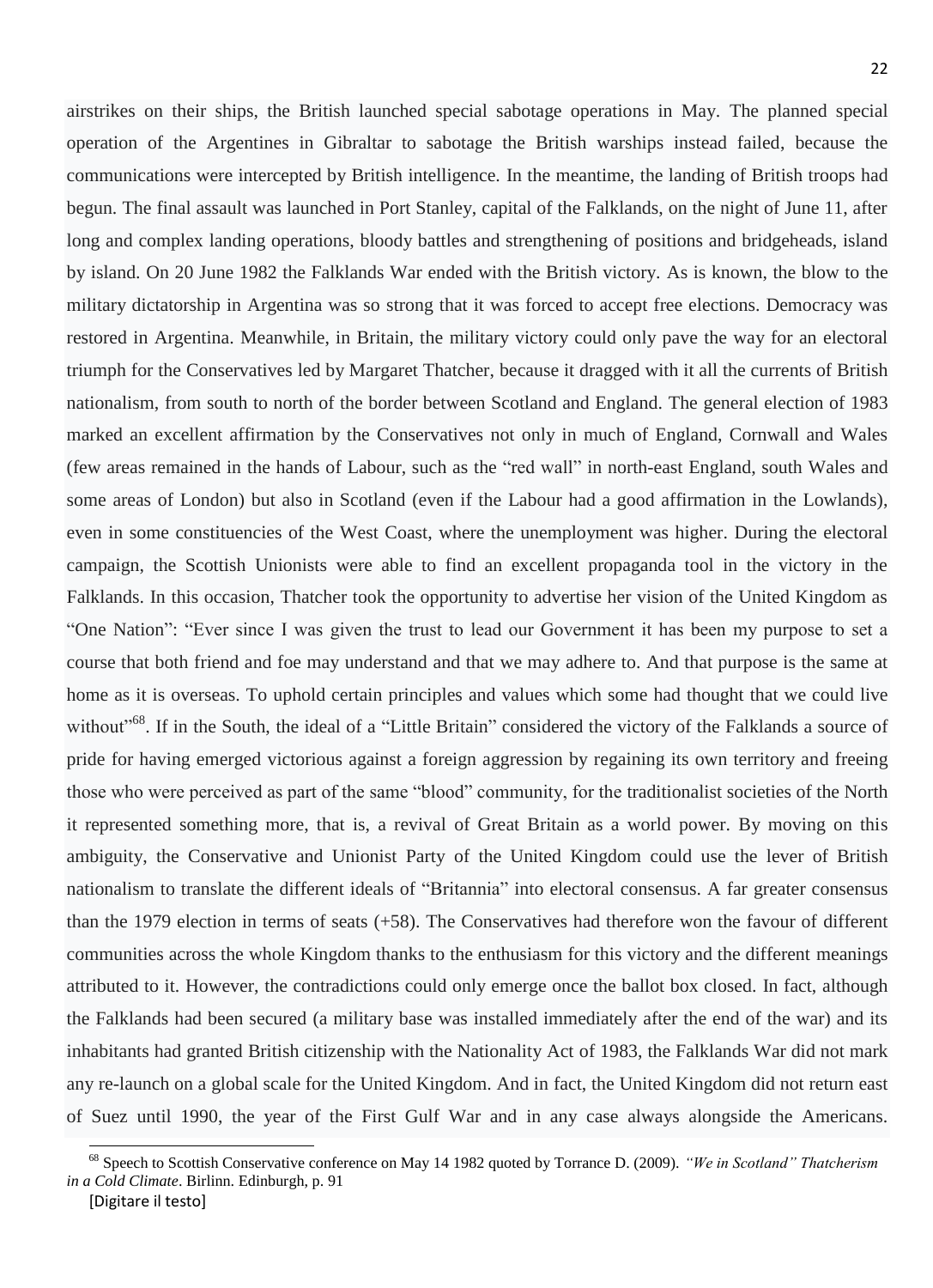Furthermore, Margaret Thatcher's economic policy, in particular the restructuring and privatization of stateowned industries, provoked a new wave of long-term unemployment in Scotland, soon alienating its sympathies<sup>69</sup>. Actually, unemployment remained higher in Northern England than in Scotland, but Northern England, however it might be hostile to the current government, did not have its own distinct identity which would call into question its membership in the United Kingdom. Not so Scotland, which had an history as an independent nation, with its own traditions, even with its own language and hence its own true nationalism, which the renunciation of any imperial dream and the end of state-owned companies was fuelling. Without Empire and without state-owned companies, ties with the London government had loosened a lot. In addition, large areas of the country, especially those of the Highlands and Western Isles, traditionally more conservative, suffered from great unemployment generated, directly and indirectly, by the progressive retreat of state intervention<sup>70</sup>. There, Scottish nationalism began to grow once again, in the more traditionalist sectors of society (the so-called "Tartan Tories"), which, profoundly disappointed by the Conservatives, would not have voted for Labour anyway. Furthermore, the Scottish Nationalists seemed to have the wind of history on their side, because the end of the Empire and the return to a "little homeland" dimension could more easily translate into a separation between Scotland and England rather than in a "Little Britain" without no history behind it. In conclusion, the Falklands War was a war in which the United Kingdom found itself dragged in, almost in spite of itself, but which had catalysed great expectations in its people (the ideal of leaving no one behind and the belief of being still a great nation that could afford not to leave anyone behind). Actually, it was a parenthesis, which, what is more, had the effect of generating a great disappointment, accelerating the crisis of the British national identity, already underway.

# 2.4 *The Scottish issue*

Between 1974 and 1979, Scottish nationalism experienced an unprecedented electoral growth. In the general election on October 1974 (the second of that year), with the 30.4 per cent of the votes, the Scottish National Party obtained 11 seats in the House of Commons. On February, it had obtained 7 seats with 21.9 per cent. However, a certain growth trend, albeit much more moderate, could already be observed starting from 1964, while "the winds of change" blew over Africa wiping out what remained of British colonialism. In that year, the Scottish National Party went from 0.5 per cent in 1959 to 2.4, almost tripling its votes in absolute terms (from 21.738 to 64.044). In 1966, it rose to 5 per cent. In 1970 it managed to elect its first representative to the House of Commons with 11.4 per cent of the votes $^{71}$ . Four years later, together with the

<sup>69</sup> Torrance, D. (2009). *"We in Scotland" Thatcherism in a Cold Climate*. Birlinn. Edinburgh, pp.130-133 ; p.167-168

<sup>70</sup> See: Gifford G. (2014). *The Making of Eurosceptic Britain.* Ashgate Publishing. Farnham, p.80: "Thatcherism was an aggressive post-imperial reassertion of a liberal conception of Britain as a free market society"

<sup>71</sup> Ishiyama J. T & Breuning M. (1998). *Ethnopolitics in the New Europe*.Lynne Rienner Publishers. Boulder, CO and London, p.141

<sup>[</sup>Digitare il testo]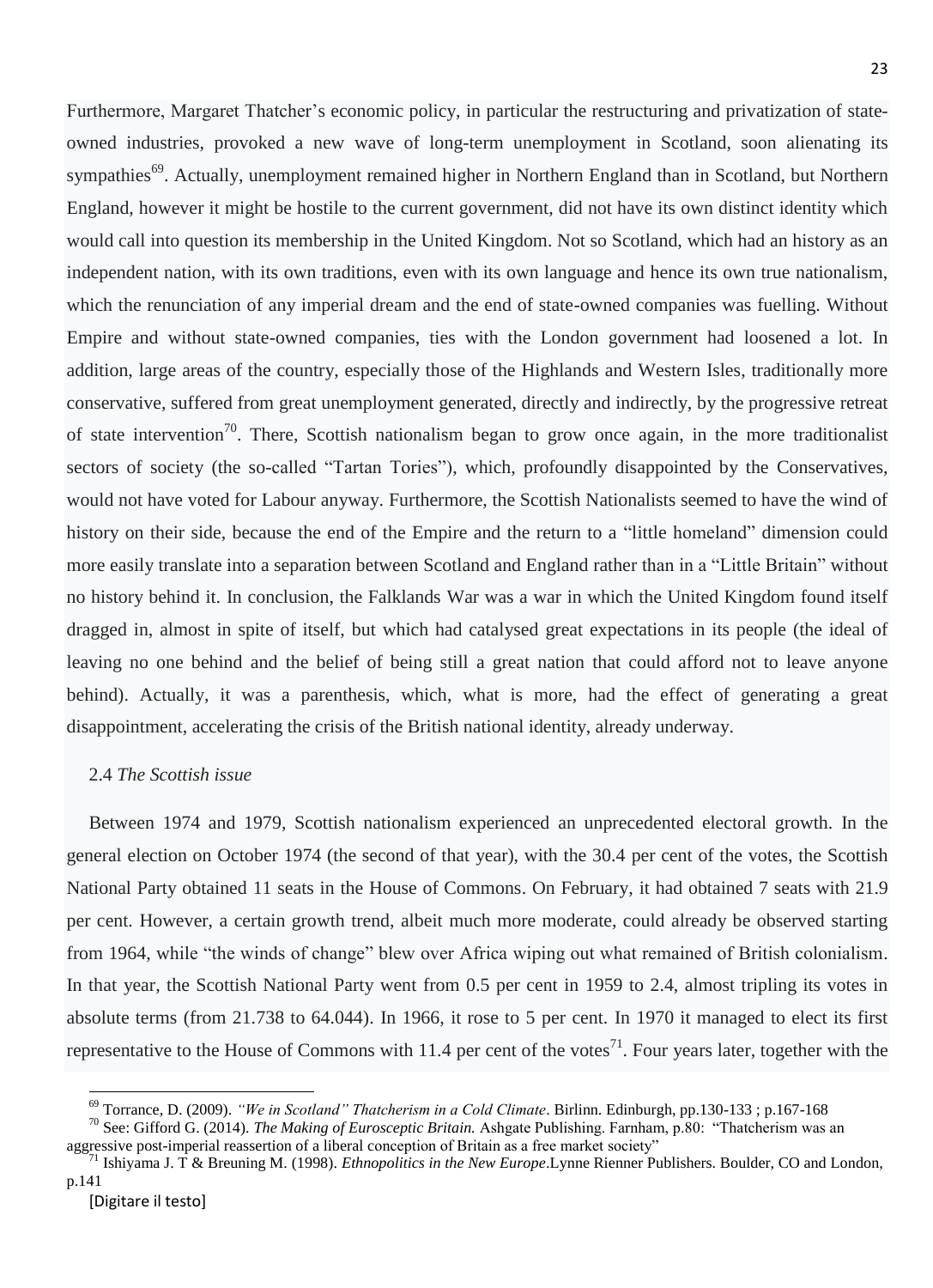Liberal Democratic Party, it became fundamental to the survival of the government led by the Labour James Callaghan, which would be the last Labour government until 1997. The short-term goal of the Scottish National Party was to obtain the so-called devolution to the Scotland. In practice, the establishment of an assembly to which to assign legislative powers for Scotland alone voted by the Scots only, breaking the centralized structure that had characterized Great Britain since 1707. Support for the government was subordinated precisely to obtaining this assembly. The electoral growth of Scottish nationalism was due to multiple factors. It had always existed as a cultural factor, since Scotland had its own legal tradition, its history as an independent kingdom and even its own language, in addition to English. Nonetheless, as already mentioned, the end of the Empire and the retreat of the British into a dimension of a little homeland had brought this identity feeling from a strictly cultural character to a political one. The discovery of oil in the North Sea gave utilitarian coverage to a phenomenon that actually had deeper roots, as did the economic crisis and the evident inability of traditional parties to cope with it. In fact, neither Harold Wilson's Labour nor Edward Heath's Conservatives, who took turns in government between 1964 and 1974, had managed to revive the fortunes of the British economy. In 1975, Margaret Thatcher became leader of the Conservative and Unionist Party of the United Kingdom. At the time, devolution was one of the central issues of the debate. A subject on which Margaret Thatcher was not at all comfortable, by her own admission: "As an instinctive Unionist" she wrote afterwards in her *The Path to Power* "I disliked the devolution commitment"<sup>72</sup>, an uncomfortable legacy of Edward Heath with his "Declaration of Perth" on 18 May 1968. On the contrary, Thatcher believed the Scottish National Party should not be pandered with proposals for devolution. In this regard, the fact that the Heath's renewed devolution push had not saved the Party from a heavy defeat on February 1974, resulting in even fewer Scottish Conservative Members of Parliament, gave strength to her conviction. Furthermore, she was convinced that the problems facing Britain were substantially the same in the south as in the north. If Scottish voters turned to the Scottish National Party in increasing numbers, it was because, as already said, neither the Labour nor the Conservatives had until then managed to get the country out of the economic crisis. In this regard, she stated "I believe that the problem is the same as further south: people lost *faith* in us and our job is to restore it."<sup>73</sup> She shared the analysis of Nigel Lawson, who would have been her Chancellor of the Exchequer from 1983 to 1989, according to whom "the demand for devolution has come because governments have taken too much power themselves<sup>"74</sup>. Consequently, in Margaret Thatcher's view, what was needed was a reduction in public intervention across the country, not opening up to a constitutional reform that could have put at risk the Britain's unity. However, she had to live with the devolution commitment, at least at the beginning. Instead

 $\overline{\phantom{a}}$ 

<sup>72</sup> Quoted by Torrance, D. (2009). *"We in Scotland" Thatcherism in a Cold Climate*. Birlinn Limited. Edinburgh, p.13.

<sup>73</sup> *Ibidem*.

<sup>74</sup> *Ivi*,p.15

<sup>[</sup>Digitare il testo]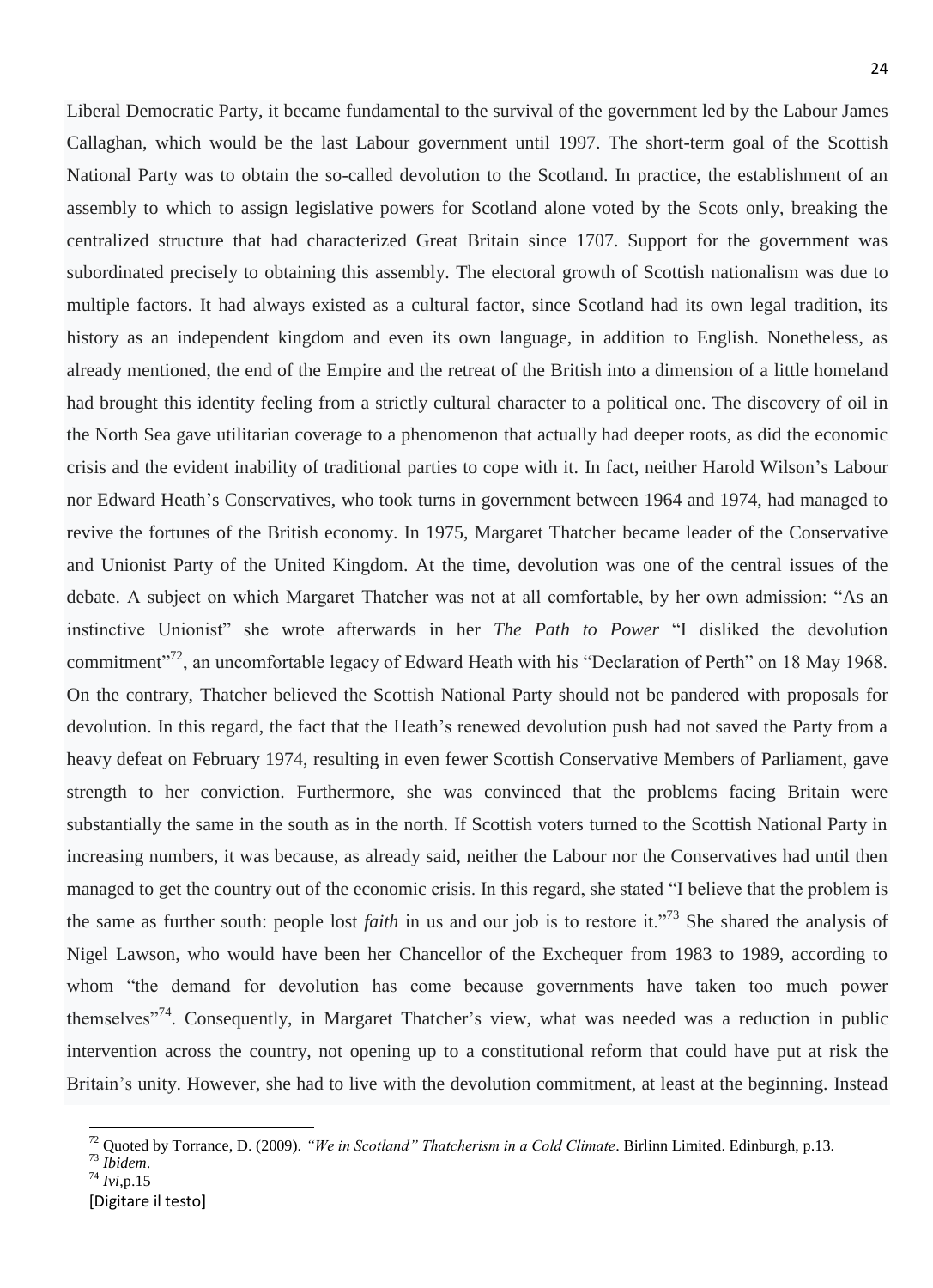of a sudden break, she opted for a moving behind the scenes gathering the consent of the Scottish Tories who resulted "bitterly disagreed with their leaders"<sup>75</sup> who were all strongly devolutionist. This Scottish base could provide a sort of external support to the English Tories, who were overwhelming hostile to the prospective of establishing a Scottish Assembly. Political and ideal reasons came together with tactical ones. In fact, rejecting the proposal of a Scottish executive, Thatcher declared: "[this proposal] took us well into Labour territory" <sup>76</sup>. In other words, presenting the Conservative Party once again as the party of national unity, among other things by bringing it back into its traditional riverbed, would have reinvigorated it in view of the confrontation with the Labour Party (already in difficulty on the economic policy side), attracting voters hostile to devolution, which since 1968 had in fact lacked a party to turn to. Nevertheless, this change in the program pursued by the Conservative Party was carried out in stages. Still in May 1976 during the Scottish Tory conference she emphasized that devolution remained party policy and that there should have been a directly elected Scottish Assembly. However, in saying so, she specified that it was necessary: "responding to the wish of the Scottish people for less government from Westminster" <sup>77</sup>. In retrospect, it could be said that she hinted at the core of her policy in the years to come, that is more autonomy from London government, but not to the British nations but to the British individuals. In other words, she was convinced that the reduction of taxes, privatizations and in general the reduction of the role of the government in the economy would meet the expectations of the Scots. This must not suggest that Margaret Thatcher was hostile to the intermediate bodies between individuals and the state. On the contrary, she respected all intermediate bodies (even the Trade Unions<sup>78</sup>, contrary to popular belief); nevertheless, she was a centralist because the devolution was claimed by those who had as a point of arrival the disintegration of the United Kingdom. In this regard, she wrote in her *The Path to Power* that, more closely she read the Labour government proposal, "the more dangerous it appeared to the Union"  $^{79}$ , she was sure that "the idea that it would appease those Scots who wanted independence was becoming ever more absurd" <sup>80</sup>. In addition, she feared that the establishment of a Scottish Assembly and Executive would lead to "maximum conflict, friction and arguments between Assemblies, government and Parliament" <sup>81</sup> and, what is worse, there would be "a massive extension of bureaucracy" <sup>82</sup> which, in her eyes, what was killing Britain's economy. The two objections were strictly connected, since the increase in bureaucracy and conflict could have more easily fomented, not calmed, the independence cause. Meanwhile, the line of action against the

<sup>82</sup> *Ibidem*.

 $\overline{a}$ <sup>75</sup> *Ibidem.*

<sup>76</sup> *Ibidem.*

<sup>77</sup> *Ivi*, p.17

<sup>&</sup>lt;sup>78</sup> "Learn the Union rules as well as the Far Left know them, and remember this. If Parliamentary democracy dies, free Trade Unions die with it". Quoted by Margaret Thatcher, Speech to Conservative Party Conference on October 10, 1975.

<sup>79</sup> Torrance, D. (2009). *"We in Scotland" Thatcherism in a Cold Climate*. Birlinn Limited. Edinburgh, p.18

<sup>80</sup> *Ibidem*.

<sup>81</sup> *Ivi*, p. 17

<sup>[</sup>Digitare il testo]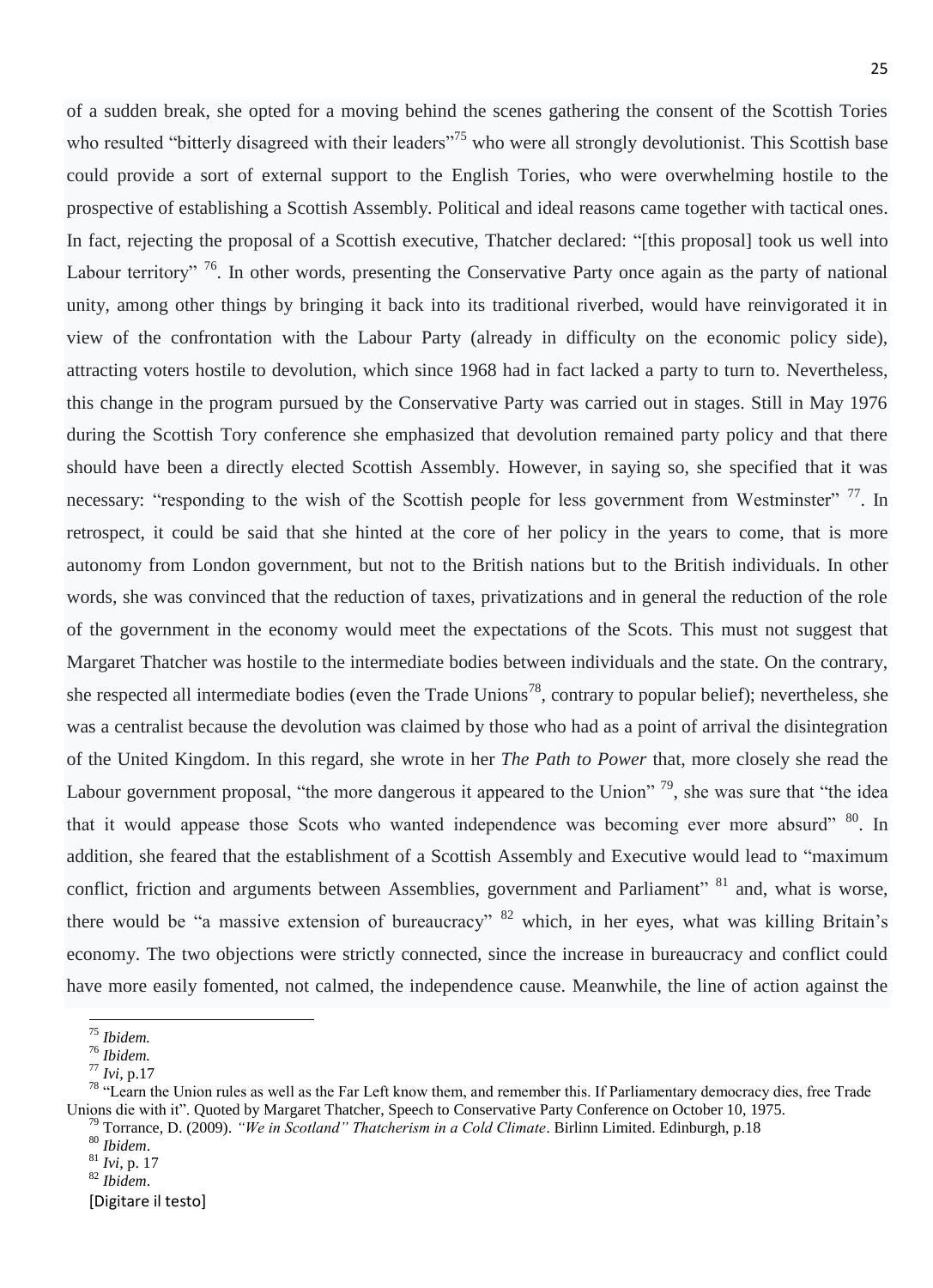Labour government's proposals was to "oppose any Bill based on their White Paper or which goes further than White Paper"<sup>83</sup>. While moving in Parliament, Margaret Thatcher tried to feel the moods of the country. After taking note of the disconnection of the Scottish Conservatives' establishment with their base, all to her advantage, she could further rejoice since, at least according to a private poll, Scottish public opinion was heavily fragmented on the issue of devolution. In fact, even if three quarters of the Scots agreed with some form of self-government, they disagreed on what form it should take <sup>84</sup>. Thatcher wanted to exploit this disagreement to her advantage and she would have done with unscrupulousness on the occasion of the referendum on devolution. It was December 1st 1976. At the time of the vote in Parliament on the proposal of James Callaghan's Labour government, Thatcher imposed to the Conservatives the contrary vote, specifying however that the Conservative Party's vote did not derive from an opposition to devolution as a principle, but only to that proposed by the government in office<sup>85</sup>. She continued to reassure the Scottish Conservative leaders that she remained committed to the establishment of a Scottish Assembly<sup>86</sup>. In reality, she was preparing the ground for its failure. Perhaps sensing this, some Scottish Conservative MPs (but also some English ones) did not support this line. The party was split. On the one hand, the majority of the English refused the devolution (in particular the backbenchers that Margaret Thatcher had satisfied, with whose, after all, she shared the final goal, even if not the methods to get there), on the other hand, most part of the Scottish did not share Thatcher's line. At the end, 42 Conservatives MPs abstained, five voted for the government proposal <sup>87</sup>. Also within the Labour Party there was a strong division towards devolution. In fact, 29 Labour MPs abstained and ten voted, with the Conservative opposition, against the government proposal <sup>88</sup>. Shrewdly, Margaret Thatcher did not step forward, but left the Conservative backbenchers free to forge alliances with anti-devolutionists. In this regard, the "Union Flag Group" which sought alliances with dissident Labour MPs is noteworthy  $^{89}$ . In the end, the proposal was approved with 45 majority votes  $^{90}$ . However, it was an ephemeral victory. In fact, in February 1977, the government lost an essential procedural vote, precisely because of the internal divisions of Labour that Thatcher had managed to take advantage of. In fact, even if apparently the party discipline within the Conservatives seemed to have weakened as much as within the Labour Party, being the backbenchers left free to act and a part of the Party in favour of devolution, all disavowing the official line, the Conservative Party of Margaret Thatcher was actually much

l

<sup>89</sup> *Ivi*, p.15

<sup>83</sup> *Ibidem.*

<sup>&</sup>lt;sup>84</sup> Thatcher, *The Path to Power*, p. 324: "The opinion poll (dated 1/12/1976) found that the majority of electors in England favoured some form of self-government for Scotland, together with three-quarters of Scots, although there was disagreement as to what form this should take." Quoted by Torrance, D. (2009). "We in Scotland" Thatcherism in a Cold Climate. Birlinn Limited. Edinburgh, p. 18

<sup>85</sup>Torrance, D. (2009). *"We in Scotland" Thatcherism in a Cold Climate*. Birlinn Limited. Edinburgh, p.18

<sup>86</sup> *Ivi*, p.19

<sup>87</sup> *Ivi*, p.22

<sup>88</sup> *Ibidem*.

<sup>90</sup> *Ivi*, p. 22

<sup>[</sup>Digitare il testo]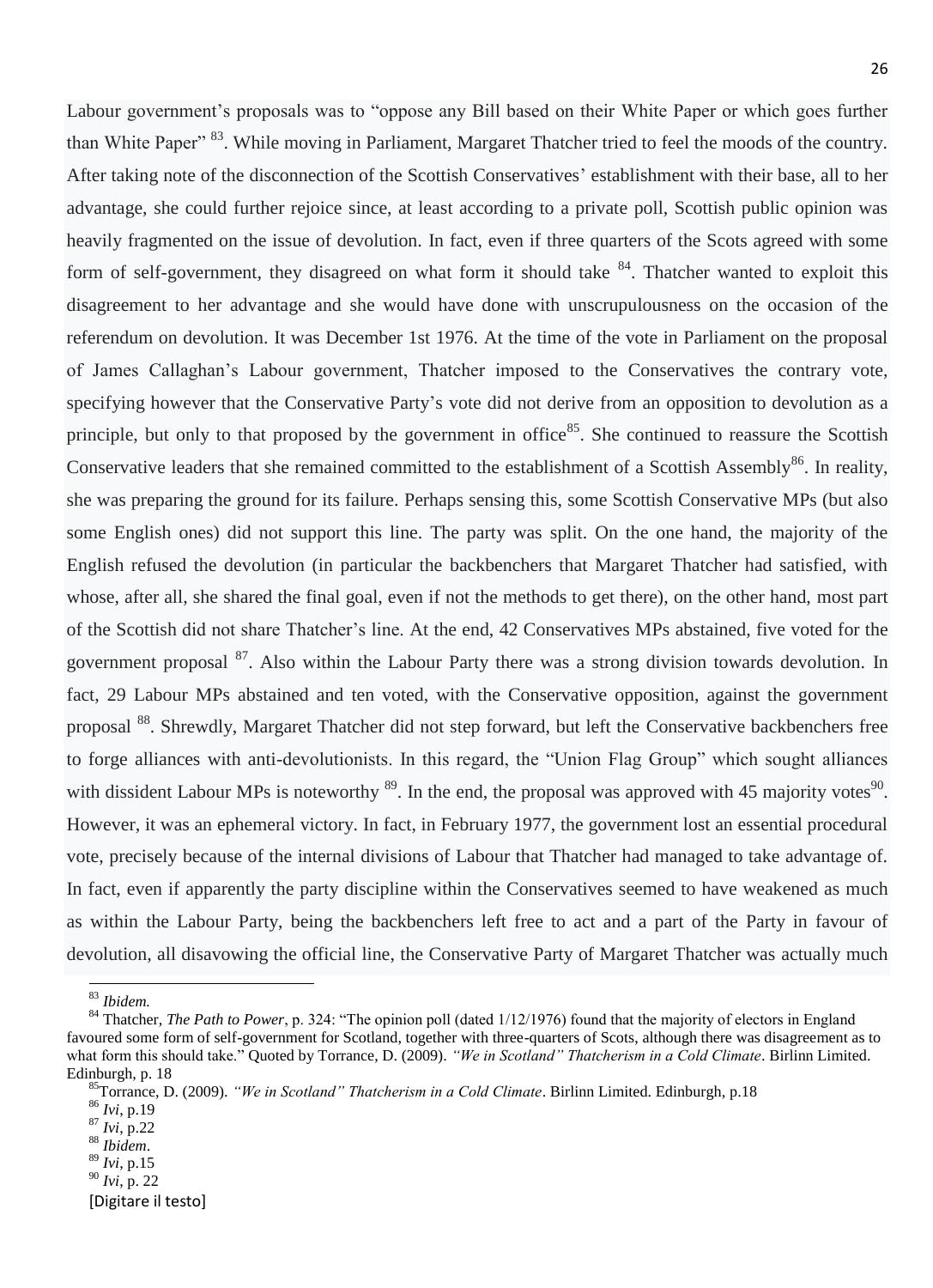more cohesive. After all, in the final vote the official line and that of the backbenchers had materialized in the same vote. In the following months, Thatcher felt "able to alter some policies" which she had inherited ("and to set out my own views more clearly on others")  $91$ . Finally, at the Scottish Conservative Party Conference in May 1977 (about an year after she had confirmed the Party's devolution commitment) she took the occasion "to jettison" the commitment of devolution, which, as she wrote in *The Path to Power*, "passed off remarkably quietly" <sup>92</sup>. Actually the ambiguity remained, albeit decidedly more attenuated. *De facto*, Margaret Thatcher had manoeuvred the Conservative Party from a position of support for devolution to one of opposition in all but name. She had also been helped in this by the difficulties of the Labour government, which had accelerated the process. Precisely from a Labour MP, George Cunningham, a Scottish-born English, an unexpected aid came, that is an amendment to the devolution proposal which required that at least 40 per cent of the electorate supported the establishment of the Assembly for Scotland (as well as Wales) in local referendums. The amendment passed despite the contrary opinion of the government <sup>93</sup>, which clearly lacked a parliamentary majority since March 1977. As is known, difficulties in the government's economic management of the country had exploded in 1976 when the Prime Minister James Callaghan had been forced to negotiate a loan with the International Monetary Fund in exchange for significant cuts in public spending. The resulting strikes of the so-called "winter of discontent" were indirectly strengthening the Conservatives, in Scotland too. In the 1978 regional council elections they overtook the Scottish Nationalists and stood behind the Labour<sup>94</sup>. According to some, opposition to devolution, together with the economic situation, had shifted some Unionist votes from Labour to the Tories<sup>95</sup>. However, it was especially the Scottish nationalism that was declining <sup>96</sup>. This could only please the Conservatives and in particular their leader, the "instinctive unionist" Margaret Thatcher. Especially when the referendum for devolution was approaching. It would have been held on 1 March 1979. Not even the referendum campaign brought Thatcher out into the open. She still moved behind the scenes, leaving her party colleagues free to campaign for "yes" or "no", but continuing to pursue her plan, on the one hand saying to Conservatives in favour of devolution to vote "no" in order to obtain a "better devolution" and on the other approving those who voted "no" because they simply did not want any devolution. With the sum of "no and that's it!" and "no-but" she was counting on preventing the devolution and, at the same time, going to general election and winning it  $\frac{97}{1}$ . Yet, in a sense, she was sincere when she declared: "We in the Tory Party are advocates of what I would call true devolution. Not the bogus devolution which imposes yet more

- <sup>94</sup> *Ibidem.*
- <sup>95</sup> *Ibidem*.
- <sup>96</sup> *Ibidem.*
- <sup>97</sup> *Ivi*, pp. 29-30

<sup>91</sup> *Ibidem*.

<sup>92</sup> *Ibidem*.

<sup>93</sup> *Ivi*, p.29

<sup>[</sup>Digitare il testo]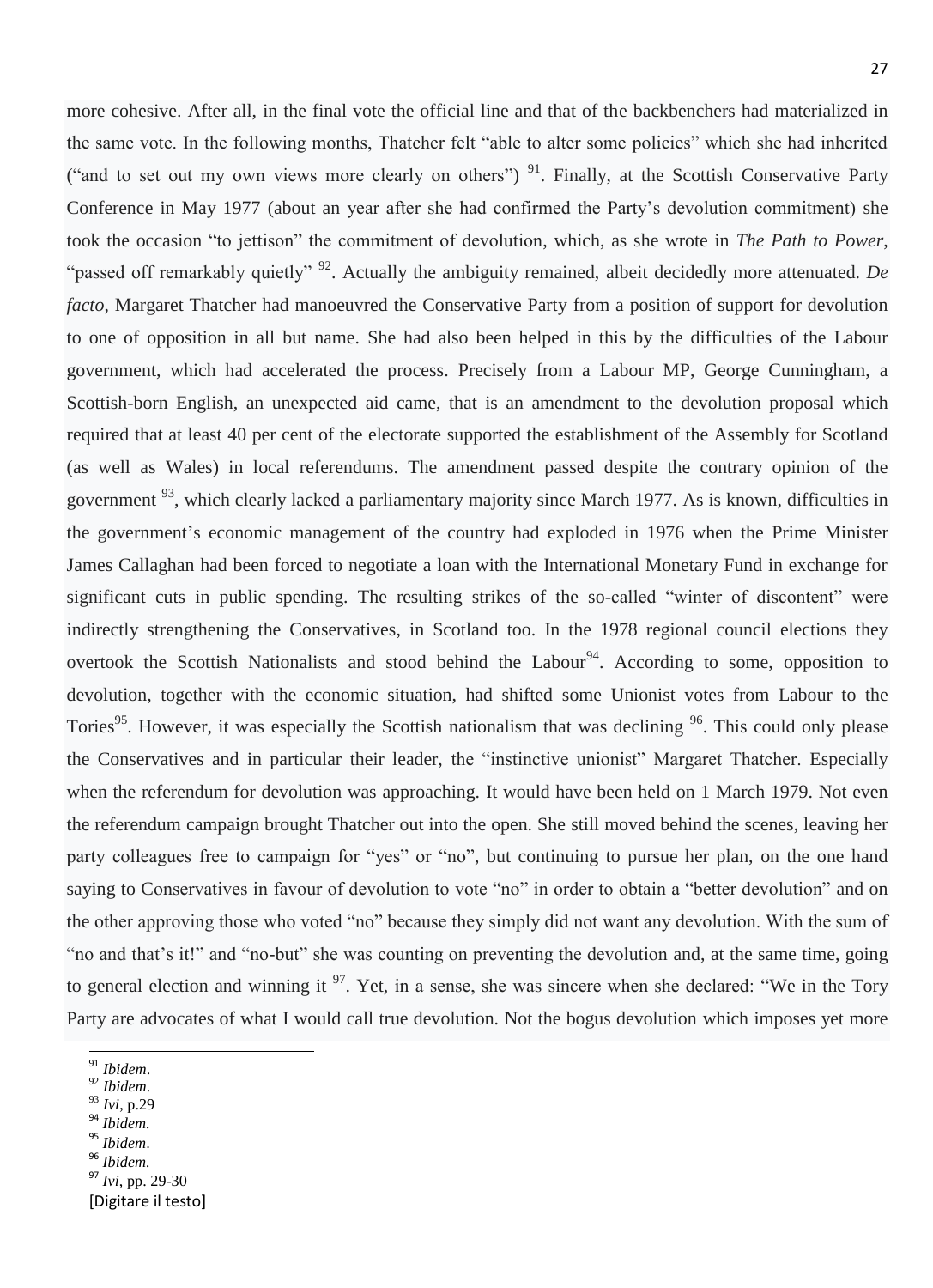layers of government. But devolution in the fundamental sense of dispersing power from government to the individual by returning choice and independence to him" <sup>98</sup>. In practice, Thatcher's revolution would itself be a substitute for devolution. At the end, the majority of the voters voted yes, but the abstentions were such that less than 40 per cent of the electorate approved the devolution. As Thatcher herself reported in her memoirs "devolution was dead." <sup>99</sup> Certainly the unpopularity of the government in office played an important role in determining the outcome. After all, everyone knew that the government stood on the support of Scottish Nationalists, and that defeat in the referendum would mean the end of the Labour government. However, the doubt that perhaps the majority of Scots at the time did not really want devolution was legitimate. In fact, in addition to a 36 per cent abstention, over 48 per cent of the votes cast had been against. On the Boundaries, in the Dumfries and Galloway region and in the Grampian region, the "no" had been majority with almost 60 per cent of the votes cast. In the Orkney Islands and Shetlands the "no" had touched 70 per cent <sup>100</sup>. In any case, Unionists like Thatcher had convenience believed it. In the vote of no confidence, Conservative votes were joined by those of the Scottish Nationalists. In this regard, Callaghan commented that it was the first time in history when turkeys were known to vote to anticipate Christmas <sup>101</sup>. In fact, the Conservative manifesto of the 1979 general election included a mild commitment to discussing a future government in Scotland, not mentioning in any way the establishment of an Assembly  $^{102}$ . On May 3, 1979 the United Kingdom went to general election. Thatcher's era began. Devolution would not be in the government agenda until 1997. Moreover, as Thatcher herself predicted, the seats of the Scottish Nationalists "melted like snow in the sunshine" <sup>103</sup>. Of the previous eleven, only two were saved. Therefore, not only had Labour suffered a heavy defeat in the whole Kingdom (-50 seats) but the nationalist danger in Scotland seemed averted. In the following years, however, it would return fuelled by the increase in unemployment that characterized the 1980s in the United Kingdom, and in particular in Scotland. For the Scottish Nationalists (as well as for Labour), the blame for unemployment suffered by Scotland was attributable to the work of the government. Indeed, the rise in interest rates to contain inflation had led to a collapse in private investment (since the cost of money had increased) and consequently in job creation<sup> $104$ </sup>. Nonetheless, it was a painful but necessary cure. Especially after the failure of the previous governments to moderate wages through agreements with Trade Unions. As for the state of the industry, it must be recognized that Margaret Thatcher was right when highlighting the structural problems of heavy industry and part of the

 $\overline{a}$ 

<sup>104</sup> *Ivi*,p.83

<sup>98</sup> *Ivi*, p.30

<sup>99</sup> *Ivi*, p.31

<sup>100</sup> Dewdney, R. (1997) *Results of Devolution Referendums (1979 & 1997)*. Social & General Statistics Section. House of Commons Library, p. 10

<sup>101</sup> Torrance, D. (2009). *"We in Scotland" Thatcherism in a Cold Climate*. Birlinn Limited. Edinburgh, p. 32

<sup>102</sup> *Ivi*, p.33

<sup>103</sup> *Ivi*, p. 35

<sup>[</sup>Digitare il testo]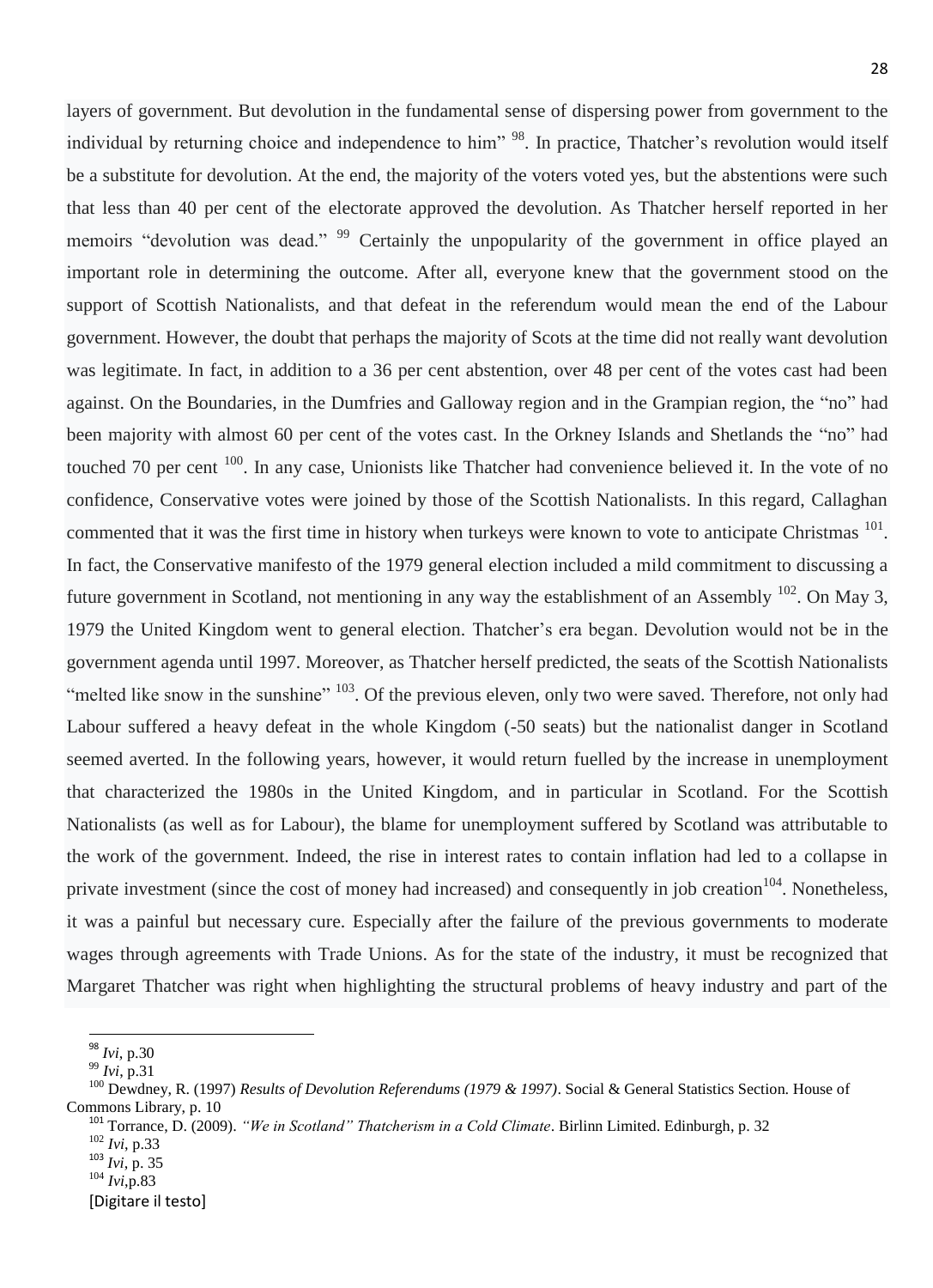manufacturing sector. Therefore, unemployment could not be attributed entirely to the government, but it had structural reasons, which the government was trying to remove. This speech, however, concerned the United Kingdom as a whole (in this regard Thatcher stated that "England is not the only country, nor Scotland, nor Wales, nor indeed the whole of Great Britain" <sup>105</sup> to indicate that the same problem extended even to other European states) but it was less true as far as Scotland was concerned. There, in fact, the decline in industrial production was quite more contained than in the rest of the country, yet unemployment affected more than in the south-east <sup>106</sup> (though less than in the northern England). In addition, some government decisions were rather cruel, such as cutting the unemployment benefit amount. It was motivated by arguing that the amount was excessive and induced laziness, and that it had led young people to believe that "living on benefit was an acceptable substitute for being in work" <sup>107</sup> as Thatcher stated in a speech in 1988. Actually, that the unemployed were lazy was all to prove, while it was clear that in many parts of Scotland, particularly in the south-west, vacant jobs were completely absent <sup>108</sup>. The government also cut spending on capital and housing construction provoking further unemployment  $109$ . What is worse, it also cut the funds provided to help unemployed to find work  $110$ . Moreover, the rise in unemployment proved contagious, because it caused a drop in domestic consumption, even affecting the production of food and drinks. In particular, many distilleries had to adopt short-time work or even shut down <sup>111</sup>. Certainly Scotland was not "the only country" to suffer the economic crisis and it is definitely true that in the 1980s many structural problems that previously ignored had exploded, but Margaret Thatcher was wrong to underestimate the political implications that such a situation meant for Scotland. As is known, she was used to repeat "There is no alternative", but for many Scots there was an alternative, even a constitutional alternative, in the form of independence or devolution. As already mentioned, it is true that in the North of England the situation was even worse than in Scotland, but the North of England would have voted the Labour Party at the most, while in Scotland the Thatcher government's action would have had lasting consequences over time, even for the unity of the Kingdom. Still in 1988, unemployment in Scotland counted 10.6 per cent of the workforce  $112$  (though in the Northern England was 11.1  $113$ ). In addition, the trend of a better economic performance but with higher unemployment strengthened. In fact, Scotland had a

<sup>105</sup> *Ivi*, p.84

<sup>106</sup> *Ibidem.*

<sup>&</sup>lt;sup>107</sup> Speech to Scottish Conservative Conferce on May 13 1988, Margaret Thatcher Foundation. Quoted by Torrance, D. (2009). *"We in Scotland" Thatcherism in a Cold Climate*. Birlinn Limited. Edinburgh, p.85

<sup>108</sup> Torrance, D. (2009). *"We in Scotland" Thatcherism in a Cold Climate*. Birlinn Limited. Edinburgh, p. 86

<sup>109</sup> *Ivi*, p.85

<sup>110</sup> *Ivi*, p.86

 $\frac{1}{111}$  *Ivi*, p.85

<sup>112</sup> *Ivi*, p.175

<sup>113</sup> *Ibidem*.

<sup>[</sup>Digitare il testo]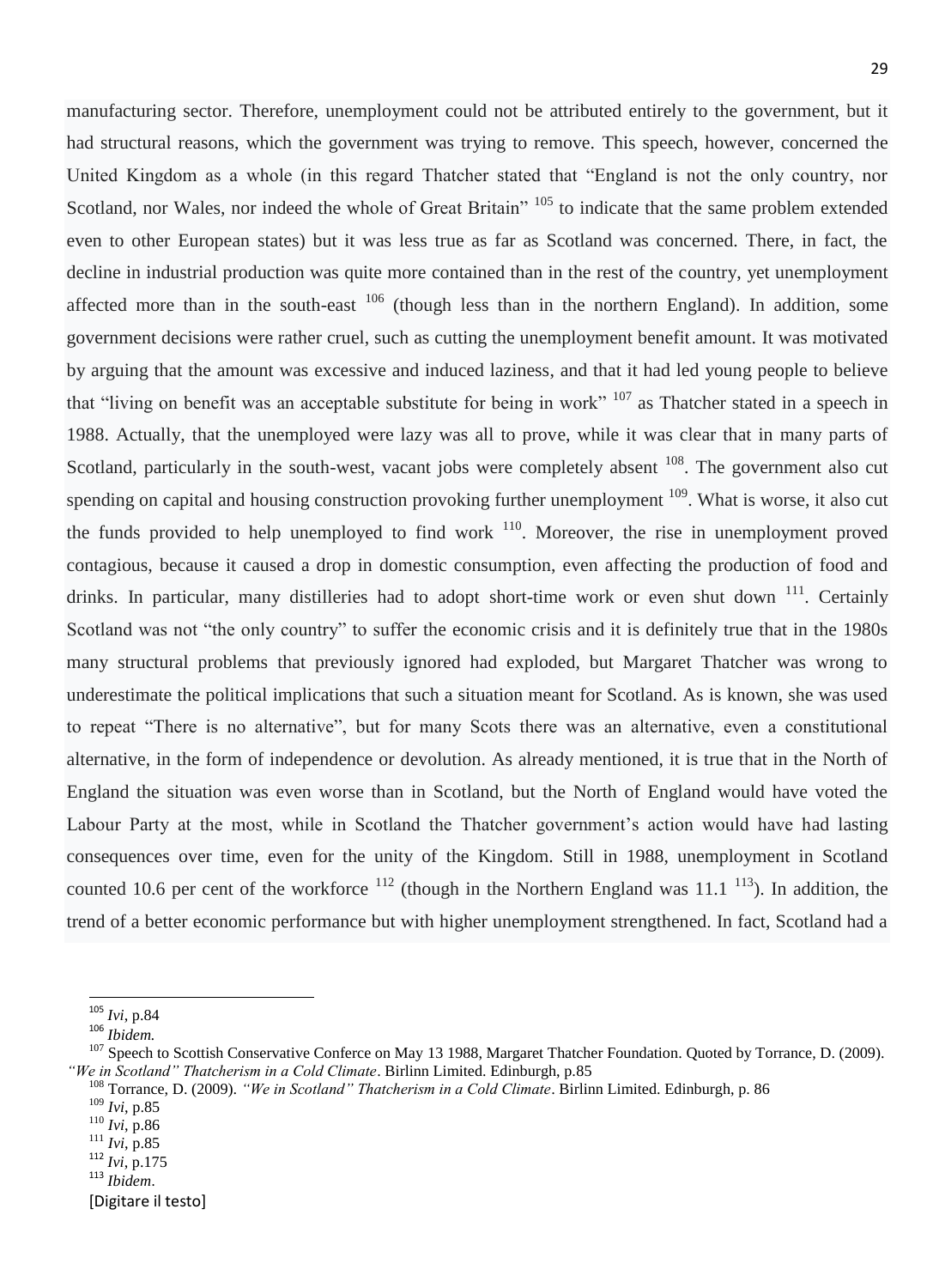higher growth than England but there the total unemployment was 7.3 per cent of workforce  $114$ . Probably this was due to the decline in employment in industry, not compensated by the growth of tertiary sector, as happened in the southeast. Nonetheless, these territorial inequalities could only increase resentment towards Thatcher's government in the long term. However, the Falklands War in the middle had seemed to help Margaret Thatcher against her opponents and in particular against Scottish nationalism. As already mentioned, in symbolic terms, the Falklands meant a lot to the Scottish communities, particularly in the more traditionalist regions of the Highlands, and of the Isles too, which were precisely the places where the Scottish Nationalists pushed more to garner consensus. In this regard, even the Scottish National Party on that occasion found itself forced to lend its support to the government in the war against the Argentine aggressor<sup>115</sup>. Therefore, Falklands affair seemed to demonstrate that, in the end, British nationalism could be much more powerful than Scottish nationalism, and that the majority of Britons, including Scots, would remain faithful to the old motto "United we stand, divided we fall". In the public debate, devolution disappeared completely<sup>116</sup>. However, to tell all the truth, the so-called "Falklands Factor" did not manifest immediately. In fact, in the Scottish regional council elections, the Conservatives gained just over a quarter of the votes cast, losing councillors. In particular, on Lothian Region there was a tie between Labour and Conservatives at 22 seats each. Local Tories managed to get the control of the council thanks to an informal pact with the Alliance (Liberals plus Social-Democrats, born from a split in the Labour Party). This ruling coalition moved quickly to close local schools to save money, which would subsequently pay in electoral terms<sup>117</sup>. The election campaign for general election began on May 13, 1983 and would end on June 9. The Scottish National Party dropped from 17 per cent to  $12^{118}$ , losing nearly 200,000 votes in absolute terms, although thanks to the British first-pass-the-post electoral system it managed to keep the two seats it already had. The Labour instead lost three seats in Scotland<sup>119</sup> (45 in the whole Kingdom). On the contrary, the Conservatives held the number of 21 Scottish seats (losing two and gaining two)<sup>120</sup>. Even if Margaret Thatcher did not share the jubilation of the Scottish Conservatives, every objective observer would have concluded that, given the unemployment levels, it was an excellent result<sup>121</sup>. Nevertheless, this meant that, even if there had been a certain "Falklands Factor", this had defended the Conservative majority from the repercussions of unemployment, but not it had not pushed it upwards. With this vote traditionalist Scotland wanted to give British Unionism one last chance. In other words, it wanted to believe that the victory in the

<sup>115</sup> *Ivi*, p.90

 $\overline{\phantom{a}}$ <sup>114</sup> *Ibidem*.

<sup>116</sup> *Ibidem*.

<sup>117</sup> *Ivi*, pp.90-91

<sup>118</sup> *Ivi*, p.97  $119$  Ibidem.

<sup>120</sup> *Ibidem*.

<sup>[</sup>Digitare il testo] <sup>121</sup> Torrance, D. (2009). *"We in Scotland" Thatcherism in a Cold Climate*. Birlinn. Edinburgh, p. 97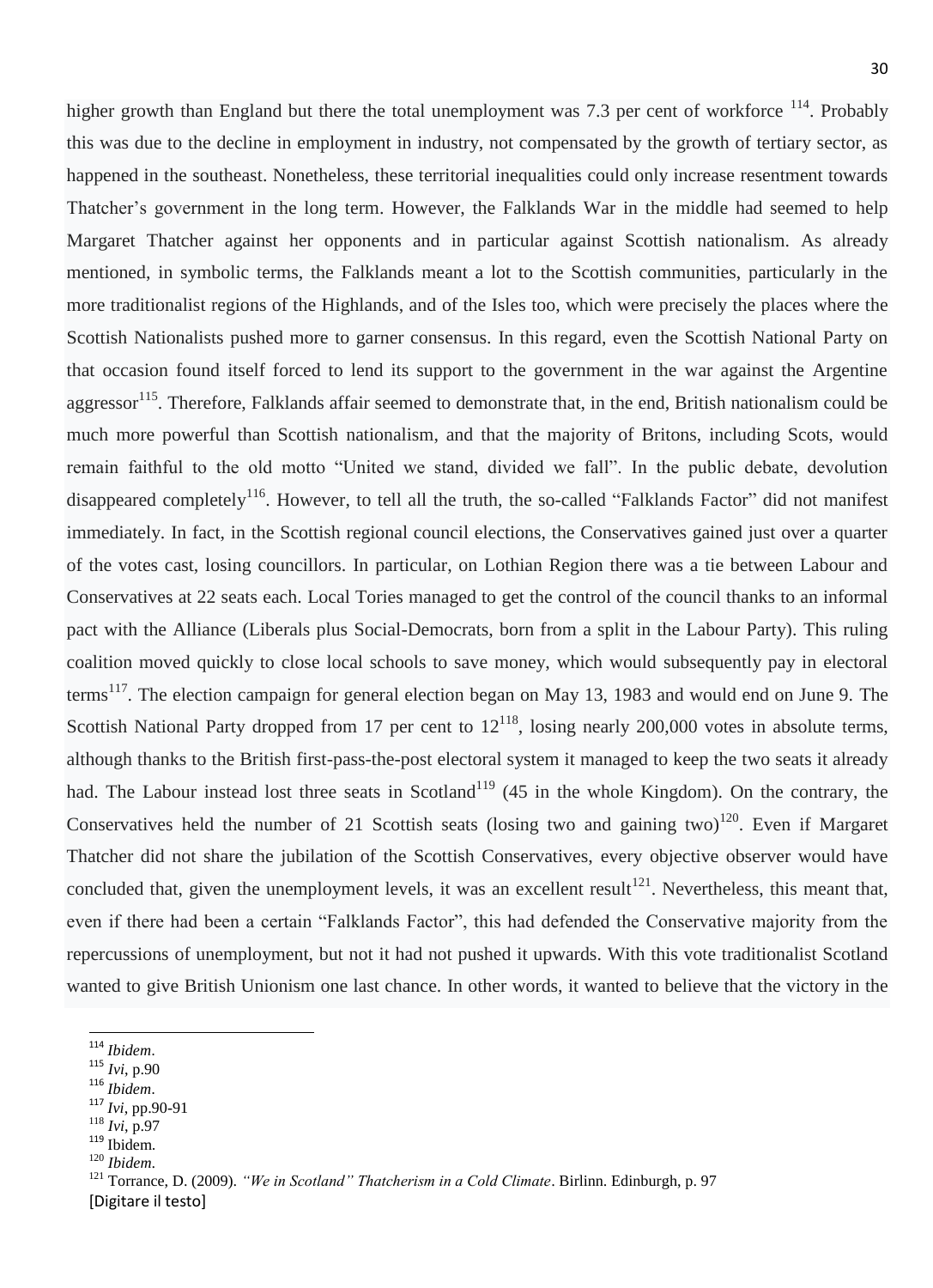Falklands War meant that Britons could overcome the difficulties together, returning together to something similar to the past glory. Probably, many hoped that a revival of Britain in the world would lead to a revival of the military sector and therefore not only to a reawakening of national pride, but also in employment. Unfortunately for them, Margaret Thatcher was too realistic to cultivate imperialist dreams or nostalgia. On the other hand, it was evident that the vote in Scotland was not rewarding her policy. However, she went straight on her way. Four years later, her inability or unwillingness to mediate between the different souls of British Conservatism and Unionism brought to the surface those internal contradictions that the Falklands War and its victorious outcome had covered for a while. As already mentioned, Thatcherism was not simply an economic doctrine, but an idea of a nation, which certainly included the economics, but also above all the geopolitical position of the United Kingdom as well as its relations with national minorities. In this regard, the ideal of a liberal and conservative "Little Britain", European but jealous of its autonomy in internal affairs, and in whose alliance with the United States placed its safety, the English liked a lot, but did not seem to offer anything to the Scots. Already in the 1983 election campaign, the *New Statesman* observed: "The most remarkable feature of the campaign in Scotland is how similar it has been to that in England and Wales"<sup>122</sup>. Indeed, Margaret Thatcher had something more than the traditional Unionists: she was an assimilationist  $123$ , a species never seen in Britain. In this regard, there was a well-founded suspicion that she wanted not only to deny devolution, but even to bring the decentralized administrations in Scotland back to London. Some of her policies that will be mentioned later supported this theory. This mix of facts and feelings gave credit to the accusation that her policy was an Anglo-centric policy, insensitive to the needs and differences of other British nations. Actually, she was not Anglo-centric, but she hoped to create "One Nation" where Scots, Welsh and English were merged together around those so-called "Victorian values", that so much electoral luck had given her. Still in a speech on May 22, 1989, she had tried to remember what tied Scotland and England together: "It was as a part of the United Kingdom Armed Forces that the Scots Guards fought and won at Tumbledown Mountain"<sup>124</sup>. Tumbledown Mountain was a place in the Falklands, but in 1989 the glory of the Falklands was now a distant memory, perhaps even painful, given the illusion it had aroused in many people. To this rhetoric the Scottish Nationalists could oppose emphasizing the stark reality of unemployment still too high in Scotland, of prosperity concentrated in the south-east (in 1989, in fact, "the number of Scots out of work was above 250,000, 70 per cent more than in May 1979. In the UK as a whole, the figure was generally 50 per cent higher"), as well as of an attack on the already existing autonomies. In fact, in 1988, the compulsory tendering for the Scottish National Health Service was introduced and implemented. In 1989, the same obligation was also extended to the Scottish local

 $\overline{\phantom{a}}$ 

<sup>124</sup> *Ivi*, p. 92

<sup>122</sup> Quoted by Torrance, D. (2009). *"We in Scotland" Thatcherism in a Cold Climate*. Birlinn Limited. Edinburgh, p.96

<sup>123</sup> *Ivi*, p.35

<sup>[</sup>Digitare il testo]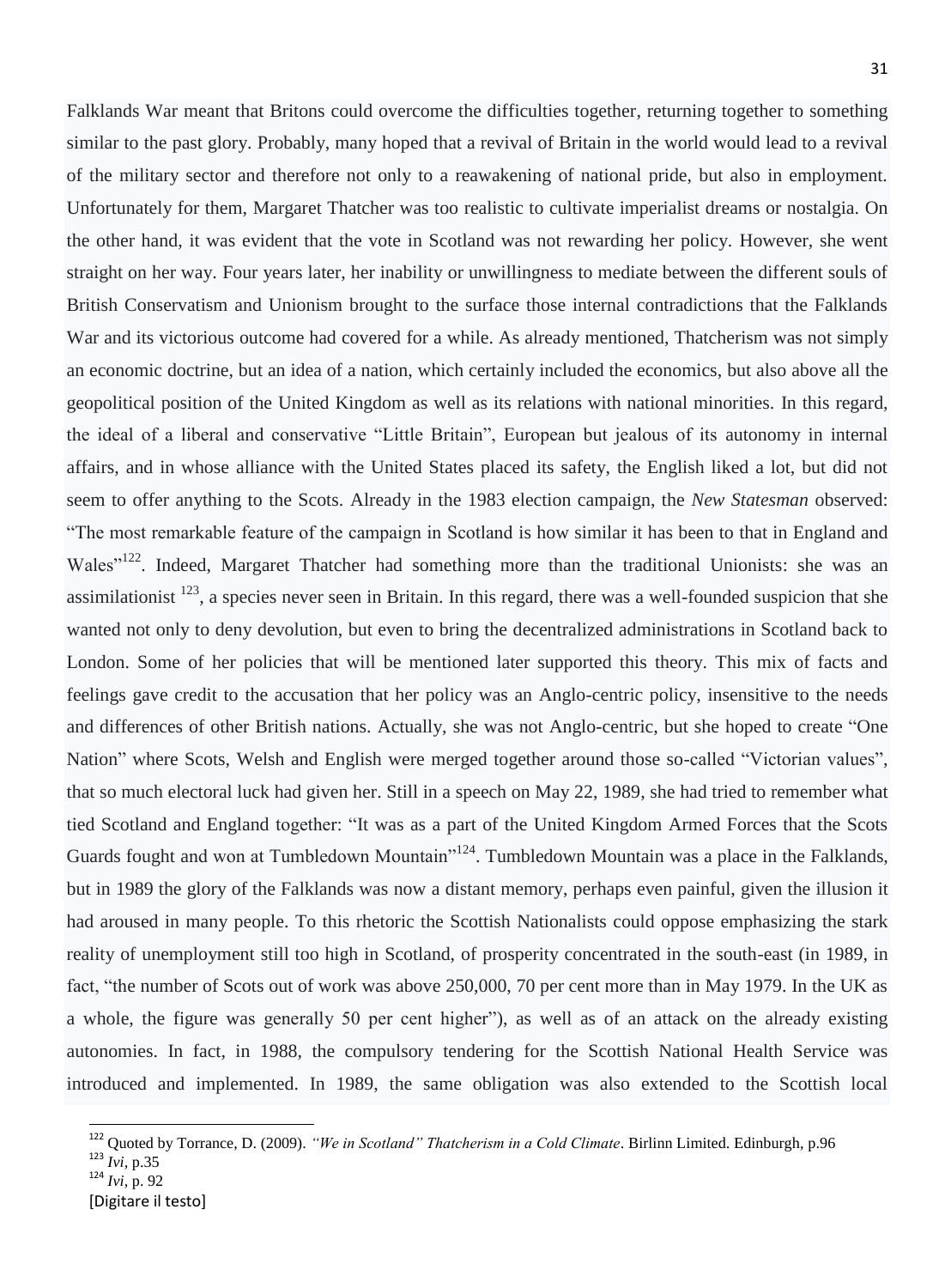government. Two arguments were used against these measures. First, that they led to job losses and lower wages for both the working class and professionals. Second, largely used by the Nationalists, that they was the expression of the London government's will to further erode the autonomy of the Scottish local government<sup>125</sup>. The same was said when the government decided to centralize the housing sector by merging Scotland's five New Towns Development Corporation together with the Scottish Special Housing Association funding a new national agency for housing, Scottish Homes<sup>126</sup>. In addition, on 1st April 1989 the Community Charge came into force in Scotland, immediately renamed by its detractors "Poll Tax", like that Poll Tax which, in the distant 1381, had triggered the "Peasants' Revolt" in the Medieval England. The Nationalists (and the Labour with them) did not have scruples in stating that its introduction first in Scotland and only then in the rest of the Kingdom had been motivated by the Thatcher's desire to treat the Scots "as guinea pigs" almost to "punish" for having voted against her in the 1987 general election, in which the Labour Party had taken 42 per cent of the votes in Scotland, in marked contrast to the rest of the Great Britain<sup>127</sup>. Obviously this was not true. After all, the suffering of the so-called Scottish "guinea pigs" did not stop Thatcher's government to extend the Community Charge to England and Wales <sup>128</sup>. Probably its anticipation in Scotland was due to the fact that there the revaluation of the value of the properties had increased more than elsewhere, and with it the rates paid by property-owners<sup>129</sup>, who Thatcher called "our people" <sup>130</sup>. As is known, in fact, the Community Charge had to replace the "rate support" system invented in the 1920s by John Maynard Keynes, in practice it was a tax on the value of both commercial and home properties<sup>131</sup> (and, as it known, Margaret Thatcher disliked property taxes). However, it is true that it was common opinion among Thatcher's supporters that to win in Scotland it was necessary to break the "dependency culture" that had made Adam Smith's birthplace the stronghold of British socialism. In other words, there was need of more, not less, Thatcherism<sup>132</sup>. It was a serious error of assessment, but responsibility cannot be attributed entirely to Thatcher. Nevertheless, it can be said with some certainty that the reason why Margaret Thatcher failed to convince the Scots to support her vision of a British nation-state was that she simply did not understand the true nature of the Scots. Actually, Adam Smith had been the exception, not the rule. Leaving aside the vote of the miners and blue-collars of the Lowlands, the truly "socialist" one, Scottish Toryism had nothing of the dynamism which, together with rigor, she expressed.

 $\overline{a}$ 

[Digitare il testo] <sup>132</sup> Torrance D. (2009). *"We in Scotland" Thatcherism in a Cold Climate*. Birlinn Limited. Edinburg.

<sup>125</sup> *Ivi*, p.167

<sup>126</sup> *Ivi*, p. 166-167

<sup>127</sup> *Ivi*, pp. 156-157

<sup>128</sup> As noted by Torrance: *Ivi*, p.219

<sup>&</sup>lt;sup>129</sup> See Moore, C. (2016). *Margaret Thatcher The Authorised Biography Volume Two: Everything She wants*. Penguin Books. London, p.356: "Because of its different legal framework, Scotland was now compelled to have a rating revaluation […] There would be a 170 per cent increase in domestic rateable values […] and 'only 20 per cent of Scottish householders were liable to pay full rates, and most of this small residue of householders were Conservatives'."

<sup>130</sup> *Ivi*, p.344

<sup>131</sup> *Ibidem*.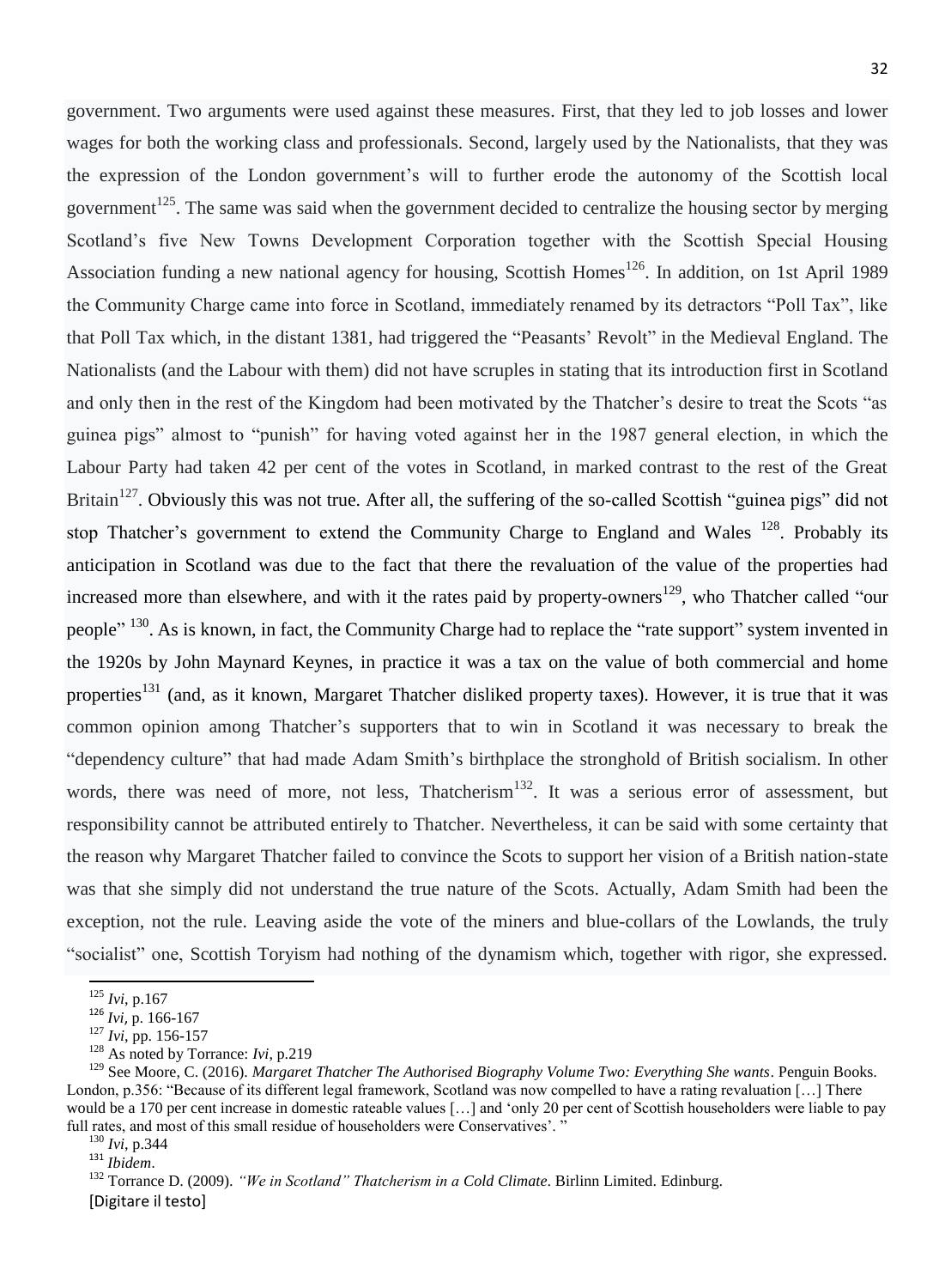The so-called "Tartan Tories" were actually "patrician, feudal, paternalistic" and "disdainful of her sort of southern stridency", as John Campbell, one of her biographer, wrote in his *The Grocer's Daughter* <sup>133</sup>. Of the general election of 1987, what should have to worry her, paradoxically, was not so much the result of the Labour, but that of the Nationalists, who went up from 11.7 to 14 per cent, earning an extra seat  $^{134}$ , despite the bulk of the strategic vote being concentrated on the Labour. What was more, the three seats won by the Scottish Nationalists were all gained from Tories, while, at the same time, the Labour gained two seats precisely from the Scottish National Party<sup>135</sup>. Therefore, it could be argued that those who voted for the Scottish Nationalists would never have voted for Labour (to the point of being willing to risk of "wasting" their vote), but had definitely turned their back on British Unionism. In it was the real Thatcher's defeat in Scotland. On the other hand, concentrating the anti-Thatcher vote on the Labour Party seemed reasonable to the majority of Scots once that it had decided to put the devolution on top of its program, as suggested by the Scottish Gordon Brown (future Chancellor of the Exchequer during Tony Blair's governments) who intended to give the Labour Party a consistently anti-Thatcher character <sup>136</sup>. This position would have led the Labour, ten years later, to an electoral victory, but to a political defeat  $137$ , since the Nationalists, regardless its election results, returned to dictate the agenda. On the other side, Margaret Thatcher had now come out into the open with regards to devolution. In the aftermath of the 1987 general election, a great debate took place in the Conservative Party over the implications of that election. A proposal for devolution was represented, but at the conference the delegates voted overwhelmingly to reject it  $(300 \text{ against } 11)^{-138}$ . Thatcher commented on the result stating: "I am delighted that at this conference you resoundingly rejected the prospect of a second-class Scotland cut off from the rest of the United Kingdom by tax barriers that would destroy economy" and she added: "As long as I am Leader of this Party, we shall defend the Union and reject legislative devolution unequivocally" <sup>139</sup>. In practice, a reverse of the Heath's devolution commitment in the Declaration of Perth twenty years before. During her conference speech, she repeated that the real devolution was that given to individuals, not to politicians and bureaucrats. And that this devolution was taking place through privatizations. However, in doing so, she was attacking the only thing that somehow tied many Scots to the London government after the end of the Empire, that is the presence of several nationalized industries, therefore managed by the London government, in which many Scots worked. Industries that Thatcher wanted to privatize, ignoring the political implications that this entailed for his Unionist project. After all, she underestimated the Scottish nationalism, considering it a political bubble that

<sup>133</sup> Quoted by Torrance D. (2009) *"We in Scotland" Thatcherism in a Cold Climate*. Birlinn Limited. Edinburg, p.9

<sup>134</sup> Rallings C. & Thrasher M. (1999), *British Parliamentary Election Results 1983–1997*.Ashgate. Aldershot. <sup>135</sup> Torrance D. (2009). *"We in Scotland" Thatcherism in a Cold Climate*. Birlinn Limited. Edinburg, p. 158

<sup>136</sup> *Ivi*, p. 98

<sup>&</sup>lt;sup>137</sup> Michael Settle, *SNP crush Labour in historic poll as Tories sweep to power*. The Herald. 8 May 2015.

<sup>138</sup> Torrance D. (2009). *"We in Scotland" Thatcherism in a Cold Climate*. Birlinn Limited. Edinburg, p.184

<sup>139</sup> *Ibidem*.

<sup>[</sup>Digitare il testo]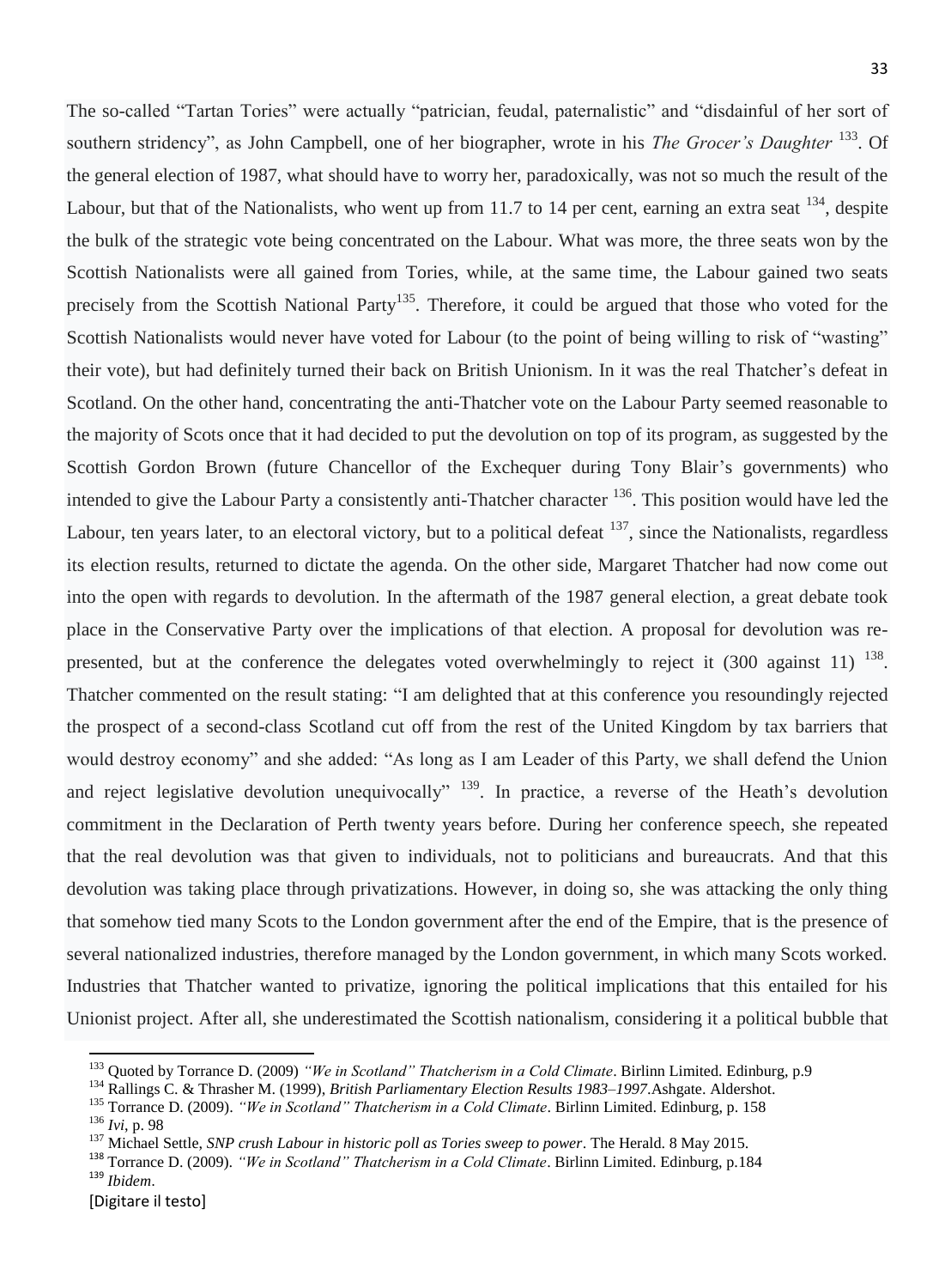would eventually burst. In her *The Downing Street Years* she wrote: "The Union with Scotland was inevitably dominated by England by reason of its greater population. The Scots, being an historic nation with a proud past, will inevitably resent some expression of this fact from time to time" <sup>140</sup>. In practice, according to Margaret Thatcher, the Scots would have complained every now and then, but they would have hardly put the Union at risk. Therefore, she could go on with her policy without incurring a real danger. Between 1987 and 1988, the British Steel Corporation and the British Airports Authority (which included Glasgow, Edinburgh and Aberdeen Airports) were privatized <sup>141</sup>. Furthermore, despite the public intervention in the road building, such as the A9, A90 and A96<sup>142</sup>, and in urban regeneration in Glasgow's East End (started by the previous Labour government), in Leith and in Dundee, jobs created in the long run were too few<sup>143</sup>. The fact that the unemployment in Scotland was declining more slowly than in England<sup>144</sup> certainly did not play in favour of the Unionist cause. Anyway, Margaret Thatcher was not entirely to blame for the weakening of British Unionism in Scotland. After her resignation in 1990, the situation did not improve a lot for the Conservatives, who continued the path of privatization that she started, but abolished the Community Charge. If the first theme had a lot to do with the Unionist presence in Scotland, the second was a national theme and indeed opposition to it had been national. Actually, the whole Conservative Party did not know how to move around Scotland and, after all, the large majority of the Party followed her despite the Scottish electoral results. Probably, they also underestimated the nationalist danger. In the 1992 general election, while winners in the rest of the country, in Scotland they gained just two more seat (going from 9 to 11) and just 2.5 per cent more. Yet, expectations had been so low that the result looked like a triumph  $^{145}$ .

# 2.5 *The Northern Ireland*

Although Ireland became an integral part of the United Kingdom on January 1, 1801, unlike the Scots, the Irish suffered British imperialism, rather than enjoying its fruits. Therefore, they have never been integrated as part of the Britishness. Consequently, at the first crack of the British Empire, they were the first to get out of it, first voting for the Nationalists, then taking up arms and rebelling. During these events, Northern Ireland emerged from the inability of Irish Nationalists to gain independence for the whole island. It never had a national tradition of its own, being no more than a geographical expression divided between two already structured nations, the British-Protestants, majority, and the Irish-Catholics, minority, albeit large enough to be considered as a threat. In the aftermath of the establishment of the Irish Free State as British

<sup>140</sup> Quoted by Torrance, D. (2009). *"We in Scotland" Thatcherism in a Cold Climate*. Birlinn Limited. Edinburgh , p.183

<sup>141</sup> *Ivi*, p. 175

<sup>142</sup> *Ivi*,p.177

<sup>143</sup> *Ivi*, p.166

<sup>144</sup> *Ivi*, p.159

<sup>145</sup> *Ivi,* p.246

<sup>[</sup>Digitare il testo]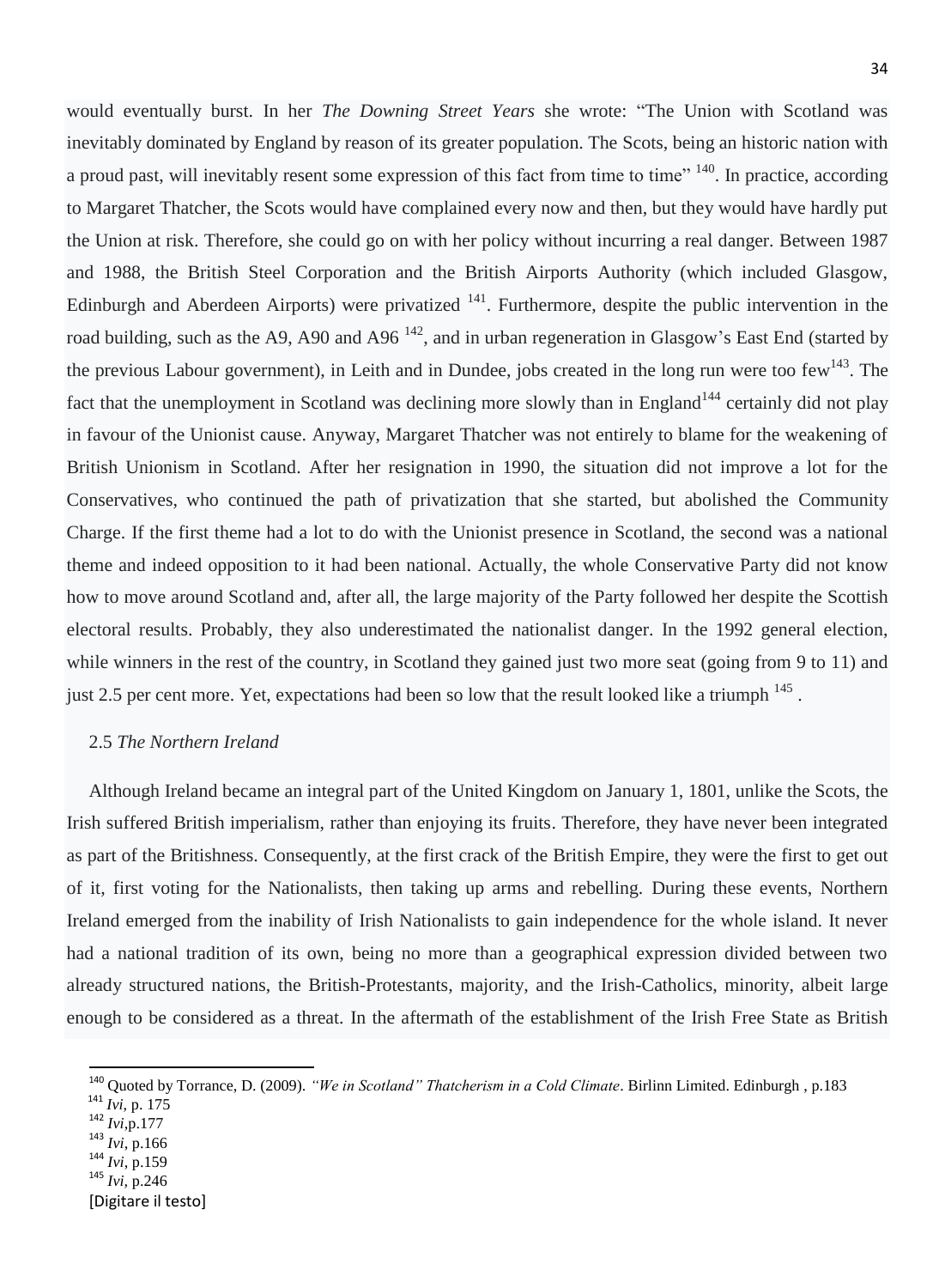dominion in 1922, the British majority of Northern Ireland, feeling threatened by recent developments in the rest of the island, took advantage of the autonomy granted by the Government of Ireland Act of 1920 to develop a regime that segregated the Irish, denying any representation to the latter and attributing to themselves the levers of power. In this regard, when the Irish Nationalists won control over many local government in 1920, the Unionist government of Northern Ireland reacted by suppressing the proportional representation for local government elections in 1922, adopting a first-pass-the-post system and re-drawing the electoral boundaries to give its supporters a majority also where they were actually a minority of voters (a technique well-known as gerrymandering). From their point of view, the threat of the establishment of a United Ireland justified this way of act. Keeping the levers of power, the Unionist government adopted preferential treatment for Protestants in housing and employment, excluding Catholics. In 1923, the Speaker of the House of Commons ruled that matters delegated to the Government of Northern Ireland could not be discussed at Westminster, in practice leaving in force the discriminatory Northern Irish legislation against Catholics until 1972, when the "direct rule" from London was restored. In 1929 proportional representation was abolished also for the election of the regional parliament. Although there were more moderate Unionists, such as Edward Carson<sup>146</sup>, who warned that the exclusion and discrimination of Catholics would make the state of war in Northern Ireland permanent, they were ignored. In response to the revolts of the Irish-Catholics, the Unionist government introduced the Civil Authorities Act in 1922, giving extensive powers to police to intern suspects without trial and to administer corporal punishment to re-establish or preserve law and order <sup>147</sup>. The story of the Boundary Commission further worsened the situation. Many Catholics, in fact, hoped that it would result in the significant transfer of territory from the North to the Irish Free State. On the contrary, the Commission proposed that there should only be minor re-adjustments to the existing border. In this way, areas with a Catholic majority remained within a territory which, starting in 1934, was defined by its own ruling class "a Protestant State"<sup>148</sup>. Riots exploded in Belfast in the 1930s. They achieved their peak in 1935, on the occasion of the Orange Order marches on 12 July. In 1937, the introduction of a new Constitution in the Irish Free State, that paved the way for the republic in the South and claimed sovereignty over the entire island, further tightened the positions of the Unionists in the North. In 1939, the Irish Republican Army (IRA), already declared outlawed in 1931, launched a bombing campaign in Great Britain. It continued its war against the Unionist government even during the Second World War with attacks to which the government responded with internments and executions. In the 1950s, it launched the Border campaign. However, having failed to gain the support of the majority of the Irish, both North and South of the Border, the IRA leaders themselves stopped the campaign in 1962. Two years

 $\overline{\phantom{a}}$ 

<sup>146</sup> Edwards, D. & Edwards R. (2005). *Biography: Carson by Geoffrey Lewis*. The Times. Hambledon and London. Retrieved 2009.

<sup>147</sup> Civil Authorities (Special Powers) Act (Northern Ireland), 1922. CAIN Web Service.

<sup>148</sup> *Quotations on the topic of Discrimination*. CAIN Web Service.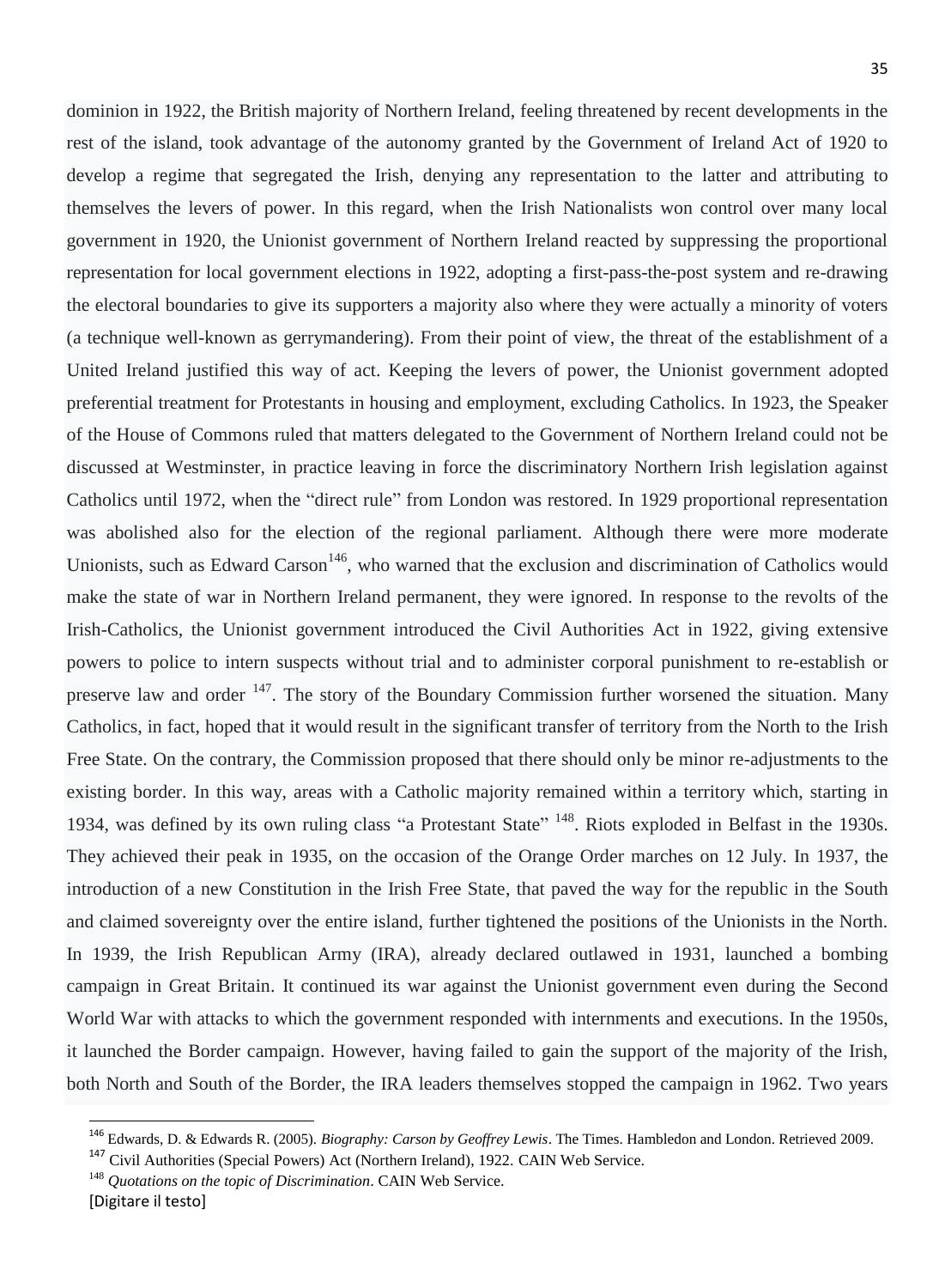later, the Campaign for Social Justice (CSJ) was born. It was the forerunner of the civil rights movement, setting out to try to draw attention to the condition of the Catholic community discriminated by the Unionist authorities. In this regard, in 1965, it published a document, "Londonderry: One Man, No Vote", in which discrimination against the Catholic community in Derry was described in the details. The civil rights movement was able, unlike terrorism, to gain support both in the Irish population and in the rest of the United Kingdom, even within the London government. Unlike the IRA, it did not aim at the reunification of the island, but simply at dismantling the discrimination system of Catholics. A much more realistic goal, which could more easily gain consensus and support. Therefore, it posed a much more serious danger to Protestant privileges. Feeling this danger much more concrete than in the past, the extremist wings of the Protestants organized themselves. Firstly, they contested the Northern Irish government at the time in the hands of the "moderates", secondly they established their own armed militia, the Ulster Volunteer Force (UVF). In 1966, the UVF stated that "known IRA men will be executed mercilessly and without hesitation"<sup>149</sup>. The UVF was outlawed in the same year after its first murders. In the meantime, the Northern Ireland Civil Rights Association (NICRA) was formed. The civil rights movement called for a number of reforms. In the first place, the implementation of the principle "one man, one vote", namely a universal franchise for local government elections, since in Northern Ireland only rate-payers were entitled to vote and additional votes were attributed to companies. In the second place, the association asked to end the gerrymandering of electoral boundaries. In third place, the repeal of the Civil Authorities Act, since it was considered an act that attributed such discretionary powers to the police force as to constitute a violation of the rule of law against the Catholic community. In this regard, the NICRA considered the Ulster Special Constabulary a reserve police force not neutral, since it was entirely Protestant in its composition. Consequently, it was asked its suppression and a reform of the police force, so that it could guarantee everyone's safety, regardless the sectarian membership. Finally, the association wanted the end to discrimination in the allocation of housing and appointments to public sector employment <sup>150</sup>. The tactics used by the NICRA were marches, sit-ins and roadblocks. It managed to mobilize large masses of people, applying passive resistance and not responding to the provocations of the police or Protestant sectarian formations <sup>151</sup>. The situation, however, deteriorated on the occasion of the march of Derry on October 5, 1968. Since the march had to pass inside the city centre, a Protestant bastion, traditionally denied to the events of the Catholics, it had been prohibited. The NICRA decided to proceed anyway. During the march, the Royal Ulster Constabulary (RUC) attempted to violently disperse the crowd. To avoid accidents, the organizers ordered the demonstrators to disperse. However, chaos erupted as demonstrators found

 $\overline{\phantom{a}}$ 

<sup>149</sup> Coogan, T. P. (2002). *The Troubles: Ireland's Ordeal and the Search for Peace*. Palgrave Macmillan. New York, p.58

<sup>150</sup> Tonge J. (2002). *Northern Ireland: Conflict and Change*. Pearson Longman. Harlow, pp. 37–38

<sup>[</sup>Digitare il testo] <sup>151</sup> Devlin, B. (1969). *The Price of My Soul*. Pan Books Ltd. London.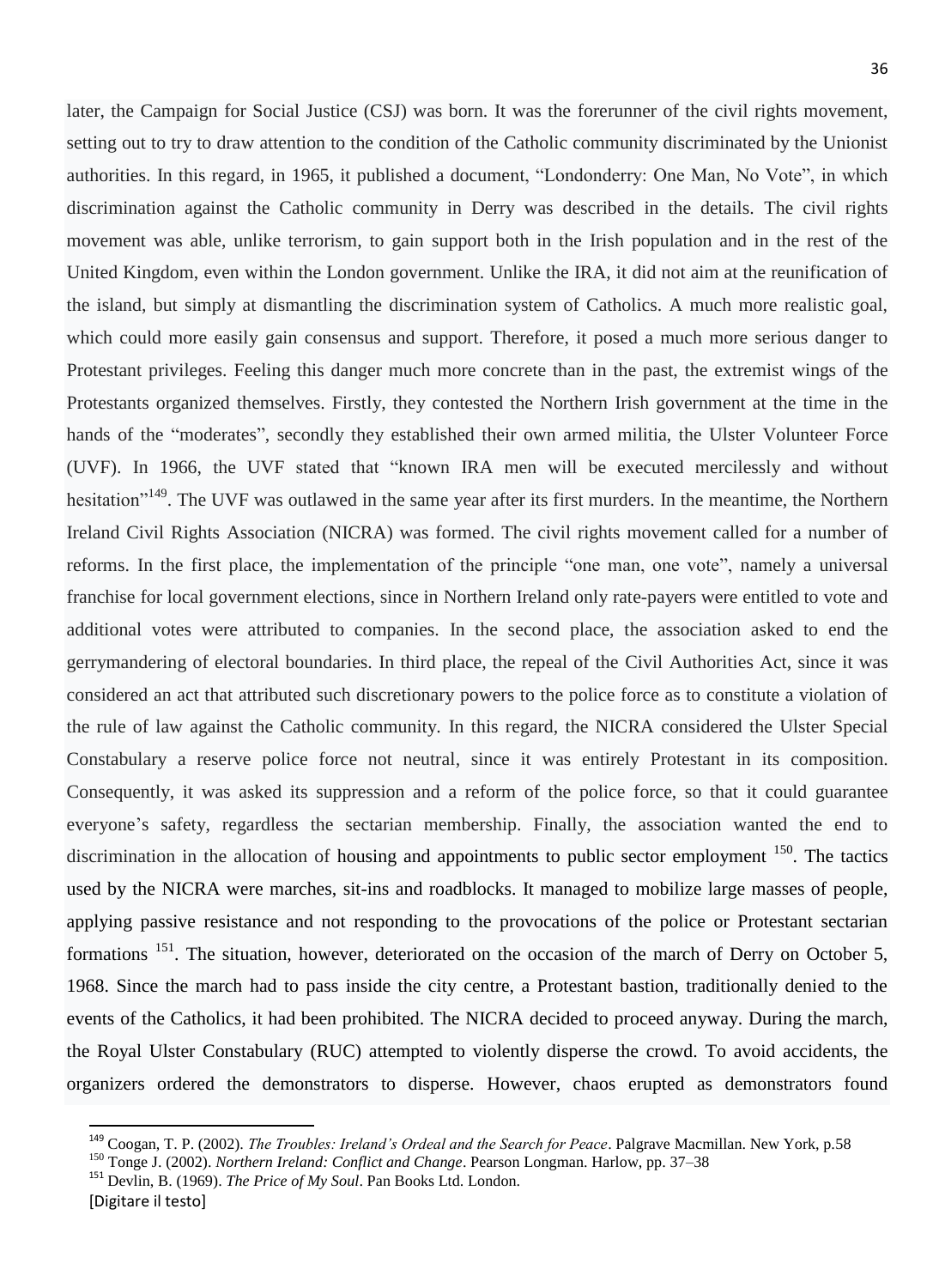themselves trapped between two lines of the RUC. At the end, the police drove the demonstrators across the river into the Catholic area of the Bogside, where "the original confrontation between marchers and the police had given way to a general battle between the police and young residents of the Bogside, most of whom had taken no part in the march" <sup>152</sup>. Maintaining its peaceful nature and control over its members, the civil rights movement nonetheless made a quantum leap, challenging the government's bans on its demonstrations. The trial of demonstrators arrested on 5 October began on 18 November. In response, civil rights activists went on a demonstration, disobeying the ban, and they were attacked by the police. Nonetheless, the demonstration continued thanks to the support of the 400 dockers and a thousand workers of a shirt factory. In January 1969, a "Long March" from Belfast to Derry was organised. It was an initiative outside the NICRA and quite criticized by it. This march was attacked repeatedly along the way, but as it continued it increased its supporters and participants. When the protesters were close to Derry, they were attacked by surprise by Unionist groups and members of the RUC. Once in Derry, the city exploded in riots. After a night of rioting, the RUC entered in Bogside, damaging a number of houses and attacking several people. In response, Bogside residents set up "vigilante" groups to defend the area<sup>153</sup>. These vigilantes formed the nucleus of a new Nationalist-Catholic militia, the Provisional Irish Republican Army (PIRA). It arose from a split from the "Official" IRA, accused of not having been able to effectively defend Catholic quarters from the violence of the police and Protestant paramilitary groups<sup>154</sup>. During the first half of 1969, the NICRA resumed the initiative, with marches and protests. In response, the government banned civildisobedience tactics such as sit-ins. However, the protests continued<sup>155</sup>. On 12 August, Bogside was again in the middle of a violent clash between the RUC and Catholic residents. Eventually, the men of the RUC were pushed back with stones and petrol bombs. The quarter had been totally surrounded by barricades that the RUC was unable to knock down. It then decided to call for reinforcement the Ulster Special Constabulary. At that point, the London government decided to intervene by sending troops as an interposing force between the RUC and the Bogside barricades. However, the relationship between the British Army and the Catholic population deteriorated quickly. In January 1972, the British soldiers attacked a peaceful demonstration, killing 13 civilians in what became known as the "Bloody Sunday". In the same year, London suspended the Northern Ireland parliament, restoring the "direct rule" with the intention to stop violence. Even if the "direct rule" would have had as a first consequence the dismantling of the discriminatory legislation towards the Irish-Catholics (extending the Race Relations Act to Northern Ireland, as well as the attached non-discriminatory administrative culture of the island of Great Britain), peace was

<sup>&</sup>lt;sup>152</sup> Purdie, B. (1990). *Politics in the Streets: The origins of the Civil Rights Movement*. Blackstaff Press. Belfast, p.143 <sup>153</sup> O' Dochartaigh, F. (1994). *Ulster's White Negros: From civil rights to insurrection*. Ak Press. Edinburgh.

See also: Bishop P. and Mallie E. (1988). *The Provisional IRA*. Corgi Books. London, p.117

<sup>154</sup> Bishop P. and Mallie E. (1988). *The Provisional IRA*. Corgi Books. London, p. 108-112

<sup>[</sup>Digitare il testo] <sup>155</sup> Devlin, B. (1969). *The Price of My Soul*. Pan Books Ltd. London, p. 169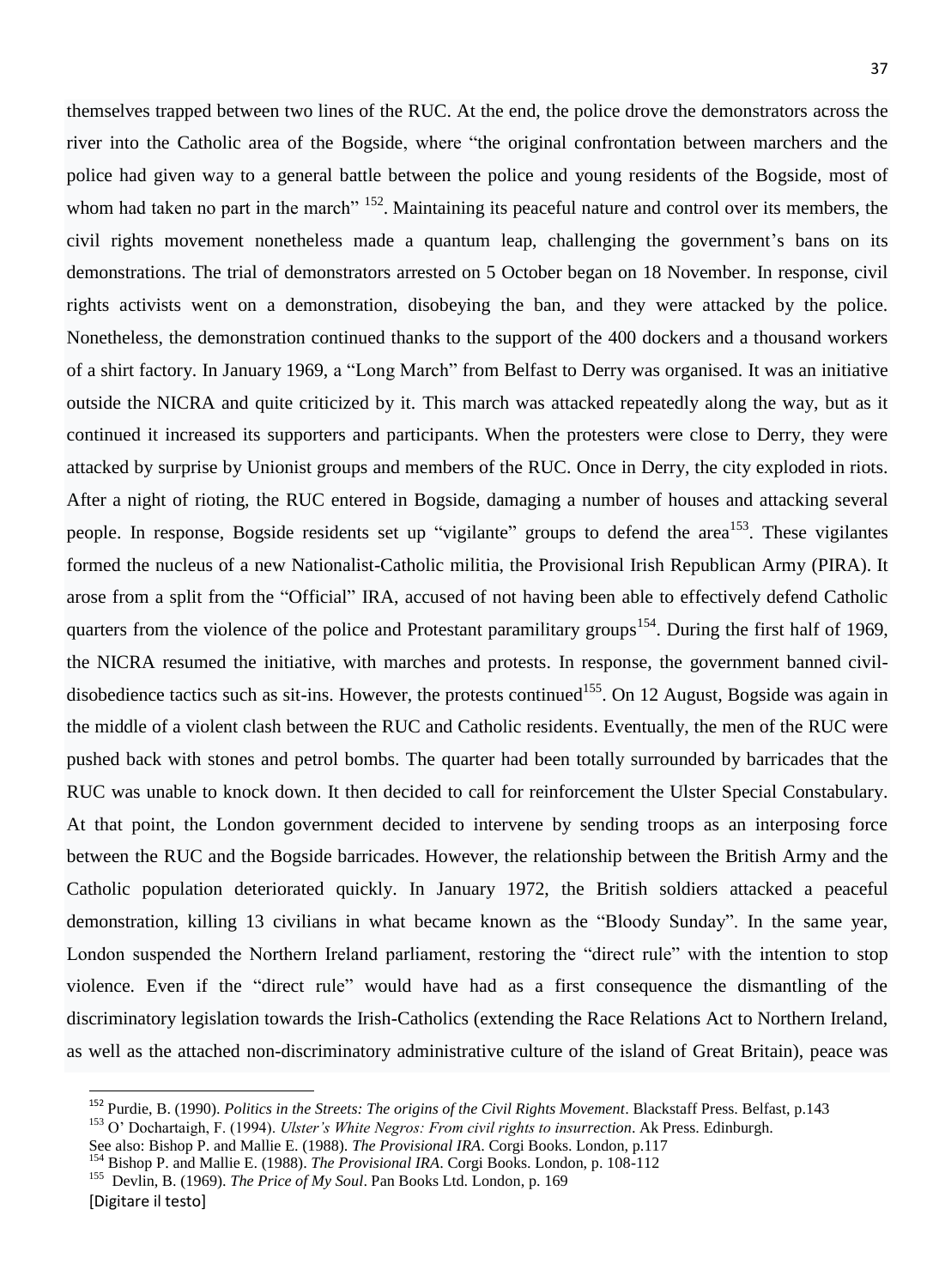not restored. On the contrary, it was the start of an escalation. The Army had in fact become too unpopular and it was easy for the PIRA to label it as an occupation force. The civil rights movement had come to end, and with it a wealth of grassroots democratic action practices, which aimed to dismantle the Northern Irish discriminatory legislation through a cultural revolution that wiped away the dominant sectarian mentality. Instead now, within the Catholic community, the PIRA had taken over, not only by reinforcing the spiral of violence, but above all by reviving the sectarian mentality that the movement wanted to break down. In this regard, contrary to the PIRA, the "Official" IRA had always been careful to prevent its struggle from escalating into sectarian conflict. Marxist in its approach, it pursued the goal of uniting the working class of Northern Ireland with a view to the ultimate goal of not only a united but also a socialist Ireland. In contrast, the PIRA did not care of being sucked into a sectarian conflict. On the one hand, its members wanted revenge for the dead of the "Bloody Sunday", on the other, they were convinced that they could provoke the collapse of the government of Northern Ireland in a short time by inflicting losses to the British Army such that the British government would have been forced by the public opinion to withdraw from Ireland<sup>156</sup>. This did not happen and in the following years the PIRA had to face a "Long War". In 1974, the Northern Ireland Act was introduced. Its provisions was made in such a way that there is no accountability to Northern Ireland nor, on most occasions, a debate of the policy in the House of Commons<sup>157</sup>. After all, neither the Protestants nor the Catholics had enough representation in Westminster that they raised governments' attention to the issues of their territory. For a while, the Unionists had been part of the Conservative parliamentary group, but in 1973 they withdrew their Members of Parliament, in disagreement with the Heath government which proposed a power-sharing agreement between the representatives of the two communities<sup>158</sup>. In this regard, it is clear that the sectarian division prevented making common cause for the interests of their land, which, among other things, was very poor, being severely affected by the crisis of the 1970s and deindustrialisation. This was the legacy that Margaret Thatcher was going to receive in the aftermath of the 1979 election. Unfortunately, at the time of her first election, she lacked a policy towards Northern Ireland, having also had little idea of the problem. In addition, she had serious difficulties in relating to local Unionists and, in general, found the representatives of both factions irritating, whether they were Irish Catholic Nationalists or British Protestant Unionists <sup>159</sup>. What was more, in the early months of her government, her attention was focused on other issues<sup>160</sup>. On the contrary, the PIRA was preparing for attacks that primarily aimed to

<sup>156</sup> O' Brien B. (1995) *The Long War – The IRA and Sinn Féin*. O'Brien Press, Dublin, p.107

<sup>157</sup> Lyons, F. (1990). *Beyond Political Stelemate: New Thinking on Northern Ireland*. Public Policy Under Thatcher. Edited by Stephen P. Savage and Lynton Robins. The Macmillan Press. Houndmills, Basinstoke, Hampshire and London.

<sup>158</sup> Dixon, P. (2001) *British policy towards Northern Ireland 1969–2000: continuity, tactical adjustment and consistent "inconsistencies".* British Journal of Politics and International Relations. University of London, pp. 340–368. See also: Caravalle, G. (2017) *A family of nations. Asimmetrie territoriali nel Regno Unito tra devolution e Brexit*. Jovene Editore. Napoli, p. 119

<sup>159</sup> Moore, C. (2013). Margaret Thatcher The Authorised Biography Volume One: Not for turning. Penguin Books. London, p.587 <sup>160</sup> *Ivi*, p.591

<sup>[</sup>Digitare il testo]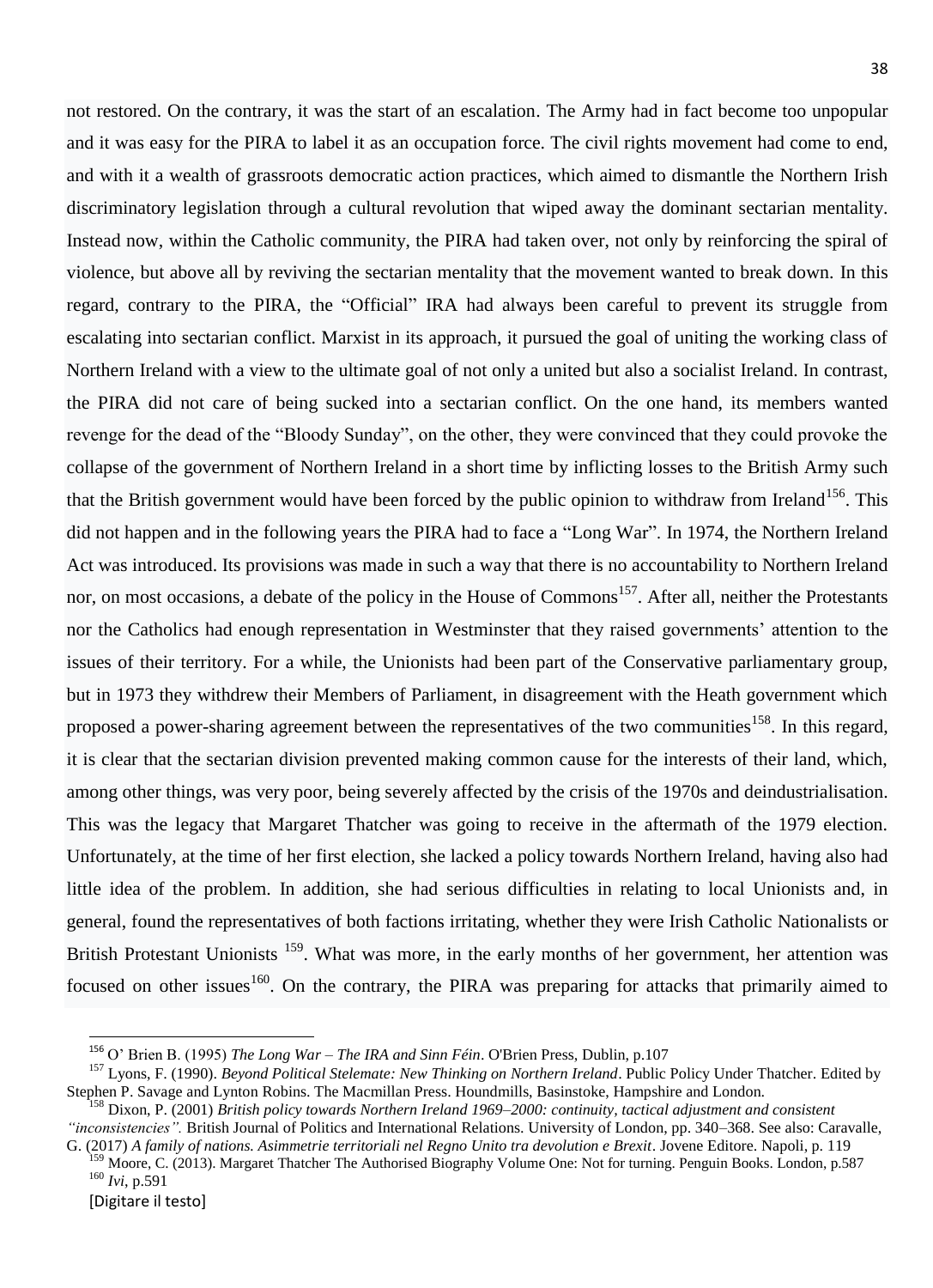revenge the 13 dead of the "Bloody Sunday". On August 27, 1979, in the morning the PIRA blew up, in Mullaghmore (Republic of Ireland), the boat of Lord Louis Mountbatten, cousin of the Queen, killing him with 3 other people. In the afternoon, two close explosions killed 18 British soldiers in Warrenpoint, County Down. In the evening, in Belfast, along the Falls Road, the road artery which the Catholic quarters of West Belfast overlook, the writing "13 gone and not forgotten, we got 18 and Mountbatten" appeared. These facts imposed the issue of Northern Ireland on the Thatcher's agenda. The objectives to be set were three: to maintain Northern Ireland as part of British territory, to ensure peace between the two communities by ending sectarian discrimination, to defeat terrorism. Since the early years of her government, Thatcher made a commitment to make it clear that Northern Ireland was as much a part of the United Kingdom as any of its other territories (in this regard, on the occasion of her visit to Belfast, to reassure the Unionists on this point, she said: "Northern Ireland is part of the United Kingdom as much as my constituency is"<sup>161</sup>) and that therefore she would not tolerate any external interference in matters that related to it. Indeed, the eyes of the President of the United States were focused on the events in Northern Ireland. At the time, the Democratic Jimmy Carter (Regan would become President in 1981) was put under pressure by the Irish-American lobby, which even expressed the Speaker of the House of Representatives, Tip O'Neil. The latter wrote to the President, who promptly called Thatcher personally and asked her for a paper explaining the situation in Northern Ireland. Contrary to O'Neil's hopes, Thatcher produced a document that was cautious on the political approach, but harsh on the security side. Then, when New York Governor Hugh Carey tried to combine a meeting between the Irish Foreign Minister and the Secretary of State for Northern Ireland of that time, Humphrey Atkins, to discuss a plan for the future of the area, Thatcher intervened to prevent it, telling Atkins he should not see Carey because "Northern Ireland was part of the United Kingdom and she herself would not think of discussing with President Carter, for example, US policy towards his black population."<sup>162</sup> The reason for such harshness lay in the need to secure control of Northern Ireland against the possibility of a United Ireland. This possibility was strongly opposed by Margaret Thatcher, not only for ideological (her convinced Unionism) and political reasons (the fact that the majority of the Northern Irish population was British) but also for geopolitical reasons. Northern Ireland, in fact, was the "back door" for the United Kingdom, a bridgehead for a possible invasion of the Kingdom and therefore to be kept under the control. In this regard, the last invasion attempt went back to the Second World War. In 1941, in fact, a plan elaborated by the Nazis in agreement with the Irish Republican Army for the occupation of the area, and the use of it as a base for the invasion of Great Britain, had been discovered <sup>163</sup>. Now, in the midst of the Cold War, the radical right thinking emanating from the pro-NATO Institute for Defence and Strategic Studies

 161 Moore, C. (2013). Margaret Thatcher The Authorised Biography Volume One: Not for turning. Penguin Books. London, p.618 <sup>162</sup> *Ivi*, p. 590

<sup>[</sup>Digitare il testo] <sup>163</sup> Hull M. M. (2003), Irish Secrets. German Espionage in Wartime Ireland 1939–1945. Irish Academic Press. Newbridge.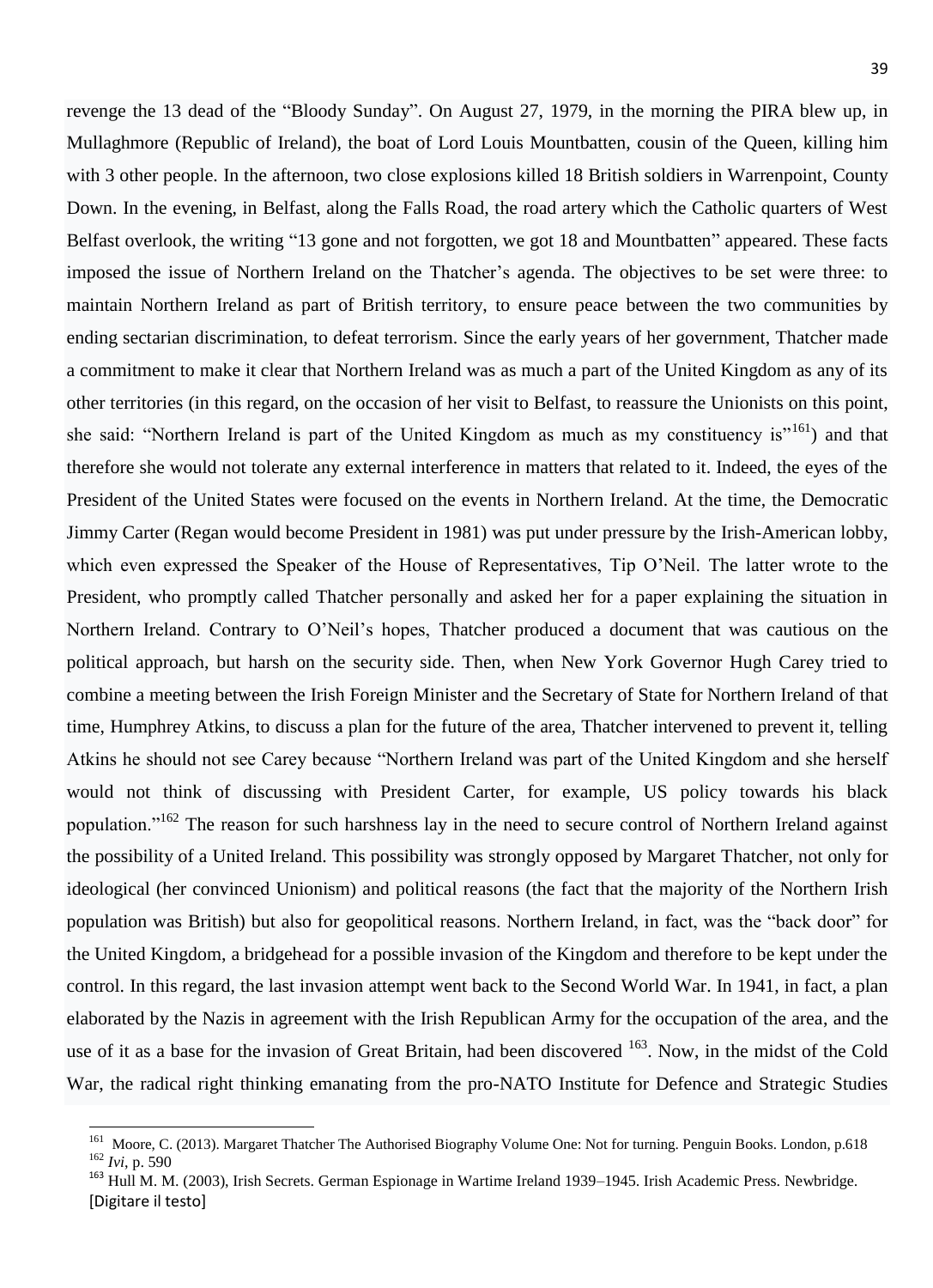argued the danger of Northern Ireland as Britain's undefended western frontier<sup>164</sup>. Added to this was the awareness of the socialist (if not Marxist) nature of Irish republicanism. Some within the Conservative Party believed that an integrationist policy should be pursued, not unlike that the Thatcher's government was trying to do in Scotland. However, the prevailing British orthodoxy was that Northern Ireland, although still under the Crown, was to be governed by different rules than those prevailing in Westminster<sup>165</sup>. Even Thatcher shared this orthodoxy, despite the fact that she was sceptical of the hypothesis of a devolved government of Northern Ireland, both for the effects it could have had in Scotland and because it had to be necessarily accompanied by a power-sharing between the two communities, which Protestants did not want<sup>166</sup>. In this regard, the political manifesto of the Conservative Party of the 1979 election declared: "In the absence of devolved government, we will seek to establish one or more elected regional council with a wide range of powers over local services."<sup>167</sup> This did not please the "moderate" Unionists of Northern Ireland, who instead would have gladly supported an integrationist path. Paradoxically, instead, the more radical components of the Unionists were the first to be opposed to the full integration of Northern Ireland into the United Kingdom, as this meant the loss of Protestant privileges. However, Thatcher did not share the motives of the latter. In fact, under her government, the British Parliament passed the New Fair Employment Act in 1989. This act required employers to monitor the composition of their workforce and review their methods of recruitment to ensure the fair participation by Protestants and Catholics. It established a commission which was empowered to advise what concrete actions to take when there was no fair participation and also to impose a time frame within which to remedy the under-representation. The legislation also provided for penalties for bad practice and cash compensation for victims of discrimination<sup>168</sup>. Despite such advanced legislation, the prevailing perception was that Thatcher still did not have a coherent strategy for the recovery of Northern Ireland and that the only thing that really interested her was the fight against terrorism. Undeniably, she had taken care to give herself an image of intransigence towards terrorism (although secretly the British government held talks with Irish terrorists), managing to cover the lack of a precise line of action on the political level. A classic example is provided by her behaviour during the second hunger strike of the PIRA prisoners in Long Kesh led by Bobby Sands. After the strike, the prisoners obtained a better prison regime, being allowed to wear civilian clothes (not the uniforms of prisoners) and maintain their military structure, thus managing to gain relative control of the

<sup>164</sup> Lyons, F. (1990). *Beyond Political Stelemate: New Thinking on Northern Ireland*. Public Policy Under Thatcher. Edited by Stephen P. Savage and Lynton Robins. The Macmillan Press. Houndmills, Basinstoke, Hampshire and London.

<sup>165</sup> Moore, C. (2013). *Margaret Thatcher The Authorised Biography Volume One: Not for turning*. Penguin Books. London, p. 588 <sup>166</sup> *Ivi*, p. 619

<sup>167</sup> *Ivi*, p. 589

<sup>168</sup> Lyons, F. (1990). *Beyond Political Stelemate: New Thinking on Northern Ireland*. Public Policy Under Thatcher. Edited by Stephen P. Savage and Lynton Robins. The Macmillan Press. Houndmills, Basinstoke, Hampshire and London.

<sup>[</sup>Digitare il testo]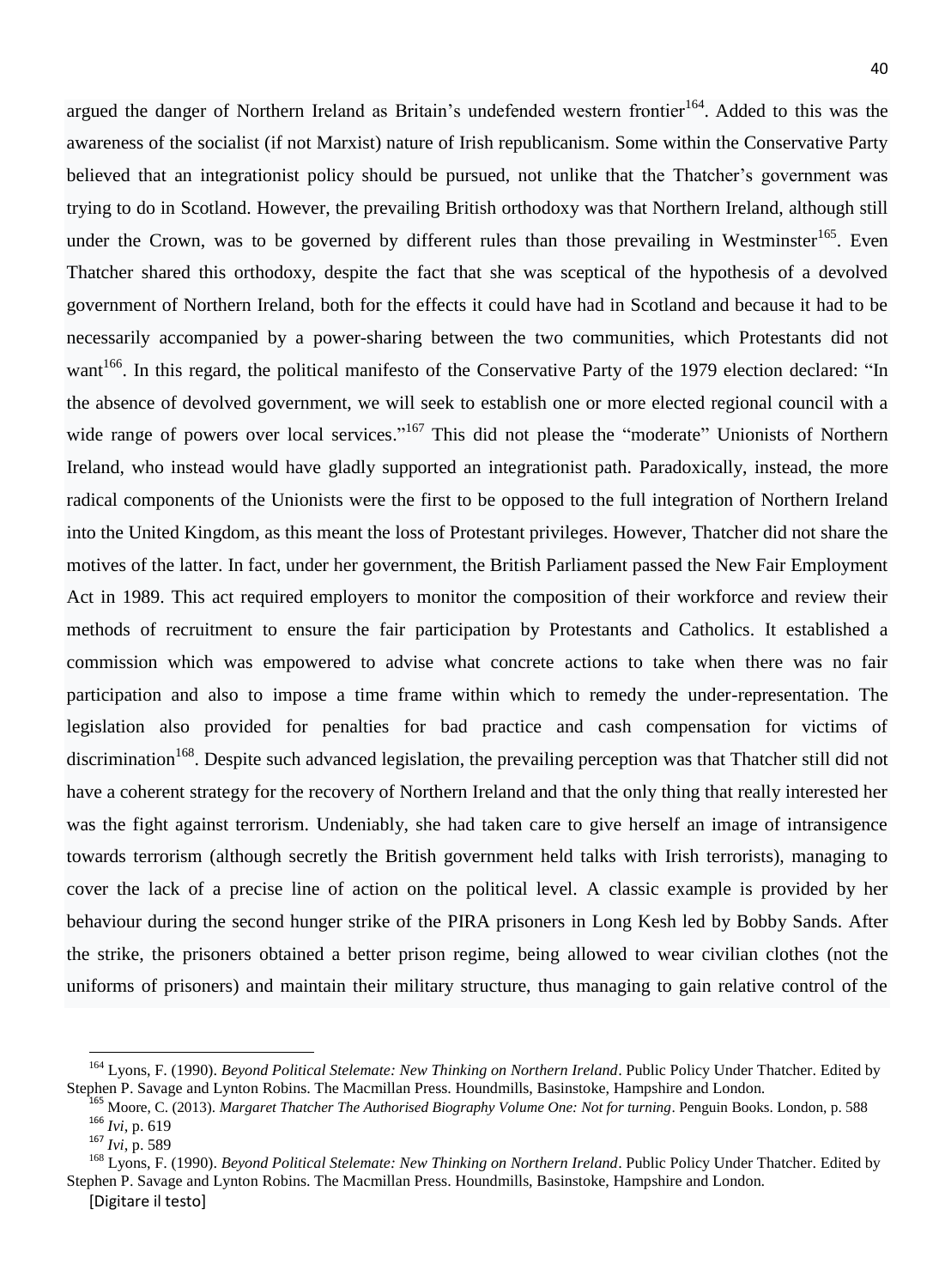prison <sup>169</sup>. During the strike, Booby Sands was candidate for election to the House of Commons and was elected. His death mobilized much of the Catholic community of Northern Ireland (100,000 people attended his funeral)  $170$  and riots broke out after each death among the strikers  $171$ . Margaret Thatcher achieved a symbolic victory, not accepting the restoring of the status of political prisoners to terrorists (but actually giving up on the rest), emphasizing the murderous nature of the organization to which Bobby Sands and his comrades belonged (in this regard, she said in occasion of his death: "Mr Sands was a convicted criminal. He chose to take his own life. It was a choice that his organization did not allow to many of its victims"<sup>172</sup>) and going to modify the Representation of the People Act to invalidate his election<sup>173</sup>. This line earned her the approval of the majority of Unionists, but ended up increasing the consensus of the Catholic community around the PIRA. On August 20, 1981, Owen Carron, who had been the Bobby Sands' election agent, was elected in the same constituency <sup>174</sup>. In the Northern Ireland Assembly election of 1982 (a failed attempt to restore Northern Ireland's the traditional autonomy) the Sinn Fein, the political arm of the PIRA, won 10 per cent of the vote, equal to a third of the Catholic community<sup>175</sup>. In addition, the 1988 "security package" contributed to increase the distrust of the Catholic community towards the London government. The package gave additional powers to the Royal Ulster Constabulary. In particular, it made permanent, and applied also in Britain, the Prevention of Terrorism Act, which gives police the power to stop, search and detain, without a warrant, anyone suspected of terrorist activities <sup>176</sup>. This decision was made ignoring the heavy discredit of the Northern Ireland police force, who often acted in mutual agreement with the Protestant groups and which had within it a reserve that had made Protestant sectarian membership a distinctive feature, the Ulster Special Constabulary. In addition, the Stalker-Sampson inquiry had revealed that the RUC had been operating in a non-accountable manner with tactics of "shoot-to-kill" in the early  $1980s^{177}$ , a fact of which the population in Northern Ireland was already aware. In this regard, between 1982 and 1986 more than 30 people, including 18 unarmed, had been killed by security forces<sup>178</sup>. Even if a new code of conduct was introduced and some progress was made in the area of police and security, concentrating operations in limiting tensions during marches, the RUC members guilty of "shoot-to-kill" were never prosecuted $179$ .

<sup>169</sup> Moore, C. (2013). *Margaret Thatcher The Authorised Biography Volume One: Not for turning*. Penguin Books. London, p. 617 <sup>170</sup> *Ivi*, p.608

<sup>171</sup> *Ivi*, p.614

<sup>172</sup>Quoted by O'Leary, B. (2019). *A Treatise on Northern Ireland, Volume III: Consociation and Confederation*. Oxford University Press, p.73

<sup>173</sup>Macfarlane L. J. (1990) *Human Rights, Realities and Possibilities: Northern Ireland, Republic of Ireland, Yugoslavia and Hungary*. Springer. Berlin. p.62

<sup>&</sup>lt;sup>174</sup> Moore, C. (2013). Margaret Thatcher The Authorised Biography Volume One: Not for turning. Penguin Books. London, p. 614 <sup>175</sup> *Ivi*, p. 622

<sup>176</sup> Lyons, F. (1990). *Beyond Political Stelemate: New Thinking on Northern Ireland*. Public Policy Under Thatcher. Edited by Stephen P. Savage and Lynton Robins. The Macmillan Press. Houndmills, Basinstoke, Hampshire and London.

<sup>177</sup> *Ibidem*.

<sup>178</sup> *Ibidem*.

<sup>179</sup> *Ibidem*.

<sup>[</sup>Digitare il testo]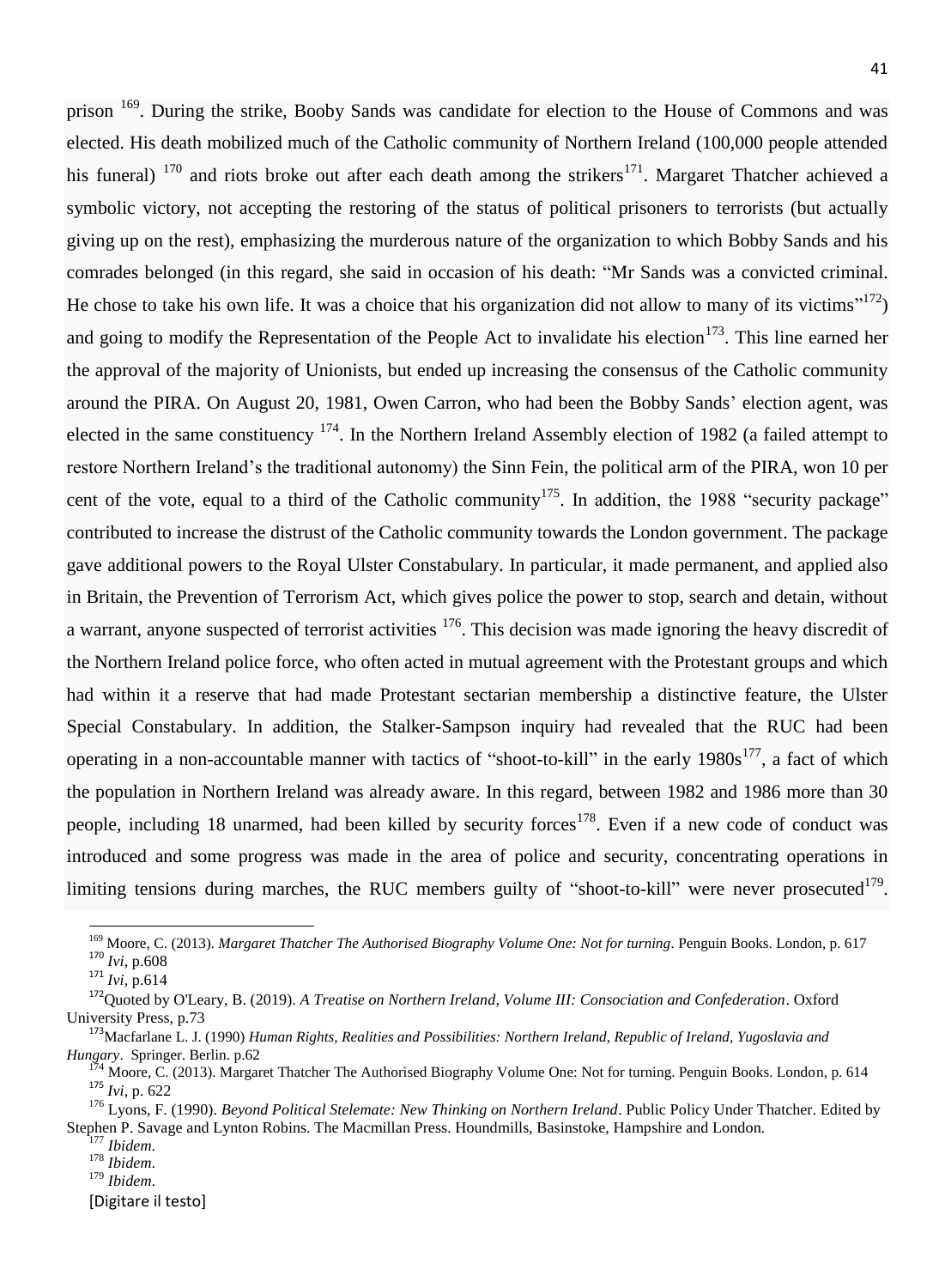Moreover, the package came to affect some fundamental guarantees of Anglo-Saxon law, as the right of defendants to silence was abolished in Northern Ireland (to be extended in the rest of the United Kingdom), paving the way for the courts to infer guilt from the silence of the accused<sup>180</sup>. Regarding trials, the inquiry revealed also that there was evidence of conspiracy to pervert the course of justice, as the cases of the socalled "Birmingham Six" and "Guildford Four" showed<sup>181</sup>. In practice, additional powers were being given to a police force which enjoyed impunity in the eyes of many Northern Irish, while an Irishman could be sentenced without evidence by a legal procedure exercised outside of practices and guarantees traditionally provided by common law. Furthermore, the burden of proof on the confiscation of money from suspects of terrorism was reversed, in other words the suspected had to prove the legitimacy of possession and not the public authority<sup>182</sup>. These measures, coupled with the failure to reform the police force (which had been one of the demands of the civil rights movement before the events of 1969) contributed to making it appear Margaret Thatcher's government as a government hostile to the Catholics of Northern Ireland and interested only in keeping the area under its control, in spite of the anti-discriminatory legislation which it had promoted. What was more, despite the commitments made in non-discrimination, the condition of the Catholic community of Northern Ireland did not improve, since not enough new jobs were created to be filled (and to whose applying the New Fair Employment Act)<sup>183</sup>. In this regard, the Thatcher's noninterventionist economic policy was not working in Northern Ireland. On the other hand, given the war situation, it was difficult to expect that Northern Ireland would be able to attract both private investment and the necessary skilled workforce for the driving sector of today's market, that is the high technology<sup>184</sup>. Ending the war would have helped, but the poverty of the Catholic community fuelled its resentment. In conclusion, it must be admitted that Margaret Thatcher did not manage to defeat the Irish Nationalist terrorism nor to improve relations between the Protestants and the Catholics. Furthermore, the latter continued to consider themselves as a population occupied by an invader, forced, by a foreign army, out of "their republic". However, it is also true that the escalation triggered during Thatcher's government had its origins primarily on the "Bloody Sunday", ten years before she became Prime Minister. It was in fact this event that marked the end of the civil rights movement and its anti-sectarian project. That event provoked the attacks of August 27, 1979, which, in turn, contributed to bring Thatcher to the rigid positions for which she remained known, in particular on the occasion of the second hunger strike in Long Kesh, whose tragic

outcome contributed to increase the consensus towards the more radical wings of Irish nationalism.

- <sup>181</sup> *Ibidem*.
- <sup>182</sup> *Ibidem*.
- <sup>183</sup> *Ibidem.*
- <sup>184</sup> *Ibidem*.

 $\overline{a}$ <sup>180</sup> *Ibidem*.

<sup>[</sup>Digitare il testo]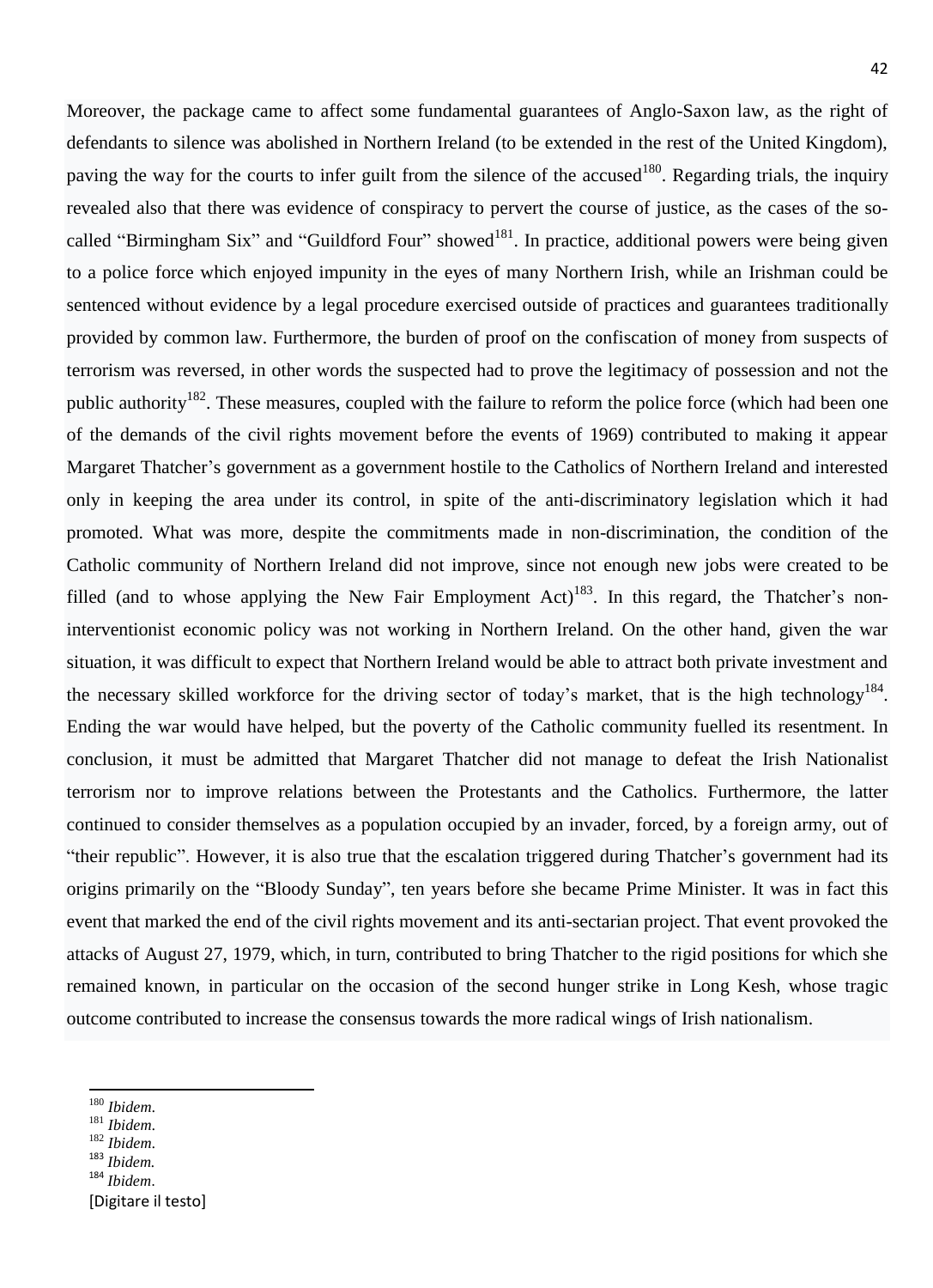# **Chapter III**

# **Defending Britain**

# 3.1 *Dealing with Europe: from the dream of the Single Market to the nightmare of the super-state*

"Europe will be stronger precisely because it has France as France, Spain as Spain, Britain as Britain, each with its own customs, traditions and identity. It would be folly to try to fit them into some sort of identikit European personality. Some of the founding fathers of the Community thought that the United States of America might be its model. But the whole history of America is quite different from Europe. People went there to get away from the intolerance and constraints of life in Europe. They sought liberty and opportunity; and their strong sense of purpose has, over two centuries, helped to create a new unity and pride in being American, just as our pride lies in being British or Belgian or Dutch or German. I am the first to say that on many great issues the countries of Europe should try to speak with a single voice. I want to see us work more closely on the things we can do better together than alone. Europe is stronger when we do so, whether it be in trade, in defence or in our relations with the rest of the world. But working more closely together does not require power to be centralised in Brussels or decisions to be taken by an appointed bureaucracy. Indeed, it is ironic that just when those countries such as the Soviet Union, which have tried to run everything from the centre, are learning that success depends on dispersing power and decisions away from the centre, there are some in the Community who seem to want to move in the opposite direction. We have not successfully rolled back the frontiers of the state in Britain, only to see them re-imposed at a European level with a European super-state exercising a new dominance from Brussels." with these words Margaret Thatcher turned to the College of Europe on September 20, 1988 on the occasion of her speech that would go down in history as "the Bruges Speech". Contrary to popular belief, Margaret Thatcher's view of integration has never really changed. She wanted it to be both a large market and the place of cooperation between sovereign states, which would proceed through intergovernmental agreements, yielding the minimum of sovereignty and only when strictly necessary. The transition from support (in contrast with the Labour) to hostility (again, paradoxically, in contrast with the Labour), derives from the fact that at the beginning European integration appeared as the opening of a free market area much more effective than the others, first of all the EFTA, while subsequently it revealed its true purpose, namely the establishment of a bureaucratic apparatus which would regulate at supranational level what had been deregulated at national level, changing from a free trade area to an extended protectionism, in particular for the economies of France and Germany, forcing Britain to adopt labour and welfare regulations that would have increased production costs and public spending (both targets against which Thatcher had struggled). What was worse, violating Westminster's sovereignty. This may explain why Conservatives were pro-European and Labour Euro-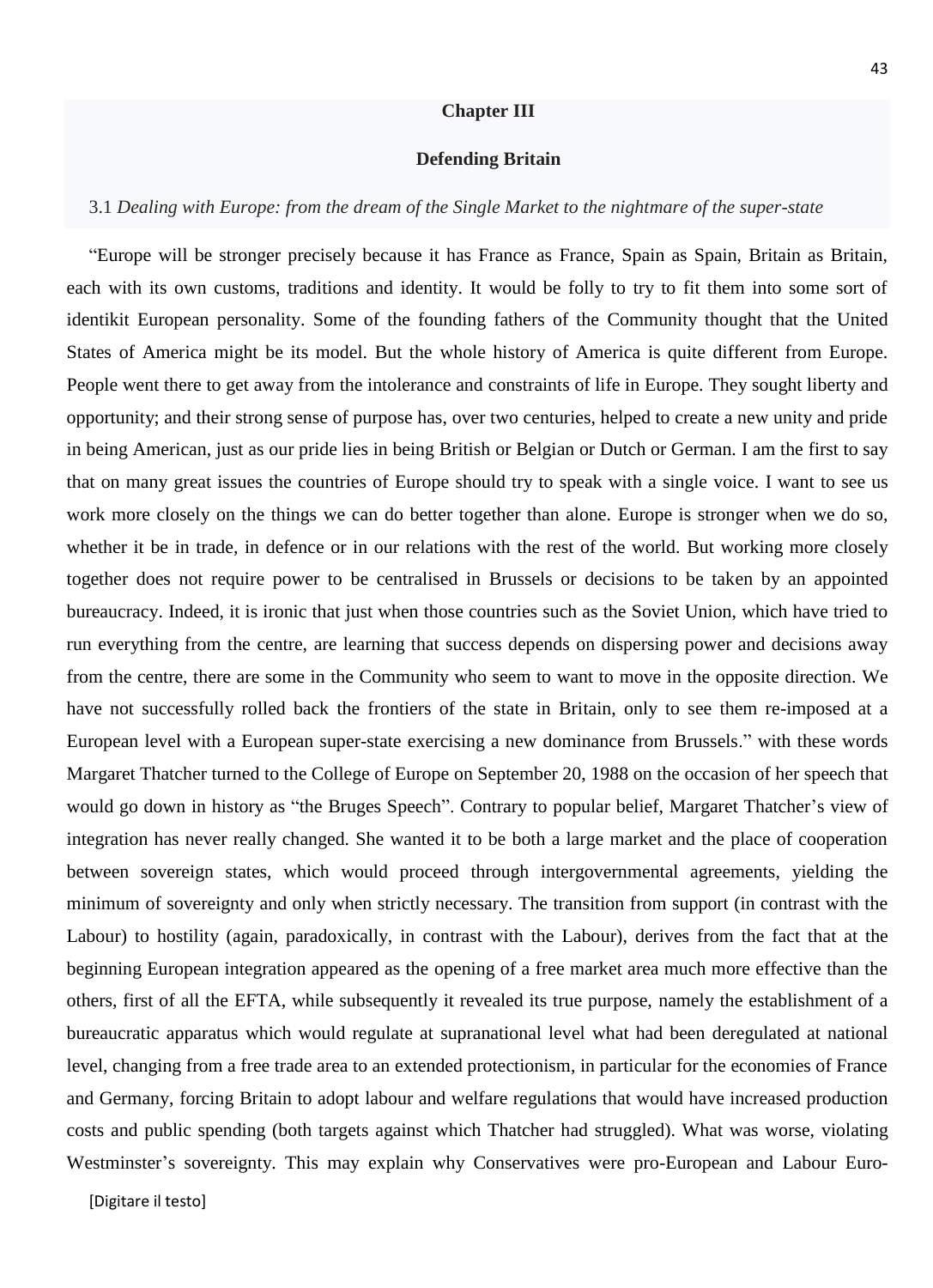sceptics in the first phase, while positions inverted in the second phase. Nonetheless, the vast majority of the British people, from Right to Left, would never have accepted to become part of a European super-state. In this regard, the leader of the Labour Party between 1955 and 1963, Hugh Gaitskell, speaking against the entry of Great Britain into the EEC in a television interview, had said that joining the EEC "means the end of Britain as an independent nation; we become no more than Texas and California in the United States of Europe<sup>"185</sup>. Thatcher saw the same risk in the moment of transition between the Single European Act and the Maastricht Treaty, immediately after the entry into force of the first on July 1, 1987. The three years between 1987 and 1990, already quite hard at home, they were equally so in Europe, marking the end of Margaret Thatcher's leadership. Anyway, to better understand the nature of the relationship between Thatcher and Europe, the best thing to do is to divide it into three periods. The first is that of the renegotiation of the British contribution to the European Economic Community, immortalized her famous phrase "I want my money back" on September 1979, a few weeks after her first general election victory. This issue had already been addressed by Harold Wilson, but the agreement reached had been disappointing in the outcome. In particular, the Common Agricultural Policy (CAP) mechanism continued to "punish" the United Kingdom for the efficiency of its small, but competitive agricultural sector, while rewarding French agriculture, large but at a loss. Germany had accepted it as a counterpart to the opening of the continental market to its industry and also because its agriculture would have benefited, albeit to a lesser extent. In addition, German economy was in good health. Not so that of the United Kingdom, which therefore suffered a double injustice. Furthermore, the CAP with its "Community preference" continued to impose duties on non-European agricultural products which increased the price of them, in order to protect European agriculture. This, however, harmed British consumers, since much of the food they ate was produced in the Commonwealth countries, at previously affordable prices, which rose after the entry into the European Economic Community. It is true that regional aids had been introduced in 1975 to compensate Britain for this imbalance (and it was especially the Labour constituencies that benefited), but in reality this was not enough to lighten the burden that the CAP imposed on  $it^{186}$ . Consequently, once in office, Thatcher wanted to negotiate a better deal. Basically, she demanded that a certain percentage of restitution be set of what the British paid for the contribution to the Community. Eventually, a rebate of 66 per cent of the amount of the United Kingdom's contribution was fixed<sup>187</sup>. The common opinion is that Thatcher convinced the other members of the Community almost out of exhaustion. And it is quite true. After all, her battle lasted five

<sup>185</sup> Black, J. (2019). *Britain and Europe A short history*. C. Hurst & Co. (Publishers) Ltd. London, p.158

<sup>186</sup> *Ivi*, 165.

<sup>187</sup> Moore, C. (2016). Margaret Thatcher The Authorised Biography Volume Two: Everything She wants. Penguin Books. London, p. 377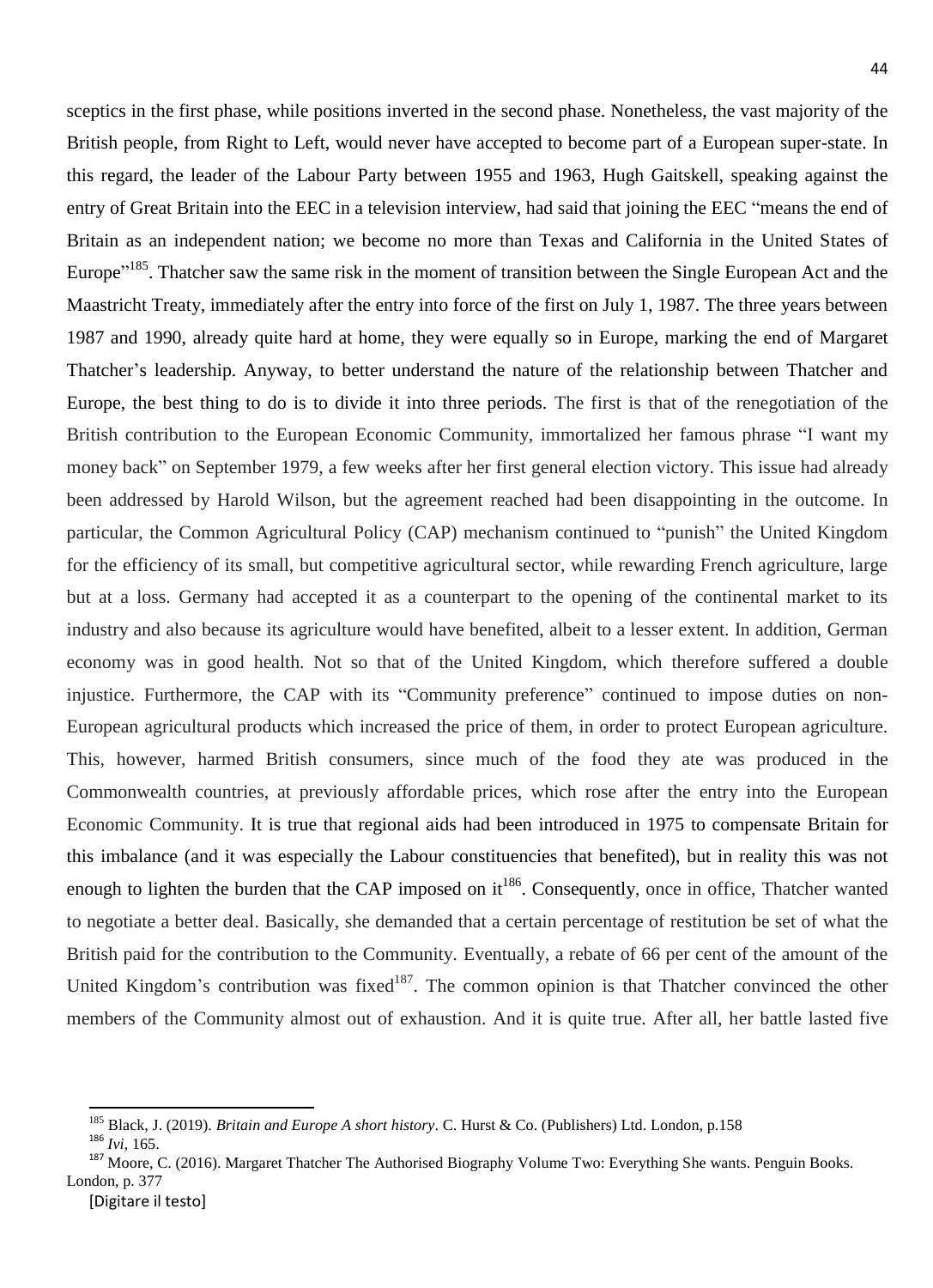years, since 1979 to 1984, imposing this theme as the dominant until its solution<sup>188</sup>. It is worth to say that the inefficiency of the organization of the CAP would have forced the member countries of the Community to talk about it again for a system reform. In this regard, Thatcher would have represented the United Kingdom in a number of negotiations for the reform of the General Agreement on Tariffs and Trade known as the "Uruguay Rounds", between 1986 (the same year as the signing of the Single European Act) and 1990 (the year of her resignation)<sup>189</sup>. However, the CAP reform would not have been achieved until 1994, four years after the end of her premiership. On that occasion she delivered a speech at the "Uruguay Rounds" conference in which, among other things, she invited the states present to go further the agreements reached in the name of free trade<sup>190</sup> of which Great Britain had always benefited, since the time of the abolition of the Corn Laws, in full Victorian age (the era when Britain had such a strong currency that it allowed it to import cheap raw materials, producing manufactured goods that it exported at highly competitive prices all over the world, benefiting twice from free trade<sup>191</sup>, not by chance a golden age for Margaret Thatcher). However, at the beginning of her experience as Prime Minister, Margaret Thatcher did not talk about a systemic reform of the CAP, focusing her action to a way to recover as much "British money" as possible. Critics argue that this attitude "run into the sands any hopes of, and ambitions for, a British leadership role within the Community"<sup>192</sup>. Yet, it is difficult to say whether Britain could really aspire to such a role. After all, the stability of the Community was based on the Franco-German axis with the approval of all the other member countries, which would hardly have given support to a United Kingdom challenging the Franco-German leadership. Surely, not as long as the "Iron Curtain" persisted. Not by chance Thatcher mentioned the Eastern European countries in her "Bruges Speech"<sup>193</sup>. In any case, it is certainly true that she needed, at her first government as Prime Minister, tangible results to present to her electorate. In this regard, solving the problem of the disproportionate size of Britain's net contribution to the Community was the perfect calling card for her. Furthermore, it is likely that without her intransigent and somewhat over the top behaviour, she would have not succeed<sup>194</sup>. The second period started in 1984 and ended in 1987. This was a more positive period. To some extent, the "*communautaire*" period of Thatcher's government<sup>195</sup>. This period was focused on enlargement and the Single Market. After all, in doing so, she continued over a path

 $\overline{\phantom{a}}$ 

<sup>188</sup> As declared by Roy Jenkins, quoted by Fry, G. K. (2008). *The Politics of the Thatcher Revolution An interpretation of British Politics, 1979-1990*. Palgrave Macmillan. Houndmills, Basingstoke, Hampshire and New York, p. 214

<sup>189</sup> Magni, S. (2013). *This lady is not for turning I grandi discorsi di Margaret Thatcher*. IBL Libri. Torino, pp. 85-86

<sup>190</sup> Margaret Thatcher Foundation. *Speech to the World Trade After GATT Conference*. On March 3 1994, Thusday.

<sup>191</sup> See: Clarke, P. (1997). *Hope and Glory: Britain 1900-2000*. Penguin Books. London, pp. 7-39

<sup>&</sup>lt;sup>192</sup> Roy Jenkins, quoted by Fry, G. K. (2008). *The Politics of the Thatcher Revolution An interpretation of British Politics*, *1979-1990*. Palgrave Macmillan. Houndmills, Basingstoke, Hampshire and New York, p. 214

<sup>&</sup>lt;sup>193</sup> "We must never forget that east of the Iron Curtain, people who once enjoyed a full share of European culture, freedom and identity have been cut off from their roots. We shall always look on Warsaw, Prague and Budapest as great European cities".

<sup>&</sup>lt;sup>194</sup> As declared by Percy Cradock, quoted by Fry, G. K. (2008). The Politics of the Thatcher Revolution An interpretation of *British Politics, 1979-1990*. Palgrave Macmillan. Houndmills, Basingstoke, Hampshire and New York, p. 216 <sup>195</sup> *Ibidem*.

<sup>[</sup>Digitare il testo]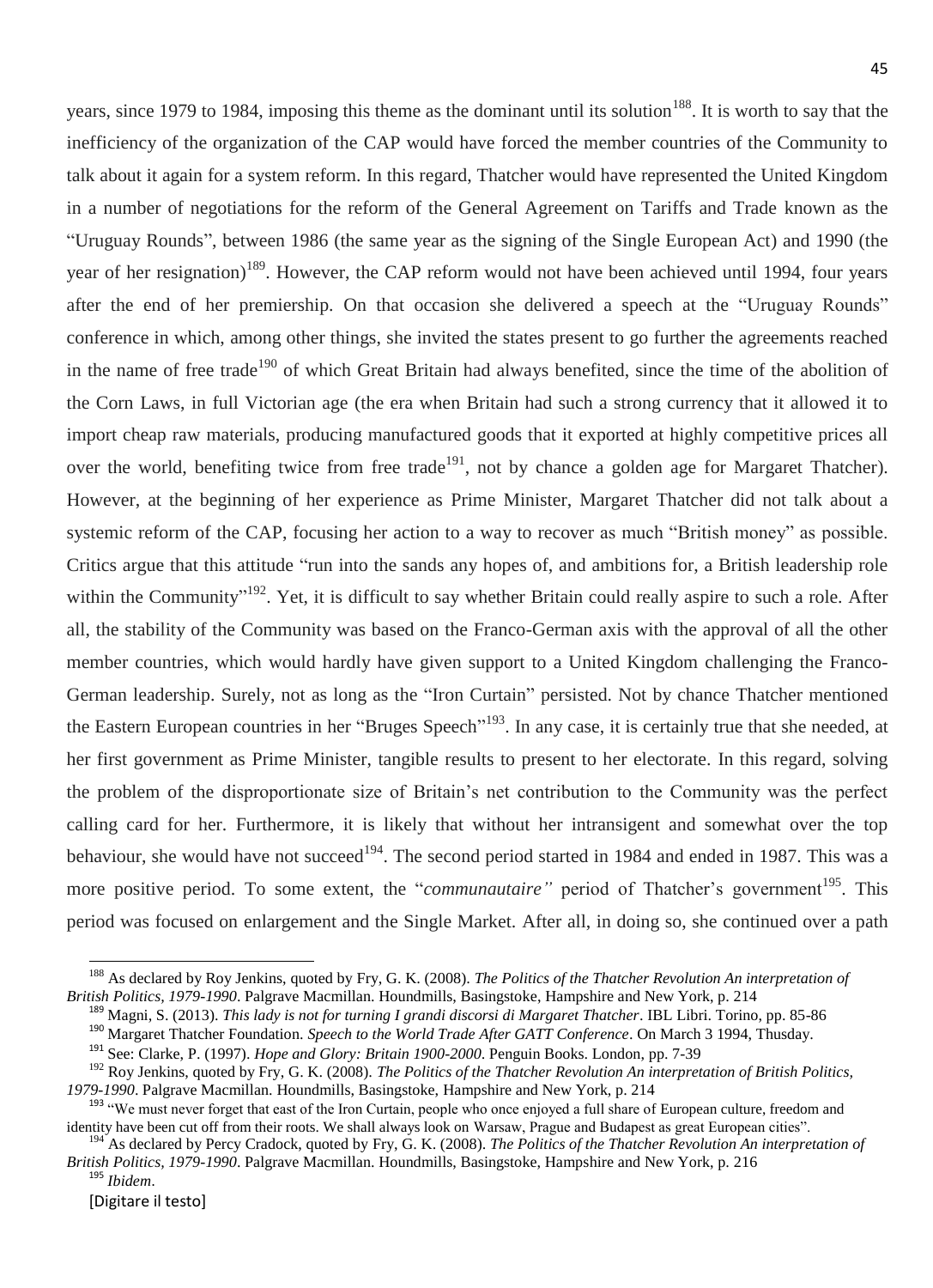that the previous governments had already taken, but she did it even more consistently. Indeed, one of the reasons that had led Harold Macmillan's government to turn to Europe already in 1961 was the stark evidence that the British Keynesian Welfare State was not an internationally competitive social and economic order<sup>196</sup>. Now, Thatcher was carrying on that liberalization and openness that would restore the British economy and restore the ancient "Victorian values" of work, thrift, self-responsibility, not only in Europe, but also at home. Indeed, she wanted to do in Europe what she was already doing at home, particularly as concerning deregulation of services. In this regard, she had already abolished exchange controls in 1979, began liberalization of telecommunications services in 1981, committed her government to lower European air fares<sup>197</sup>. On 25 and 26 June 1984 the heads of the European governments (of state for France) met in Fontainebleau in a summit which would later give rise to the Single European Act. In the weeks leading to the summit, Thatcher circulated a paper entitled "Europe: The Future", in which her government's vision for re-launching Europe was exposed<sup>198</sup>. At the top of these proposals was, as was to be expected, the liberalization of the internal market, with very minimal common standards, concerning, as already mentioned, services, in particular insurance and transport. In addition, the British government called for the establishment of open public procurement. In this regard, British Foreign Minister Geoffrey Howe called for the removal of "all-and I mean all, economic barriers" (in other words, both customs and noncustoms barriers) by 1990<sup>199</sup>. France supported the British position<sup>200</sup> (and this would suggest that perhaps Thatcher's action had not so much damaged the ability of the British to affect Europe) proving reliable in the desire to complete the Single Market, alongside with Germany. In fact, at the summit meeting in Saarbriicken shortly after Fontainebleau, the French President François Mitterrand and the German Chancellor Helmut Kohl entered into negotiations over the abolition not only of all the non-customs barriers on trade of goods (the customs union had already entered into force in 1968, abolishing the last customs duties on intra-Community trade), but also over the harmonization of the domestic veterinary and sanitary legislation and the adoption of common streamlined administrative procedures. In addition, they negotiated also over the free movement of people and the eventual accession to the Benelux customs union<sup>201</sup>. Other issues concerned the decision-making process. In this regard, there was already an important divergence between the British government and other European countries. In fact, while the British wanted to give as little as possible to opening to the qualified majority rule by maintaining the Luxembourg Compromise and

 $\overline{\phantom{a}}$ 

<sup>196</sup> Fry, G. K. (2008). *The Politics of the Thatcher Revolution An interpretation of British Politics, 1979-1990*. Palgrave Macmillan. Houndmills, Basingstoke, Hampshire and New York, p.212

<sup>197</sup>Moravcsik A. (1991*). Negotiating the Single European Act: national interests and conventional statecraft in the European Community.* The World Peace Foundation and the Massachusetts Institute of Technology.

<sup>198</sup> *Ibidem*.

<sup>199</sup> *Ibidem*.

<sup>200</sup> *Ibidem*

<sup>201</sup> *Ibidem*.

<sup>[</sup>Digitare il testo]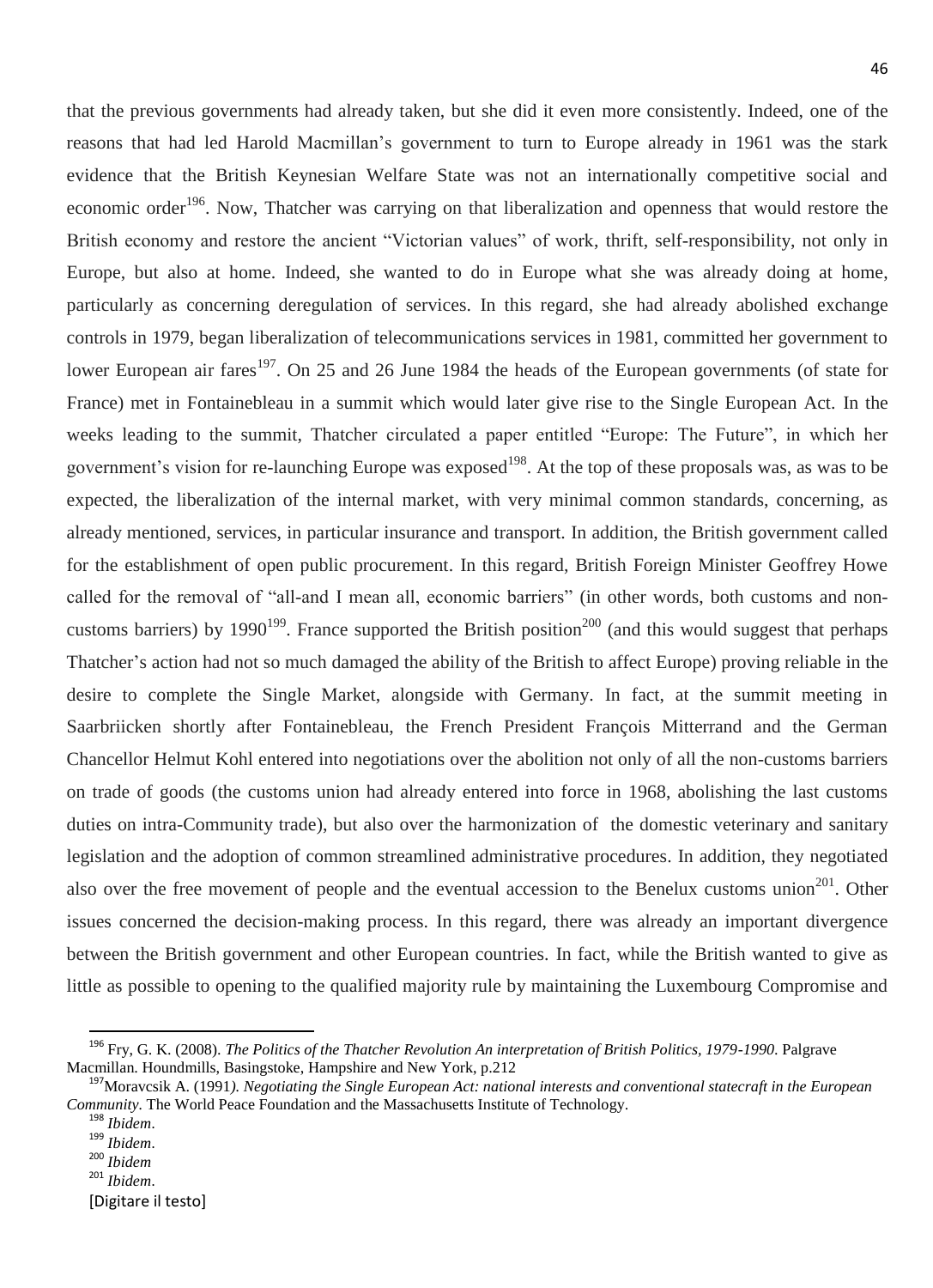even institutionalizing it, the other European countries were moving dangerously further<sup>202</sup>. As expected, the initiative started from France and Germany. They called for majority voting on internal market issues and for amendments to the Treaty. Italy, Ireland and the Benelux countries wanted to support this line. In addition, all these countries (seven of the ten) showed the intention of overcoming the Luxembourg Compromise, expanding qualified majority voting even regarding treaty changes<sup>203</sup>. Once again, the Franco-German axis proved capable of holding the helm of the European integration process firmly in hand. Only Greece and Denmark sided with Great Britain<sup>204</sup>, which did not want to completely overcome the Luxembourg Compromise, not wanting to abdicate the sovereign prerogative of vetoing the modification of the Treaty. To do so, in fact, meant giving an almost "constitutional" value to the Treaty itself, placing an authentic supranational power above the United Kingdom. Nothing to do with the unanimous provision to grant powers, strong but limited, to a body, the Commission, to achieve what everyone had decided, namely completing the Single Market. What was more, as if to confirm British fears, "the seven" (France, Germany, Italy, Ireland, Benelux) also called for an intergovernmental conference to negotiate a draft treaty of an "European union". Meanwhile, it had come time to appoint a new Commission and, more important, a new President of the Commission. Jacques Delors, freed from the post of Minister of Finance just in time by a reshuffle in France, was proposed at the last minute by Mitterrand<sup>205</sup>. His stature as a politician with senior ministerial experience, his years as a member of the European Community Economic and Social Committee, and his reputation for sensible economic policymaker led Germany and Britain to give their immediate approval. On January 6 1985, he became President of the European Commission. Thatcher nonetheless took the precaution of naming Francis Arthur Cockfield as a liberal counterweight. However, despite she had approved his appointment, the presence of Delors at the top of the European Commission, in the following years, contributed significantly to crack relations between Thatcher and Europe. While on the front of the completion of the Single Market the British government could rejoice (having the Council supported the objective of completing it by 1992, more or less the time already indicated by Geoffrey Howe), on the decision-making front the situation was getting out of hand. Delors in fact linked internal liberalization to qualified majority voting. He stressed that the first was unreachable without the second and that the second was impossible without an intergovernmental conference to amend the Treaty of Rome <sup>206</sup>. The British government, feeling marginalized, counterattacked by proposing a "gentleman's agreements" which provided for voluntary restraint in invoking the Luxembourg Compromise on measures concerning the

- $\overline{a}$ <sup>202</sup> *Ibidem*.
- <sup>203</sup> *Ibidem*.
- <sup>204</sup> *Ibidem*.
- <sup>205</sup> *Ibidem*.
- <sup>206</sup> *Ibidem*.

<sup>[</sup>Digitare il testo]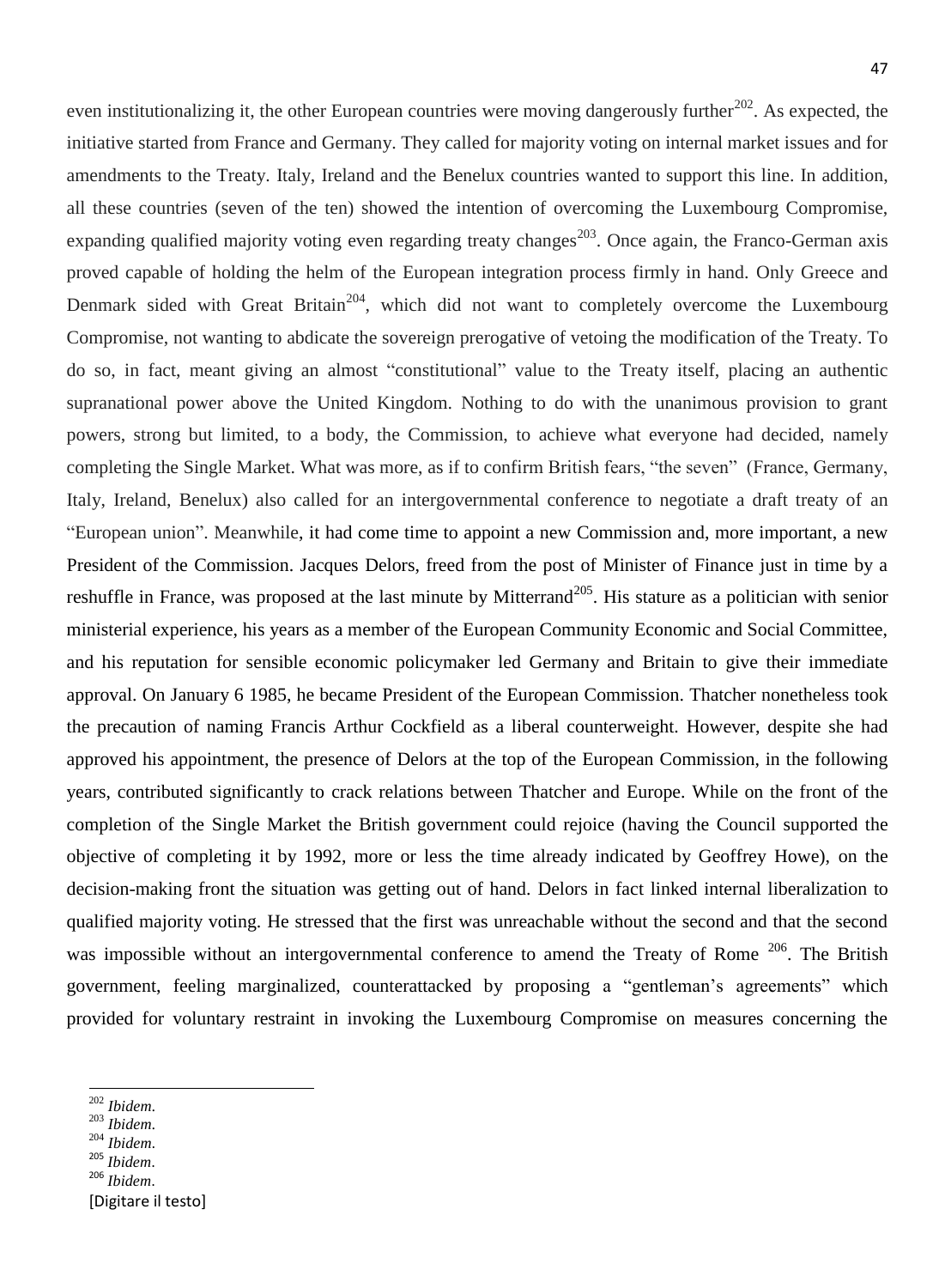liberalization of the market, without formally abolished it  $^{207}$ . After all, they could rightly trust that there was a virtually unanimous consensus on the liberalization and completion of the Single Market. The differences on the contrary were on all other issues, about which it was very likely that Britain would find itself placed in the minority, thus being forced to accept decisions it had not shared, something unbearable for Margaret Thatcher, who had done of the sovereignty of Westminster in British affairs one of the pillars of her politics. At the Milan summit of 28-29 June 1985, however, the German Foreign Minister, Hans-Dietrich Genscher, in contrast to the British proposal, proposed the complete overcoming of the Luxembourg Compromise, meeting the support of the Italian Foreign Minister Giulio Andreotti, who was rather sceptical of mere declarations of intent and was anxious to avoid a failure under the Italian presidency. The British proposal was rejected. What was more, Italy called for a majority-vote on whether to convene an intergovernmental conference under Article 236. Germany and the Benelux countries immediately supported this measure, and France and Ireland hesitatingly joined them, leaving only Britain, Denmark, and Greece opposed. On procedural grounds, Britain protested the invocation of a majority-vote, but its protests were rejected and the conference was called. Thatcher returned from Milan furious, but in the following days she was convinced that the right thing to do was to attend the conference anyway<sup>208</sup>. In fact, she could reasonably hope to limit the qualified majority voting only to questions relating to the development of the Single Market. If successful, she would have kept Westminster's sovereignty intact in domestic policy, primarily in the tax

48

area, secondly in the welfare area and thirdly in the area of immigration. At the same time, an overcoming of the Luxembourg Compromise limited only to Single Market matters could ensure its implementation more easily. In this regard, the British, however jealous of their independence, were sensitive to Delors' arguments. It was therefore necessary to be there to obtain the best possible reform. All the more so since the procedure to amend the Treaty under Article 236 required unanimity, unlike negotiating a new treaty. The rule of unanimity meant that the United Kingdom would not lose anything by attending the conference. On the contrary, not attending the conference could only temporarily block a new treaty. Therefore, in perspective, Thatcher's government would have ended up isolating the United Kingdom further, if it had refused to negotiate. A real risk, since Mitterrand continued to feed speculation about a two-tiered Europe, calling the decisions at Milan "a test of truth" for the British willingness to keep up with others<sup>209</sup>. After what happened in the years before her government, Thatcher was aware that Britain could not afford to be isolated in Europe. Moreover, it was not mandatory that the modification of the Treaty passed through the approval of the European Parliament, but only through that of the national parliaments. An intergovernmental procedure that bypassed supranational institutions, which could only please Thatcher and

 $\overline{\phantom{a}}$ <sup>207</sup> *Ibidem*.

<sup>208</sup> *Ibidem*.

<sup>209</sup> *Ibidem*.

<sup>[</sup>Digitare il testo]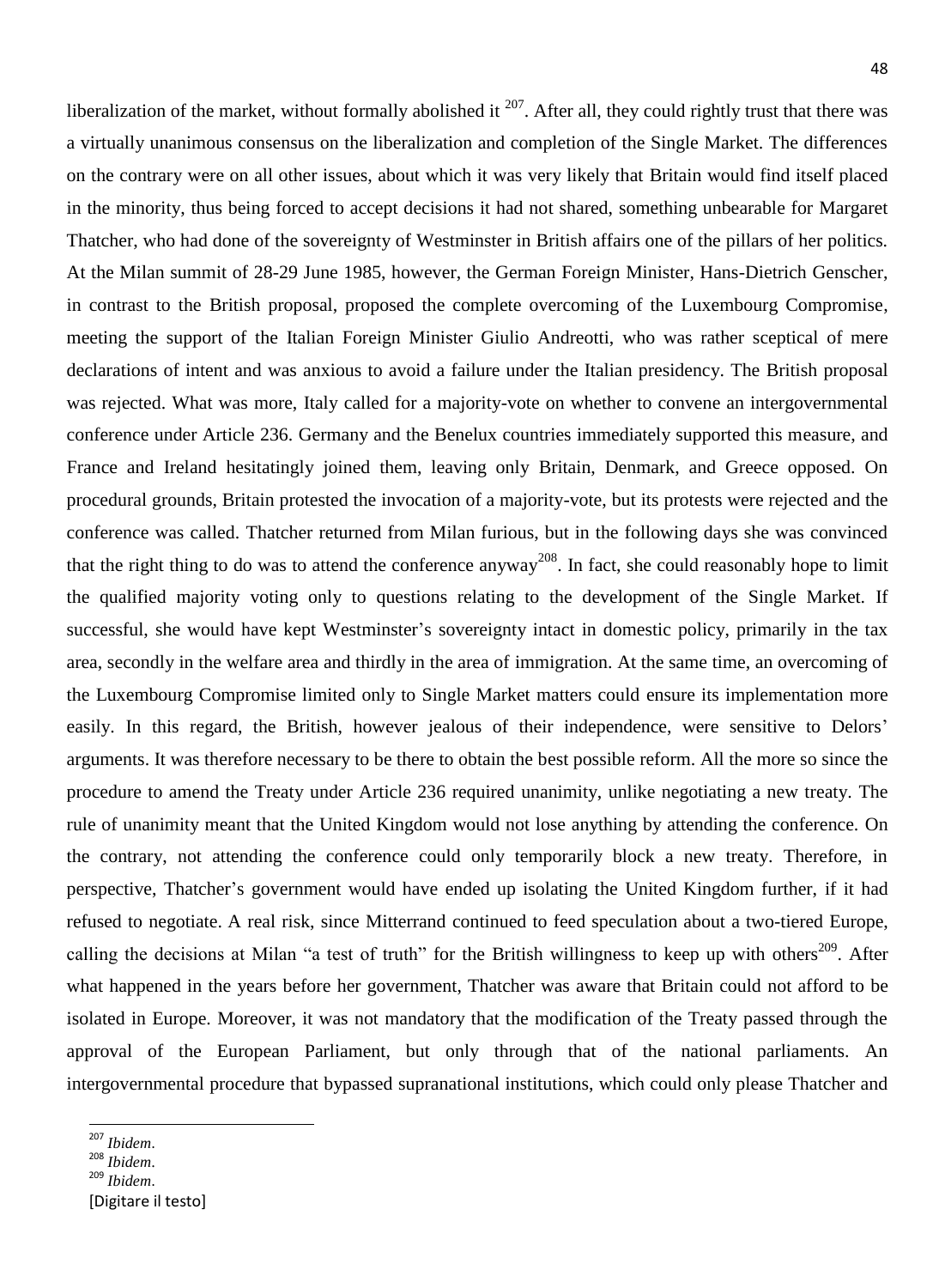most of the British. For all these reasons, Thatcher decided to attend the conference. And, apparently at least, she came out victorious. At the end, in fact, qualified majority triumphed in the areas where her government favoured reform, such as liberalization of service trade. Elsewhere it failed<sup>210</sup>. In practice, even if formally treaty revisions were made, an explicit revocation of the Luxembourg Compromise was avoided. When the negotiations started, a process of limiting the scope and intensity of reform was triggered. Britain could appreciated that the other member states, when it came to drafting a document in the details, revealed to be more jealous of their sovereignty than they had seemed to be at the Milan summit. British diplomacy worked on this, making all states converge on a minimalist agenda. After all, converging on the lowest common denominator was the safest way to continue on the path of European integration all together, and this was recognized even by the supporters of a "maximalist" program. Leveraging on both fronts, dressing its ideological view with pragmatism and realism, Thatcher's government managed to block significant reforms in the areas of cooperation not directly connected with the internal market issues and to obstruct the extension of the majority-vote even to issues that had something to do with the internal market, such as the aforementioned fiscal and social regulation, but which it considered sovereign prerogatives that had to remain in the hands of Westminster. Finally, it also managed to include so many exemptions and safeguards regarding the harmonization of internal legislation that the implicit suppression of the right of veto, which was to be the main purpose of the Treaty, was thwarted. Consequently, in all cases other than internal market policy, the lack of consensus among the major states could continue to easily block any cooperation or harmonization initiative<sup>211</sup>. The satisfaction for this victory can make us understand very well the reason for such a bad relation subsequently, since the Delors' Commission, from the signing of the Single European Act onwards, acted contrary to the "minimalist" spirit that should have characterized it. On 17 February 1986, the Single European Act was signed. As already said, it came into effect on 1 July 1987. In that year, the third and last period began, marked by the disputes between Europe and Margaret Thatcher and even within her government. In this regard, the first "betrayal" came from Arthur Cockfield, proposed by Thatcher to contain federalism with a socialist flavour of Delors, he soon became "a convert to the pro-European cause" <sup>212</sup>. As already mentioned, Thatcher did not want to accept any fiscal harmonization, since it would expropriate the British Parliament of its sovereign function *par excellence*, imposing a "foreign" will on Great Britain. To tell the truth, Cockfield's campaign for fiscal harmonization was limited to the Value Added Tax, which, in fact, can be used as a protectionist lever to discourage imports, since it applies to imported goods and not to those destined to the export. However, even if Margaret Thatcher was against

 $\overline{a}$ <sup>210</sup> *Ibidem*.

<sup>211</sup> *Ibidem*.

<sup>212</sup> Fry, G. K. (2008). *The Politics of the Thatcher Revolution An interpretation of British Politics*, 1979-1990. Palgrave Macmillan. Houndmills, Basingstoke, Hampshire and New York, p. 216

<sup>[</sup>Digitare il testo]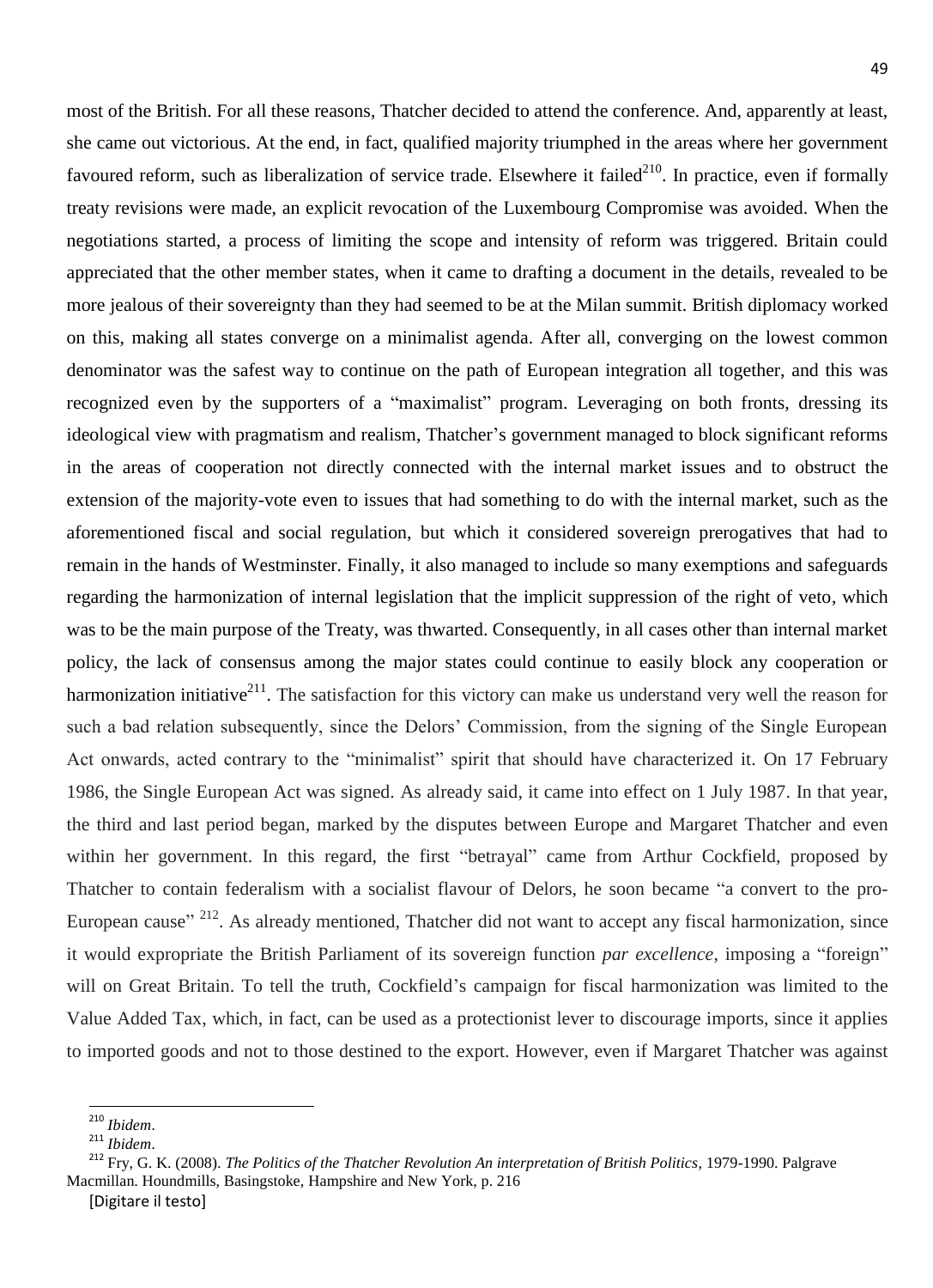protectionism, she was even more against the limitation of the sovereignty of the British Parliament, the pillar of the British Constitution. Alongside this principle, there was also the belief, not only that each country should be left free to make its choices in the area of fiscal and social regulation, but also that it was right that these systems could compete with each other. In the British case, Thatcher had chosen to shift the taxation from direct to indirect taxes, privileging efficiency and freedom, since indirect taxes are easier to collect and consumers are left free on what and how much to consume in the face of any price increase, while the government limits its taxation on the income earned "with the sweat of the forehead". She did not claim that the same solution (with the attached ideological framework) was adopted by other countries. However, she could not even tolerate that "a European super-state" imposed on her what to do. If then her Britain would have been more competitive, evidently it would have been because the model her Britain pursued was the best. To this theoretical position, Cockfield contrasted the crude reality of the Treaty, in particular article 99, which imposed the harmonization of indirect taxes. Having dared to openly contradict the Prime Minister, he ended up being replaced<sup>213</sup>, at the beginning of 1989, by Leon Brittan, who had been a loyal, right-wing Thatcher's supporter, who had appreciated both his economic judgment as a former Treasury Minister and his tough stance as Home Secretary during the 1984 miners' strike. She assumed that he would have been at her side once again in the European Commission. On the contrary, once he was appointed, he revealed his strongly pro-European Union feelings, not failing to turn his contempt towards those, "whose vision (if vision it can be called) of Europe is that of little more than a glorified free trade area<sup>"214</sup>. However, the Thatcher's biggest mistake had been upstream. Fearing the isolation of Great Britain, she had come to the conference, negotiated and was convinced that she had obtained an agreement that would protect state sovereignty from the supranational authorities of the Community. In retrospect, she admitted that she had made two "understandable but undeniable"<sup>215</sup> mistakes: "The first was to assume that the increased powers given to the Commission would cease to be used to any great extent once the Single Market programme had been completed"<sup>216</sup>. She justified her naivety by arguing that: "After all, if one accepted that the whole purpose of the changes made was to establish a properly functioning market, there was no reason to imagine that the process would be anything other to be infinitive. True, one could hand back vetoes that had been removed as part of the Single European Act, because government might subvert the progress that had been made. But there was no reason to think the Commission would need to keep legislating at the same rate, let alone spread its legislative tentacles much wider<sup>"217</sup>. In this regard, many Britons, both in the population and in the ruling class, had trusted Delors, convinced, by his stringent

- <sup>214</sup> *Ibidem*.
- <sup>215</sup> *Ivi*, p.217
- <sup>216</sup> *Ibidem*.
- <sup>217</sup> *Ibidem*.
- [Digitare il testo]

<sup>213</sup> *Ibidem*.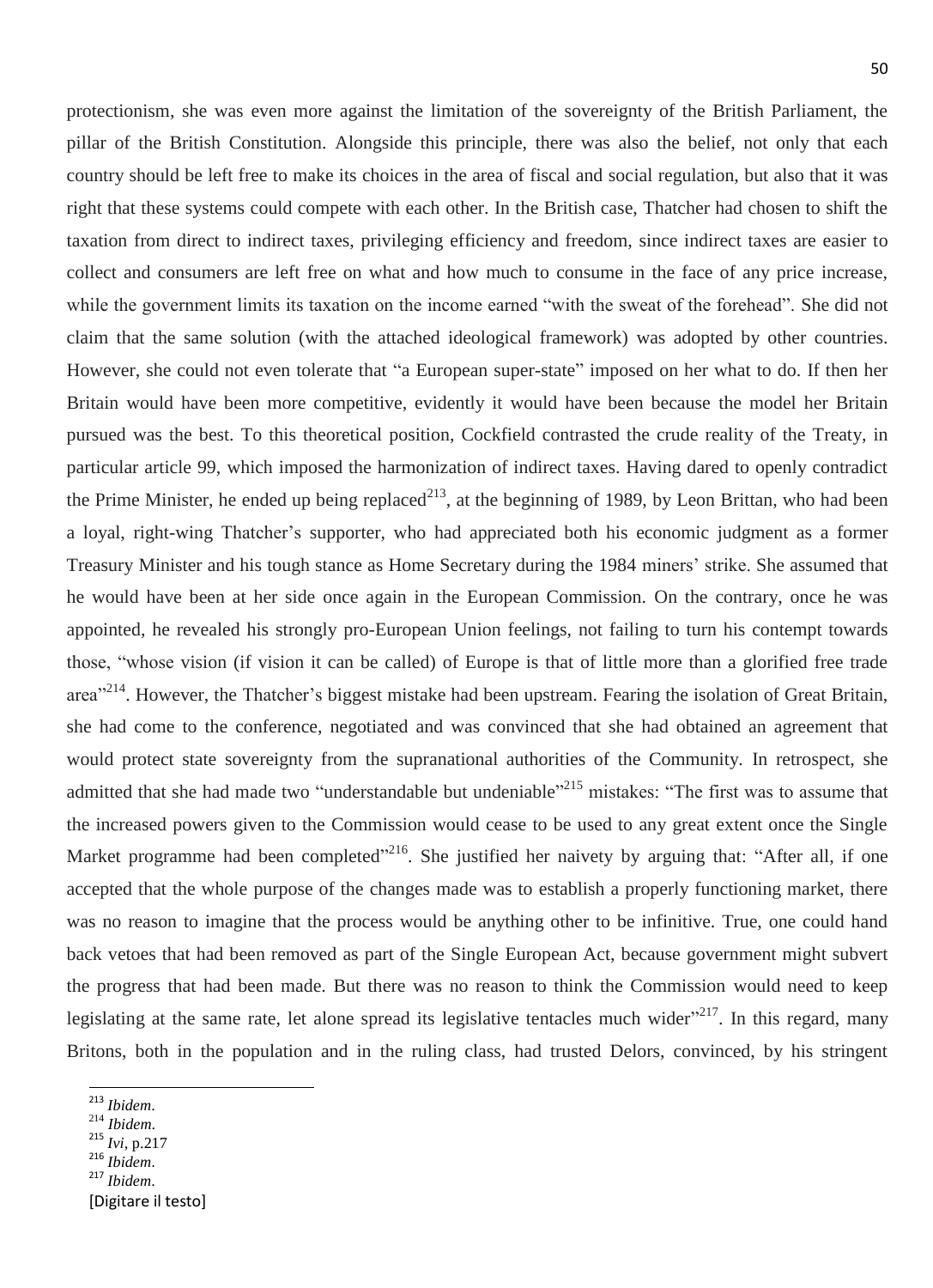argument, of the need for an authority endowed with the effective powers necessary for the mission assigned to it. Indeed, to think that the Commission could create the Single Market without having the powers to overcome the obstructionism of the various states (driven by the interest groups within them) was rather naïve. Nonetheless, it had proved equally naïve to think that the Commission would stop using the powers assigned to it once its mission had ended. In this regard, it is strange that Margaret Thatcher, who had already known (and fought) the bureaucracy at home, did not realize that it was quite natural that a supranational bureaucracy had the same vices as a national one. The first of among all, that of "spreading its tentacles wider". She probably underestimated this risk, trusting that the bureaucratic power of the Commission would be kept limited in its areas by the Court of Justice, in accordance with the Treaty. After all, what are the courts for, if not to limit the power in the name of the Law? The English take this principle very seriously. The Civil War, which in the seventeenth century bloodied their country, culminating in the beheading of King Charles I, broke out precisely because the courts sided with the King and not with the Law. Although Thatcher, like all Conservatives, had always pretended that that war never took place, she could only share this spirit, which was the spirit of her people. Therefore, she could only perceive that same sense of injustice in the moment she realized that "the European Commission and the European Court of Justice worked together to explore, exploit, and widen every loophole"<sup>218</sup>. In other words, the Court of Justice gave an extensive, rather than restrictive, interpretation of the powers assigned to the Commission for the completion of the Single Market, including in those matters, such as immigration, health, conditions of employment, which, in a strict sense, had nothing to do with the Single Market, but which they nevertheless influence it. This is why the Commission wanted to appropriate them, as was to be expected. What Margaret Thatcher did not expect was that the Commission would find an ally rather than a restraint in the Court. At the popular level, this was seen, rather than the fruit of a mistake by the Thatcher's government, as a betrayal by those who had the mission of applying laws without worrying about anyone's political plans. Indeed, the extensive interpretation of the Treaty by the European Court of Justice seemed to show the latter's willingness to support, through its judgement, the federalist ideal. Margaret Thatcher had believed that other European nations would share her disappointment. After all, the idea that the judiciary power should contain and not expand the power of the executives (and what was the Commission if not the executive of the Community?) is not only British, but is at the basis of the liberal philosophy on which theoretically all western liberal democracies are founded. Instead, contrary to her expectations, the other countries, since they shared the Commission's objectives, were not worried about the fact that it moved beyond its prerogatives. If Thatcher's ideal was Adam Smith, the Mitterrand's France had as model Jean-Baptiste Colbert and the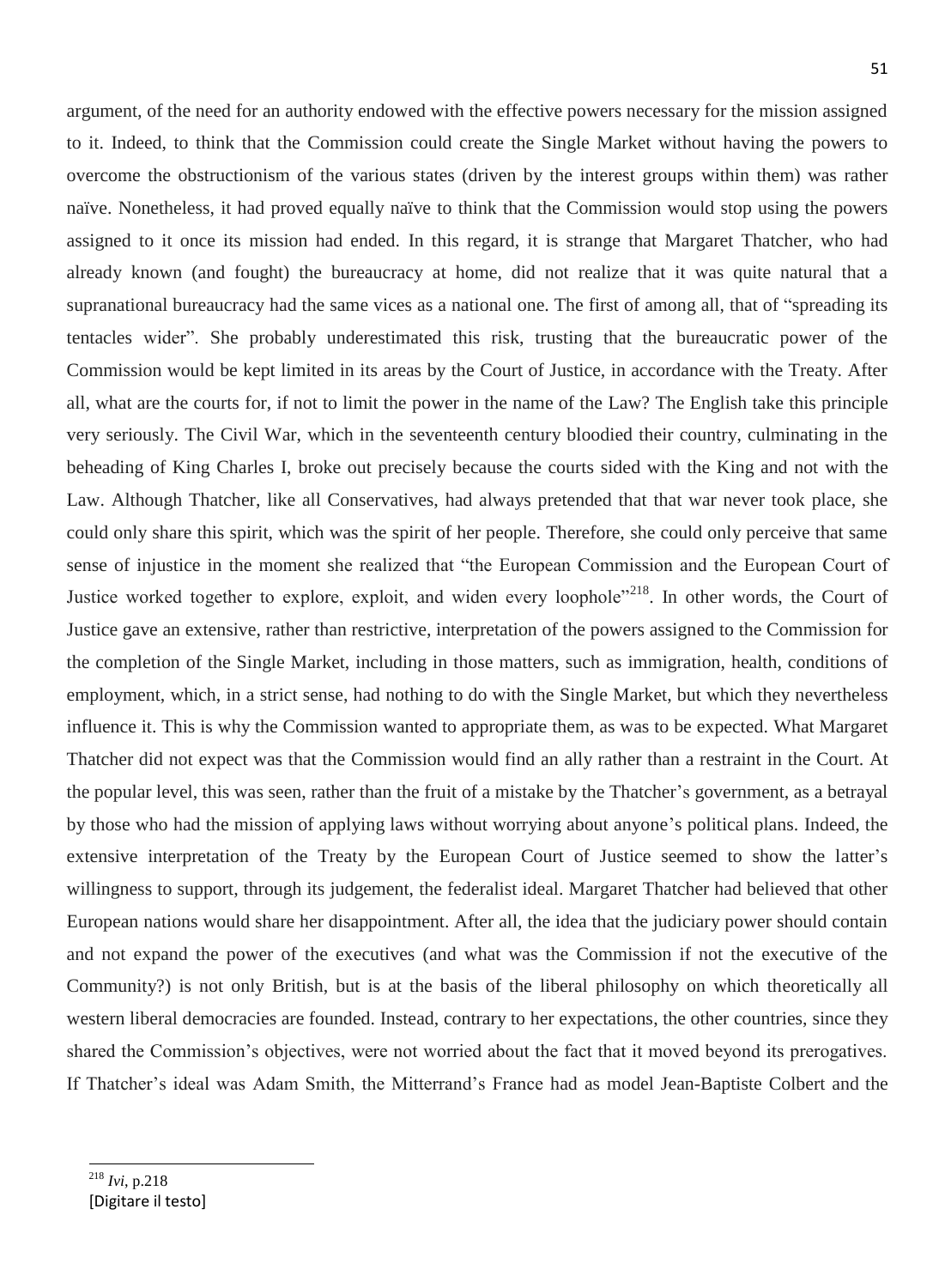Kohl's Germany the practice of the Prussian state  $219$ . They were therefore very happy that, to put it in Thatcher's words, "the provisions of the Single European Act were abused to push corporatist and collectivist social legislation by the back door"  $220$ . In fact, collectivism and corporatism were the basis of social relations in France and in Germany respectively. The French nation, since the time of its Revolution, founded its cohesion on a centralized and widespread state administration, not limited to the simple function of "the night-watchman", but constantly engaged in directing the choices of its citizens towards a common ideal, which is also the essence of *dirigisme*. Quite the opposite of the English tradition (imposed on the other three nations of the Kingdom), founded on the common law, which rejects the idea of a law subject to political objectives. As already mentioned, in England, popular rebellion erupted when the Law was enslaved to political power (and it is here, rather than in an alleged absence of bloodshed, the difference between the two revolutions on both sides of the Channel). Also because she believed in this tradition, Margaret Thatcher had made her "revolution" at home, limiting regulations and bureaucracy, trying to reduce spending and the tax burden. Regarding Germany, its social peace (of which it proudly boasted in contrast with Great Britain) stemmed from the exercise of co-management and consultation between employers and workers' representatives, which the government, of any political colour, encouraged, ensuring a strong currency and a social security network, against old age and illness, set up since the days of Bismarck, enjoying the trust of its citizens. A system that, in the pre-Thatcher period, British governments had tried to import, failing, and that Thatcher despised. In fact, she believed that the entrepreneur, that is the one who takes the risk of losing his money, should be free to act as he wishes, because he and no one else takes that risk, on his money and not on that of someone else. Alongside this declaration of principle, she believed that only in this way could there be innovation, the birth of new businesses and economic growth. In a word, progress. On the contrary, corporatism deprives both workers and entrepreneurs of responsability and promotes path-dependency and stagnation. If for Thatcher's Britain the European Community had to be the means by which to promote the greatest possible openness, stimulating individual commitment and intellect (since only through individuals, this believed Margaret Thatcher, a nation can thrive), for France and Germany, which had always led the development of European integration, the goal was to use the Community as a means of defending their model by imposing it on others. Through European regulation, they intended to create an umbrella that would protect them from global competition. And since the Commission shared their objectives, they did not pose the problem of limiting their powers, rather they supported it. In this regard, Thatcher said that "they viewed, and still view, policy as equivalent to politics, and politics as about power-and only power […] And the idea that these extra powers should be limited to

 $\overline{a}$ <sup>219</sup> *Ivi,* p. 217

<sup>220</sup> *Ibidem.*

<sup>[</sup>Digitare il testo]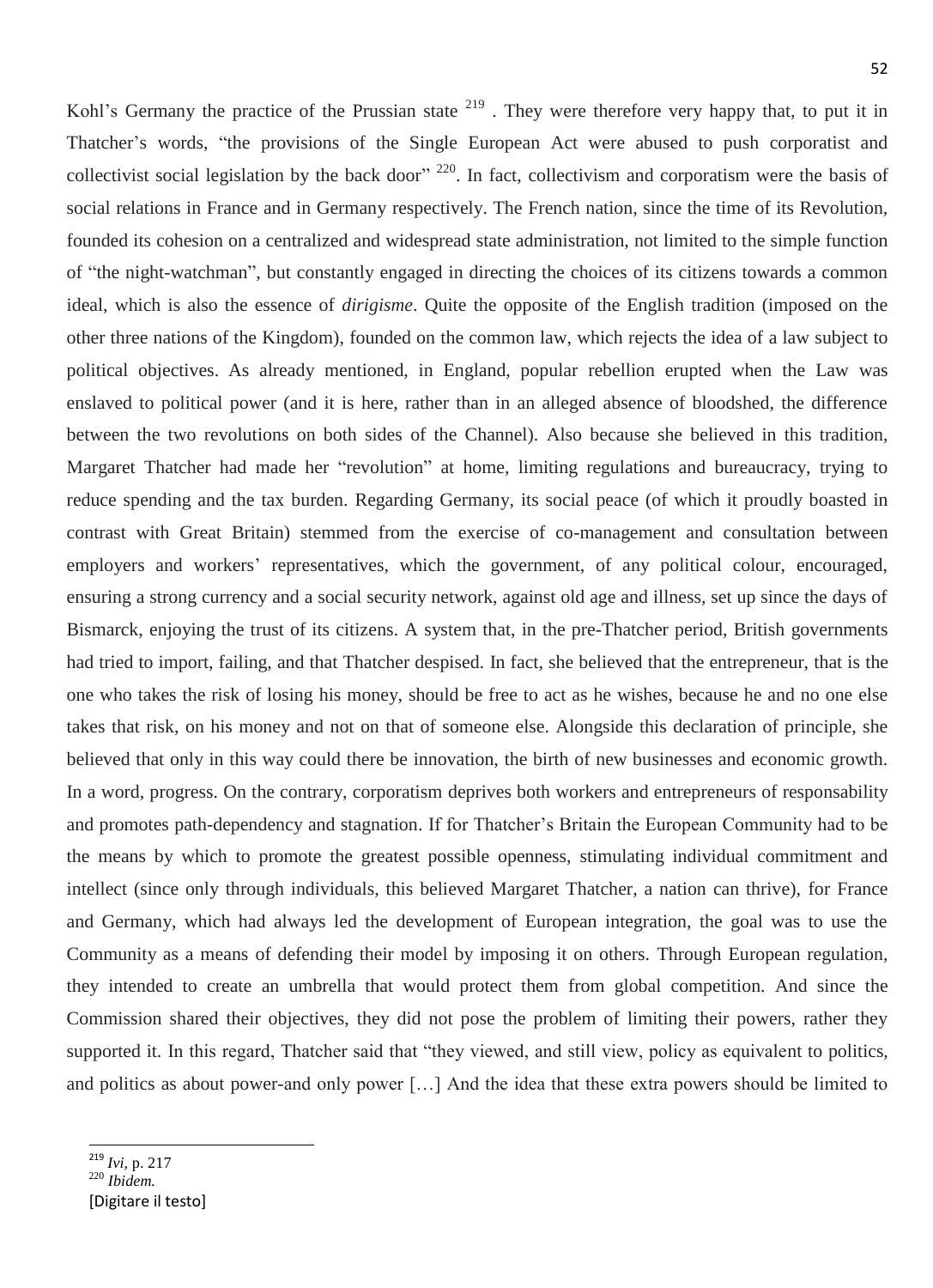the purpose for which they were actually being given probably never seriously occurred to them<sup>"221</sup>. What was inconceivable for the Thatcher's people was normal for them: to bend the law to their political goals. In complete disregard of the liberal principles, to which their constitutions were formally inspired, but which actually were little felt in the deep soul of their nations. How to react? The only possible way was to use the veto margins still available and then negotiate exemptions from the rules adopted by all the other member states. The most classic result of this way of acting is certainly the exemption from the European Monetary Union. The conservation of their currency has always been a source of pride for the British, symbolizing more than anything else the preservation of their sovereignty, even within of the new European Union, which replaced the previous Community, and to which Margaret Thatcher had so much opposed. In this regard, contrary to the other notables of the Conservative Party (including two of her close supporters, Geoffrey Howe, Secretary of Foreign and Commonwealth, and Nigel Lawson, Chancellor of the Exchequer<sup>222</sup>), who invited her to negotiate as it had been done for the Single European Act, Thatcher saw no room for negotiation for Maastricht, because, simply, she did not share the final goal, namely the United States of Europe. A short time later her resignation, she clarified her position in a speech in the House of Lords on June 7, 1993 (she had been appointed a member of the House in 1992): "You were either on a slow train or a fast train, but you were on the train to that destination—and if you do not want to go to that destination, it does not matter at what speed you go. You do not want to be on it at all. I suggest that we do not want to go any further on that train" <sup>223</sup>. Although theoretically indisputable, this approach would have led Britain in that isolation which, by participating in the negotiations for the Single European Act, Thatcher herself had hoped to avoid. The alternative, however, would have been even worse, namely the end of Westminster sovereignty, accompanied by the invasion of a legislative apparatus totally alien to the British national spirit. Eventually, her successor, John Major, managed to negotiate an agreement that allowed Britain to keep its own currency, while accepting the Maastricht Treaty. In practice, removing the most part of the danger, which theoretically it must have had, for the British sovereignty. The maintenance of the pound left the British government with all the monetary instruments useful to face the economic shocks (as the so-called "Black Wednesday" of 1992), such as the devaluation and the application of low interest rates, almost confirming the importance of defending the sovereignty both of the government and of the national parliament to maintain an effective democracy, albeit without isolating itself economically or politically. This line, after all, had been the Thatcher's line. She had only diverged from it when she felt the danger of losing British sovereignty by continuing to negotiate. Successive governments, instead, have maintained it, and successfully, at least until now.  $\overline{a}$ 

<sup>221</sup> Fry, G. K. (2008) *The Politics of the Thatcher Revolution An interpretation of British Politics*, 1979-1990. Palgrave Macmillan. Houndmills, Basingstoke, Hampshire and New York, pp. 217-218.

<sup>[</sup>Digitare il testo] <sup>222</sup> As described by Childs, D. (2012) *Britain since 1945 A political History.* Routledge*,* Abington, Oxon, p. 265 <sup>223</sup> Margaret Thatcher, *HL S [European Communities (Amendment) Bill]*, June 7 1993. "Thatcher Foundation".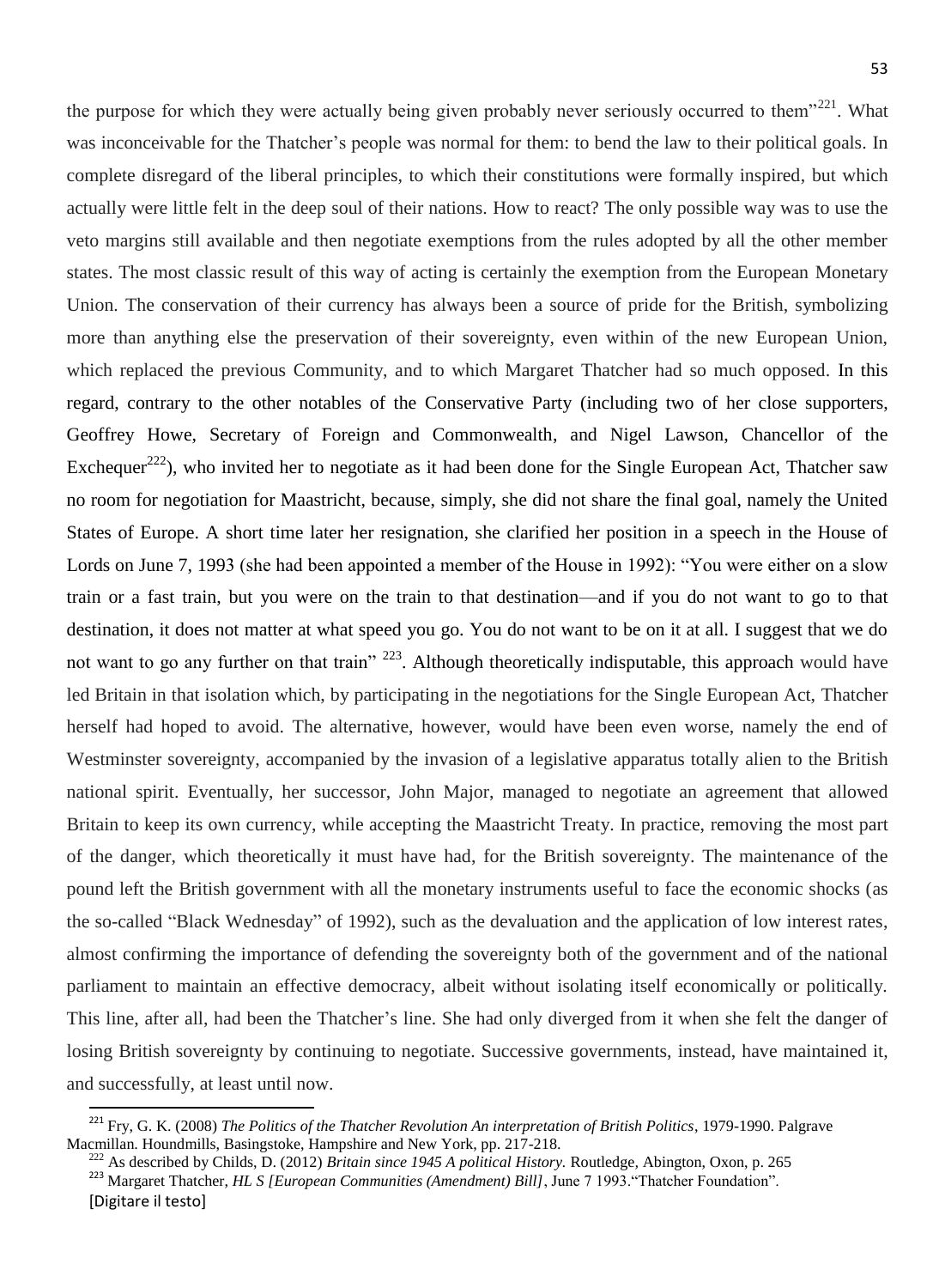# 3.2 *Stand for Liberty: win the Cold War*

Some could argue that Margaret Thatcher pursued, towards the USA, a way of act not dissimilar of that of her predecessors. In fact, after the Suez's Crisis, all British governments gave greater weight to the Atlantic alliance. However, compared to her predecessors, she distinguished herself, since, in the context of the Cold War, she supported a mode of action against the Soviet threat not limited to containment but that aimed at collapse of the Communist system, finding a viable shore on the other side of the Atlantic represented by Ronald Reagan (President of the USA from 1981 to 1989). In this regard, one must not think, as stated by Powell, that she turned Britain in "something horribly resembling to a satellite of United States"<sup>224</sup>. Both because she believed in the need to defeat Communism long before the Reagan Presidency (after all, the nickname "Iron Lady" was given to her by the Soviets in 1975, while Reagan became President in 1981) and because there was no lack of frictions with the US administration whenever the latter manifested even the slightest interference in the domestic affairs of the United Kingdom (as in the aforementioned cases of "boat people" or Northern Ireland). Margaret Thatcher shared with Reagan the way in which he led the Cold War because she shared the end, the collapse of Communism, and she knew that, at least at the beginning, an aggressive approach was needed to achieve this goal. In this regard, when Reagan inaugurated the Strategic Defense Initiative (SDI), Thatcher expressed her concern that this strategy of defensive shields would replace the principles of nuclear deterrence. Reagan reassured her, ensuring that SDI, on the contrary, would break traditional "balance of terror", founded on the fear of mutual destruction, brought the West ahead. This strategy probably influenced the internal balance of the Communist Party of the Soviet Union, leading Mikhail Gorbachev to lead it. At that point, Thatcher suggested a more dialoguing approach. Reagan followed her advice, demonstrating that Britain was actually far from being "a satellite of the United States", but a significant ally. According to George Walden, formerly of the Foreign and Commonwealth Office, the Cold War had become the "second Great Game"  $^{225}$ , namely something similar to that a silent confrontation between the Russian and the British Empire described by Kipling in the nineteenth century. The analogy became stronger with the Soviet invasion of Afghanistan in 1979. The difference was not so much that now it was the USA the power that opposed Russia, but that this time the breakthrough in the enemy camp would not lead simply to the hegemony of one country, but to the triumph of one way of organizing society. Anyway, Thatcher played this game not only for ideological conviction. By supporting the USA she proved to be quite foresighted, as the US support in the Falklands War would demonstrate <sup>226</sup>. As already said, this support was fundamental in winning that war. Therefore, in making sure that Britain did not become a

 224 Fry, G. K. (2008) *The Politics of the Thatcher Revolution An interpretation of British Politics*, 1979-1990. Palgrave Macmillan. Houndmills, Basingstoke, Hampshire and New York, p.207

<sup>225</sup> *Ivi*, p. 206

<sup>226</sup> *Ibidem.*

<sup>[</sup>Digitare il testo]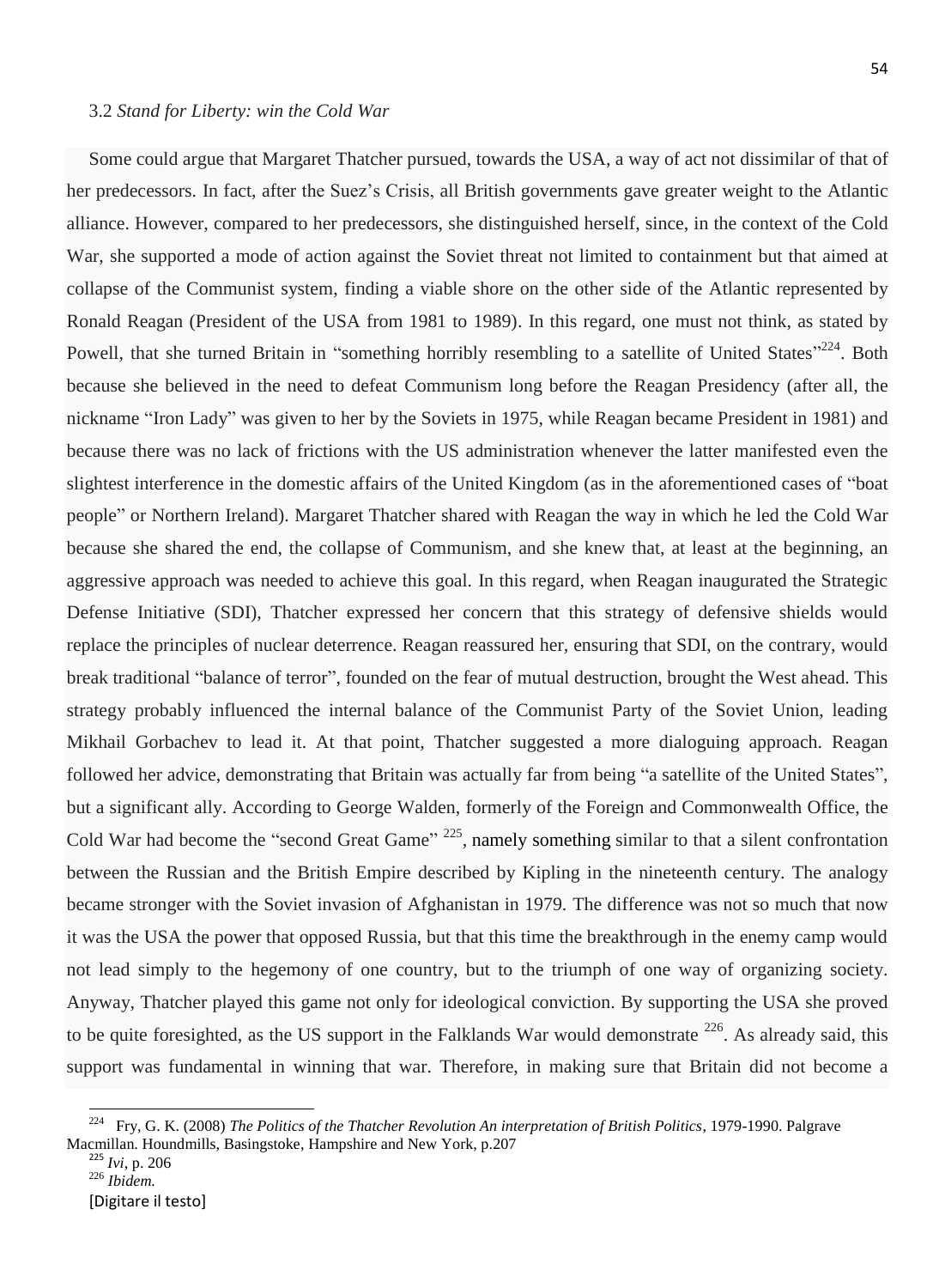country "whose word will count for nothing". In addition, contrary to what Powell thought (he was hostile both to NATO and the European Economic Community)  $^{227}$ , Britain could not afford an isolationist approach, because this would have meant greater vulnerability. First, without American support, it could not even have defended its possessions (and with them its position in the world). Secondly, its economy had developed interdependently with the rest of the world, from the Commonwealth (from which it imported food and raw materials) to Europe (where it exported its manufactures, as well as the City's financial services)<sup>228</sup>. Taking this into account, Margaret Thatcher's visceral anticommunism appears more understandable, since her Britain would have been much more comfortable in a world that resembled it politically and economically. However, the end of Communism did not bring the benefits to Britain that Thatcher hoped for. Britain in Europe remained isolated, for the former Communist countries in their transition to capitalism looked to reunified Germany rather than Britain as a model <sup>229</sup>. As a result, they could not form a reliable ally against the Brussels bureaucracy. After all, they needed Europe to restructure and revive their economies. Even the relationship with the USA cooled, as Thatcher said about Reagan's successor: "Bush felt the need to distance himself from his predecessor: turning his back fairly publicly on the special position I have enjoyed in the Reagan Administration's counsels and confidence was a way of doing that."<sup>230</sup> However, maybe the truth was simpler: the Cold War was over, the communist threat passed and isolationist feelings were returning in the United States. And for Great Britain too things were changing. The end of the Cold War in fact marked the end of the world in which Thatcher had lived and of which she had been part. The new generation of voters could not remember the conditions of Britain before her, while it blamed her of the persistence of old and new problems, such as the growth of the inequalities or the issue of nationalities, in the case of Northern Ireland very painful. She had managed to save Britain from a decline that seemed inevitable, but her inflexible character, which had allowed her to succeed where the others had failed, now it was bringing more problems than solutions, as in the aforementioned Northern Ireland, but especially in Europe, where Britain was once again risking isolation on the issue of the Maastricht Treaty. In general, it was no longer time for fighters, but for administrators. Perhaps, she also recognized this when, realizing that she could not anymore keep the leadership of the Conservative Party, she transferred her votes on John Major, who, while basically sharing her policy, however, had a more conciliatory attitude.

 $\overline{a}$ <sup>227</sup> Vinen, R. (2010). *Thatcher's Britain The Politics and Social Upheaval of the Thatcher Era*. Pocket Books. London, pp.53-57

<sup>228</sup> As Thatcher herself had reminded during the European Referendum Campaign in 1975: "*We rely on world imports for nearly all our industrial raw materials. We are the world's largest market for foodstuffs. To pay for both we need to export to the world goods and services currently representing one-fifth of the gross national product".* Quoted Margaret Thatcher Foundation, *Speech in Hendon (European Referendum campaign)*, May 19 1975, Monday.

<sup>&</sup>lt;sup>229</sup> See: Cerami A. (2009) Mechanisms of Institutional Change in Central and Eastern European Welfare State Restructuring. Palgrave Macmillan. Basingstoke, p. 46: "The institutional incoherence that resulted from central planning opened up space in the cultivation of a new market-oriented social policy logic in which dormant latent institutions and policies have been both rediscovered and reactivated. This reactivation concerned the re-enforcement of Bismarckian characteristics already present during communism".

<sup>230</sup> Fry, G. K. (2008)*. The Politics of the Thatcher Revolution An interpretation of British Politics, 1979-1990.* Palgrave Macmillan. Houndmills, Basingstoke, Hampshire and New York, p.211

<sup>[</sup>Digitare il testo]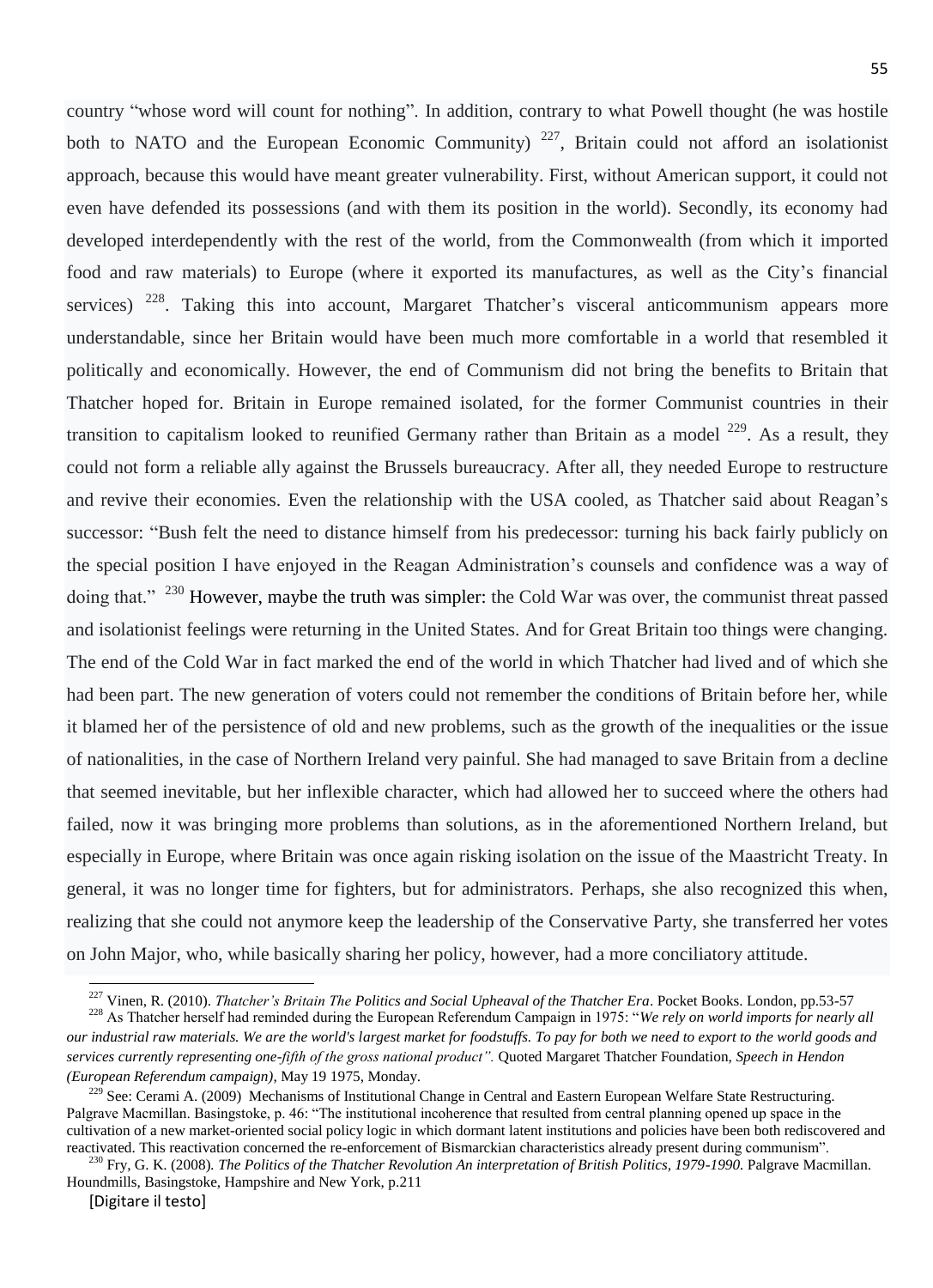# **Conclusion**

Margaret Thatcher's goal was to ensure Britain's survival beyond the Empire. To achieve this goal, she wanted to create a British nation-state, modelled on the other European countries. Therefore, she had to define the borders of this nation. In this regard, she cut away the ties of nationality with the Commonwealth, restricting the boundaries of the British nationality to the United Kingdom alone with the Nationality Act of 1981. Nonetheless, redefining immigration and nationality policy was not enough to create a British nationstate. She wanted also to merge the four British nations into one people. In order to achieve this goal, Margaret Thatcher had an assimilationist approach ("One Nation"). For this reason, she not only opposed the devolution to Scotland, but she went further, centralizing functions traditionally managed locally. However, she failed to stop the process triggered by decolonization. British Unionism had in fact developed within the framework of the Empire. Especially in Scotland, "popular imperialism" had been the main channel through which to keep the people loyal to the London government. In this context, the Falklands War took place. The importance of this war lies both in its reasons and in the expectations that it catalysed and in the subsequent disillusion. Firstly, the overwhelming majority of Britons, in all social classes and in all political affiliations, believed that it was necessary to help those whom they considered as compatriots. The Thatcher's government could therefore not avoid of fighting. Secondly, principally in Scotland, many wanted to see in this war, especially after the victory, the beginning of a global re-launch of the United Kingdom, since they had always seen British Unionism in "imperial" terms. On the contrary, in Thatcher's view, recovering the "imperial" connotation of the United Kingdom was impossible. The United Kingdom had in fact been able to win the Falklands War thanks to US support. Suez's lesson, therefore, remained intact. The disillusion reinforced Scottish nationalism. In addition, Thatcher's attack to the traditional local autonomies, which was perceived as an attack to Scottish self-determination, and her privatization policy, which loosened further the ties between the Scots and the London government, contributed to this outcome. In general, Scots disliked this ideal of a "Little Britain", matched with a recover of a free-market society, since it did not seem offer anything to them, in addition to erasing their identity. Anyway, despite her British nationalism, Thatcher was aware that the United Kingdom could not be self-sufficient. Consequently, she supported the permanence of the United Kingdom in the European Economic Community seeing in Europe an export area for British products. Nonetheless, she paid attention to prevent Britain from being annexed as part of an "European super-state". In the meantime, she was fighting at home to prevent the Scottish and Irish Nationalists from dismembering the United Kingdom. In this regard, she believed that, to guarantee the Kingdom's independence and unity, she had to protect the sovereignty of Westminster, both from the threat of a federal Europe and the internal nationalisms. In her view, Britain's survival was in danger. This feeling of danger made her somewhat harsh in dealing with the Northern Ireland issue. Keeping that territory in fact was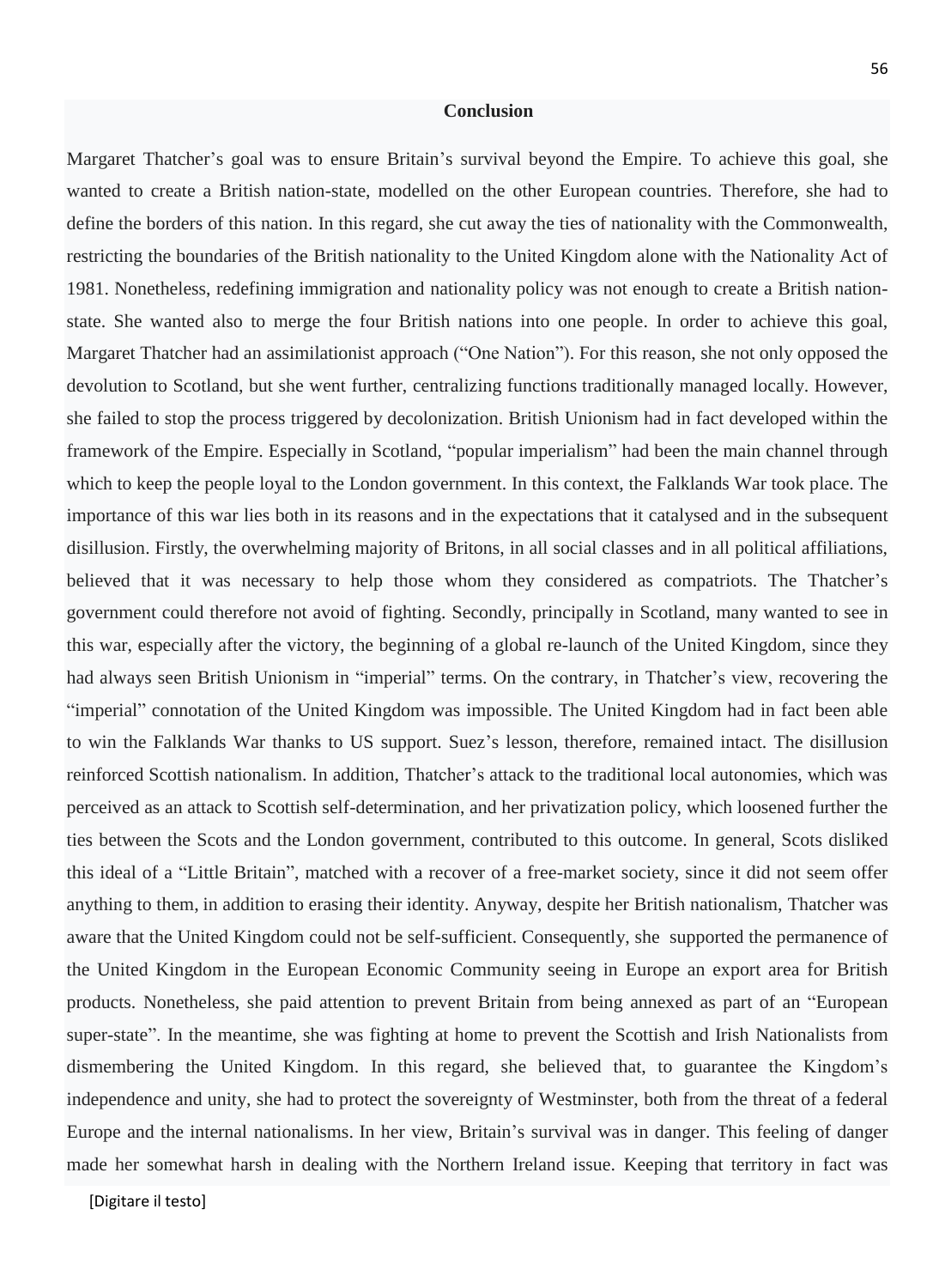important not only because it was inhabited by a British majority, but also because it was essential to national safety (being in fact the "back door" of Britain). All the more so in the context of the Cold War. However, her approach, which was also marked by a substantial lack of understanding of the social and political issues that characterized the Northern Irish problem, further pushed the Catholic community to move away from the London government, strengthening those who aimed at reunification with the rest of Ireland. Regarding the Cold War, Margaret Thatcher believed that the defeat of Communism would give Britain not only wider market, but above all a greater room for action in the international context. Ronald Reagan's presidency made it possible to pursue the goal of "winning" the Cold War. In fact, their way of proceeding by mutual agreement, first with an aggressive approach, then, after the rise of Gorbachev as leader of the USSR, more dialoguing, proved successful. However, the end of the Cold War did not satisfied her expectations. In fact, Britain remained isolated in Europe and even the relationship with the United States was cooled, when Bush was elected after Reagan. Incidentally, the end of the Cold War also marked the end of Margaret Thatcher's premiership. In conclusion, Thatcher managed to redefine Britain's borders, but she failed to create a steady new national identity, which kept together the four "peoples" that constitute the United Kingdom. Furthermore, she managed to keep Britain in Europe maintaining a position of wide autonomy from Brussels, but she failed to secure greater role for Britain in the international context.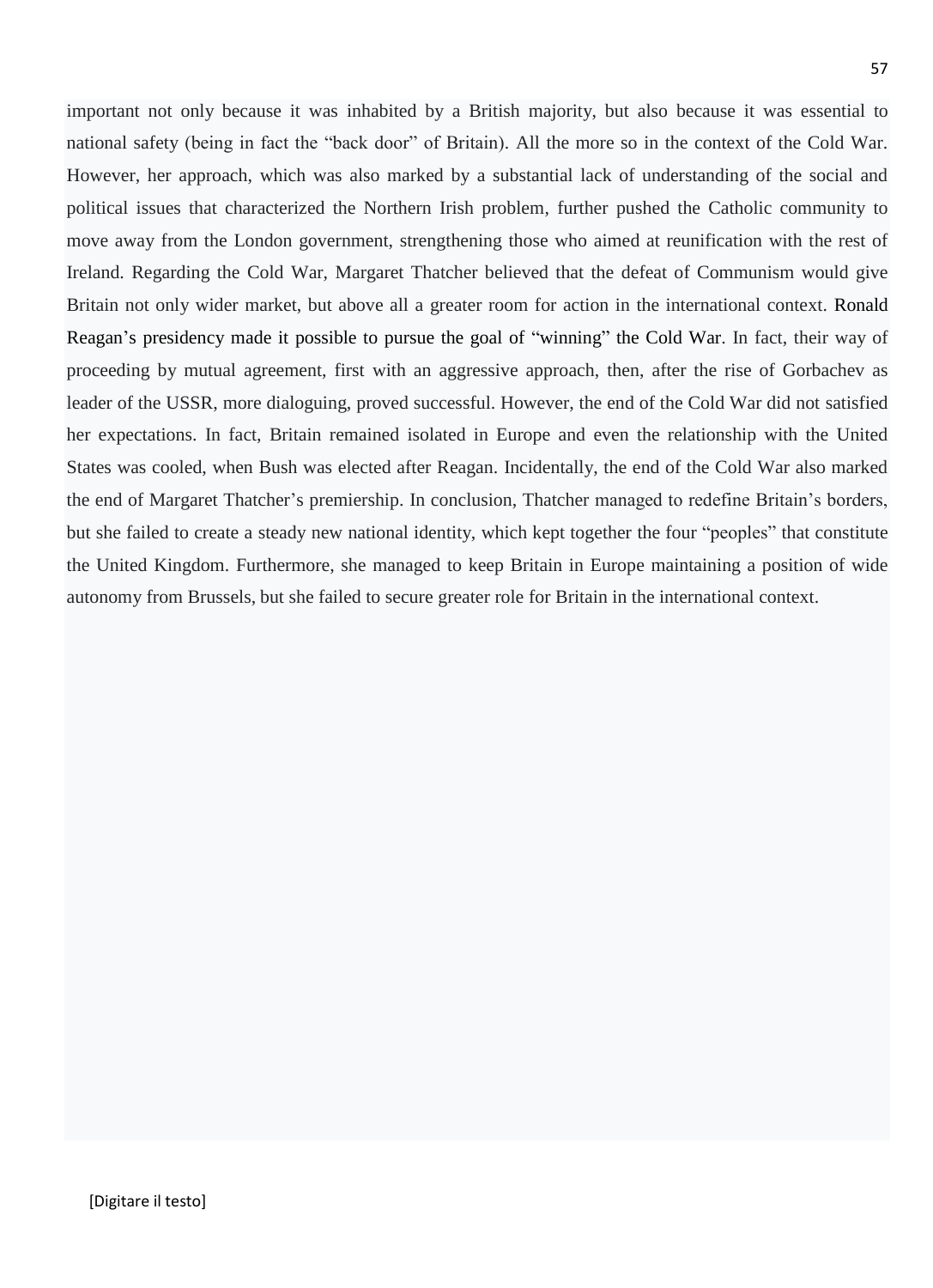# **Bibliography**

Ashton, N. J. (2005). *Harold Macmillan and the "Golden Days" of Anglo-American relations revisited, 1957-63*. Diplomatic History. Backwell publishing. Oxford.

Bishop P. and Mallie E. (1988). *The Provisional IRA*. Corgi Books. London.

Black, J. (2018). *English Nationalism A short history*. C. Hurst & Co. (Publishers) Ltd. London.

Black, J. (2019). *Britain and Europe A short history*. C. Hurst & Co. (Publishers) Ltd. London.

Caravalle, G. (2017). *A family of nations Asimmetrie territoriali nel Regno Unito tra devolution e Brexit*. Jovene Editore. Napoli.

Carr, F. (1990). *Foreign and Defence Policy: The impact of Thatcherism*. Public Policy Under Thatcher. Edited by Stephen P. Savage and Lynton Robins. The Macmillan Press. Houndmills, Basinstoke, Hampshire and London.

Cerami A. (2009) *Mechanisms of Institutional Change in Central and Eastern European Welfare State Restructuring.* Palgrave Macmillan. Basingstoke.

Childs, D. (2012). *Britain since 1945 A political history*. Routledge. Seventh Edition. Abingdon, Oxon and New York.

Clarke, P. (1997). *Hope and Glory: Britain 1900-2000*. Penguin Books. London.

Coogan, T. P. (2002). *The Troubles: Ireland's Ordeal and the Search for Peace*. Palgrave Macmillan. New York.

Devlin, B. (1969). *The Price of My Soul*. Pan Books Ltd. London.

Dohonue, L. K. (1998). *Regulating Northern Ireland: The Special Powers Acts, 1922–1972*. The Historical Journal. Vol. 41. Cambridge University Press.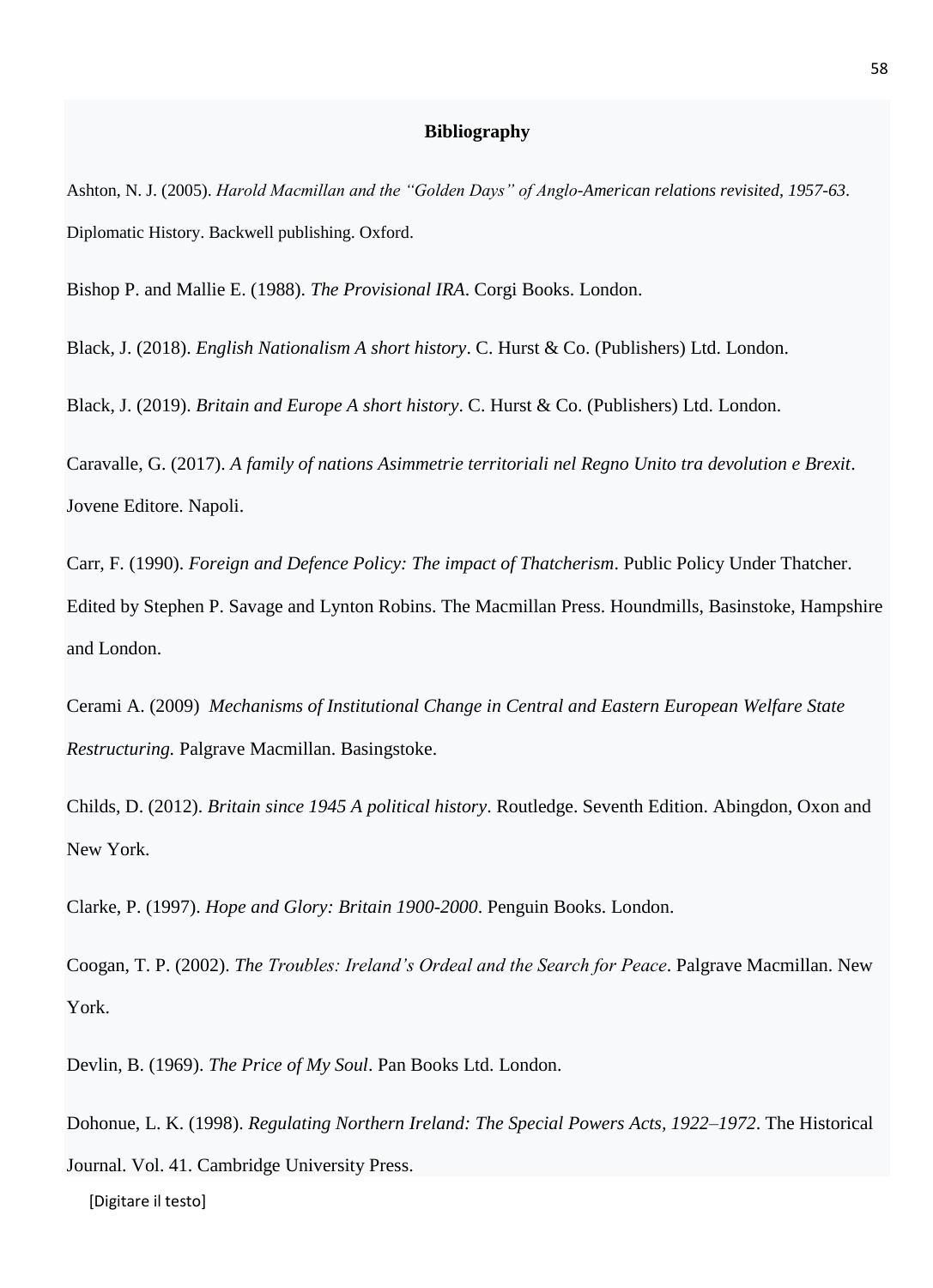Eayrs, G. J. (1964). *The Commonwealth and Suez: A Documentary Survey*. Oxford University Press.

Edwards, D. & Edwards R. (2005). *Biography: Carson by Geoffrey Lewis*. The Times. Hambledon and London. Retrieved 2009.

Freedman, L. (2005). *The official history of the Falklands Campaign. Volume Two: War and Diplomacy*. Routledge, Abingdon.

Fry, G. K. (2008). *The Politics of the Thatcher Revolution An interpretation of British Politics, 1979-1990*. Palgrave Macmillan. Houndmills, Basingstoke, Hampshire and New York.

Gifford G. (2014). *The Making of Eurosceptic Britain.* Ashgate Publishing. Farnham.

Glass B. S. (2014), *The Scottish Nation at Empire's End*. Palgrave Macmillan. Basingstoke.

Hansen, R. (1999). *The Kenyan Asians, British Politics, and the Commonwealth Immigrants Act, 1968*. The Historical Journal. Vol. 42. University of Toronto.

Hastings, M. ; Jenkins, S. (1983). *Battle for the Falklands*. Pan Books. London.

Holmes, C. (2016). *John Bull's Island: Immigration and British Society, 1871-1971*. Routledge Taylor and Francis Group. Abingdon, Oxon and New York.

Hull M. M. (2003), *Irish Secrets. German Espionage in Wartime Ireland 1939–1945*. Irish Academic Press. Newbridge.

Ishiyama J. T & Breuning M. (1998). *Ethnopolitics in the New Europe*.Lynne Rienner Publishers. Boulder, CO and London.

Lyons, F. (1990). *Beyond Political Stelemate: New Thinking on Northern Ireland*. Public Policy Under Thatcher. Edited by Stephen P. Savage and Lynton Robins. The Macmillan Press. Houndmills, Basinstoke, Hampshire and London.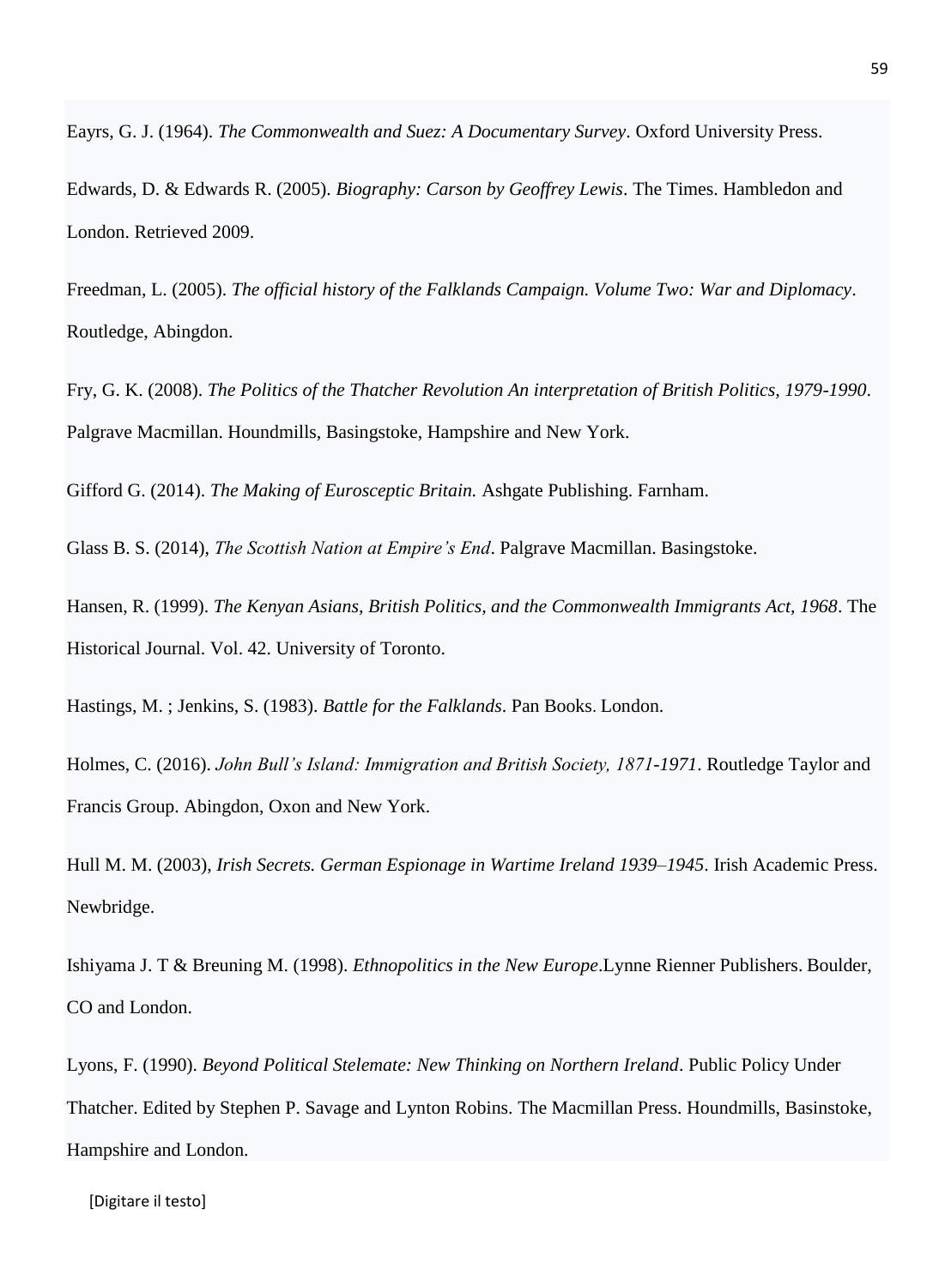Macfarlane L. J. (1990) *Human Rights, Realities and Possibilities: Northern Ireland, Republic of Ireland, Yugoslavia and Hungary*. Springer. Berlin.

McKittrick D. & McVea D. (2001). *Making Sense of the Troubles: A History of the Northern Ireland Conflict*. Penguin Books. London.

Magni, S. (2013). *This lady is not for turning I grandi discorsi di Margaret Thatcher*. IBL Libri. Torino.

Moore, C. (2013). *Margaret Thatcher The Authorised Biography Volume One: Not for turning*. Penguin Books. London.

Moore, C. (2016). *Margaret Thatcher The Authorised Biography Volume Two: Everything She wants*. Penguin Books. London.

Mutibwa, P. (1992). *Uganda Since Independence: A Story of Unfulfilled Hopes*. Africa World Press. Trenton.

O' Brien B. (1995) *The Long War – The IRA and Sinn Féin*. O'Brien Press, Dublin.

O' Dochartaigh, F. (1994). *Ulster's White Negros: From civil rights to insurrection*. Ak Press. Edinburgh.

O' Leary, B. (2019). *A Treatise on Northern Ireland, Volume III: Consociation and Confederation*. Oxford University Press.

Rallings C. & Thrasher M. (1999), *British Parliamentary Election Results 1983–1997*. Ashgate. Aldershot.

Tonge J. (2002). *Northern Ireland: Conflict and Change*. Pearson Longman. Harlow.

Torrance, D. (2009). *"We in Scotland" Thatcherism in a Cold Climate*. Birlinn Limited. Edinburgh.

Purdie, B. (1990). *Politics in the Streets: The origins of the Civil Rights Movement*. Blackstaff Press. Belfast.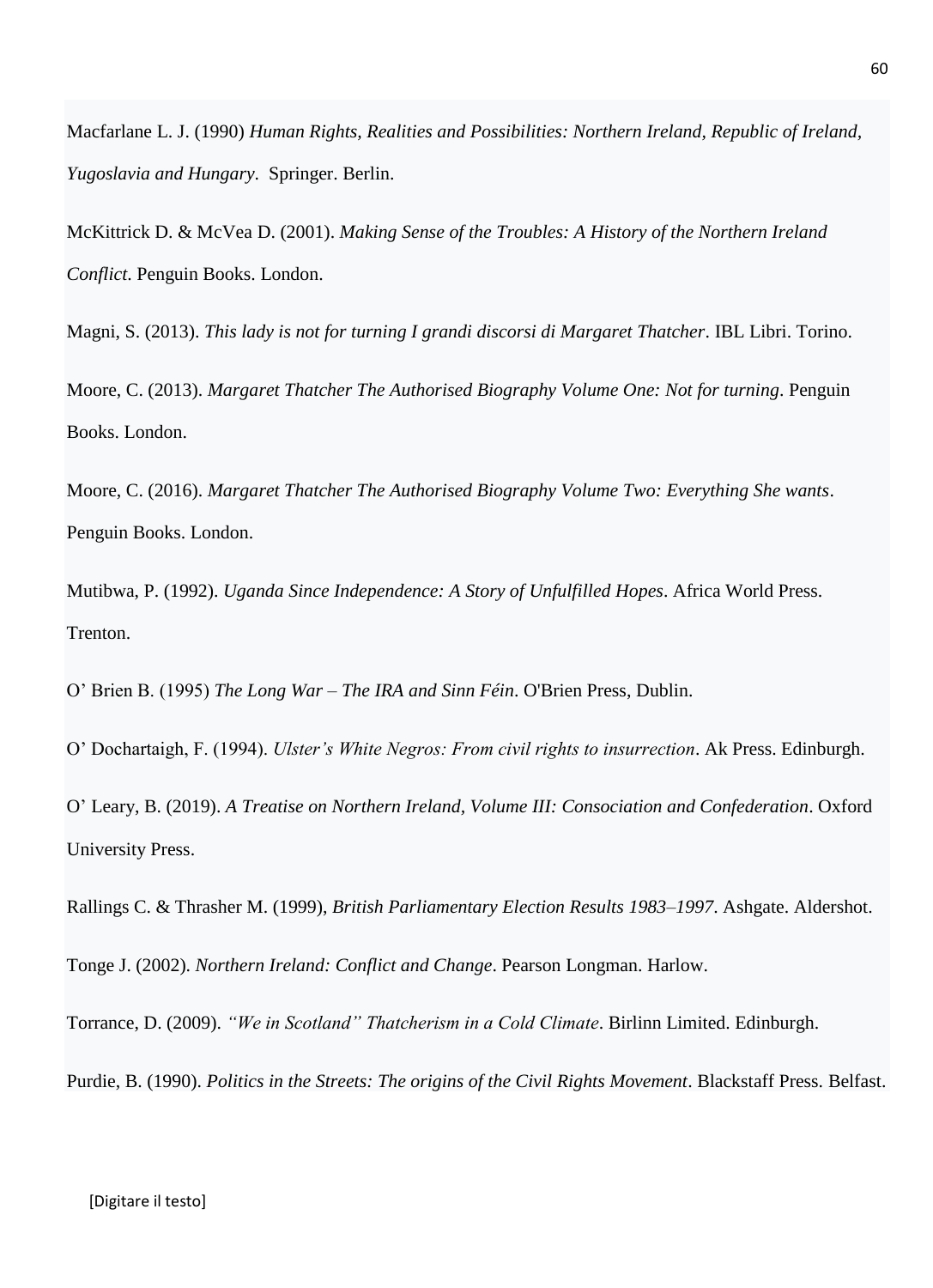Vinen, R. (2010). *Thatcher's Britain The Politics and Social Upheaval of the Thatcher Era*. Pocket Books. London.

# **Research Articles**

Berkeley R. , Khan O. and Ambikaipaker M. (2006).*What's new about new immigrants in twenty-first century Britain?.* Joseph Rowntree Foundation. York.

Dewdney, R. (1997) Results of Devolution Referendums (1979 & 1997). Social & General Statistics Section. House of Commons Library.

Dixon, P. (2001). *British policy towards Northern Ireland 1969–2000: continuity, tactical adjustment and consistent "inconsistencies"*. British Journal of Politics and International Relations. University of London.

Kenny M. , Pearce N. (2018). *Shadows of Empire: the Anglosphere in British Politics*. Polity Press. Cambridge.

Sawyer C. & Wray H. (2014). *Country Report: United Kingdom*, for the European University Institute, Florence, the Robert Schuman Centre for Advanced Studies and the EUDO Citizenship Observatory.

# **Magazines**

Carracciolo L. (2019). *Be British Boys!* (Limes. Rivista Italiana di Geopolitica). Gedi Gruppo Editoriale SpA.

De Sanctis A. (2019). *Londra torna in alto mare*. (Limes. Rivista Italiana di Geopolitica). Gedi Gruppo Editoriale SpA.

# **Web sources**

Paul Beaumont, *Belgrano crew 'trigger happy'*. The Guardian. Sunday 25 May 2003. <https://www.theguardian.com/politics/2003/may/25/uk.world>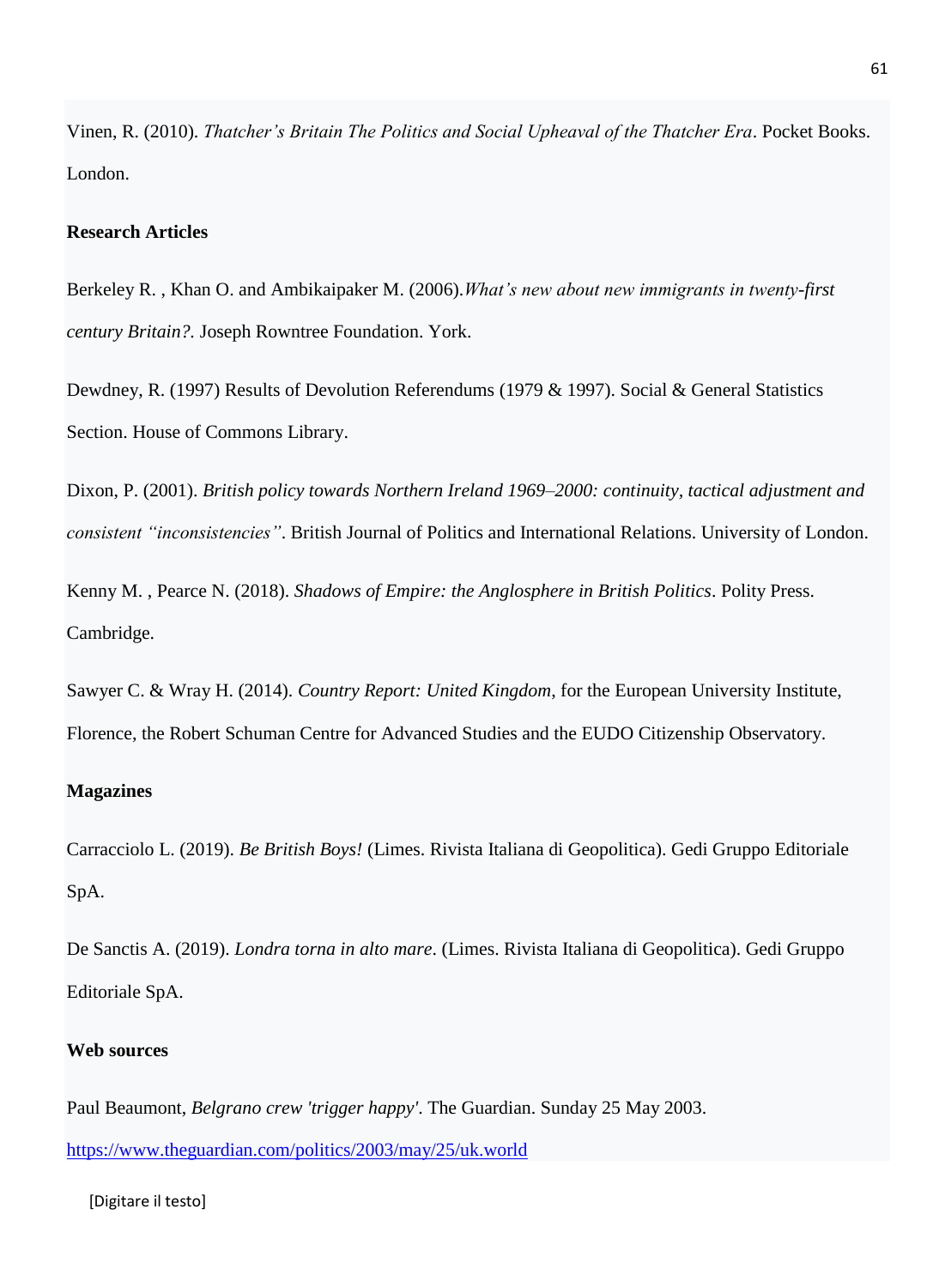British Nationality act, 1948 [http://www.legislation.gov.uk/ukpga/1948/56/pdfs/ukpga\\_19480056\\_en.pdf](http://www.legislation.gov.uk/ukpga/1948/56/pdfs/ukpga_19480056_en.pdf)

British Nationality Act, 1965<http://www.uniset.ca/naty/BNA1965.htm>

British Nationality Act, 1981 [http://www.legislation.gov.uk/ukpga/1981/61/pdfs/ukpga\\_19810061\\_en.pdf](http://www.legislation.gov.uk/ukpga/1981/61/pdfs/ukpga_19810061_en.pdf)

British Overseas Territories Act, 2002 <http://www.legislation.gov.uk/ukpga/2002/8/data.pdf>

CAIN Web Service. *A Chronology of Key Events in Irish History*. 1800 to 1967. <https://cain.ulster.ac.uk/othelem/chron/ch1800-1967.htm>

CAIN Web Service. Civil Authorities (Special Powers) Act (Northern Ireland), 1922 <https://cain.ulster.ac.uk/hmso/spa1922.htm>

Collins M. (2019) *Immigration and opinion polls in postwar Britain*. Loughborough University [file:///C:/Users/Giuseppe/Downloads/Collins\\_984497.pdf](file:///C:/Users/Giuseppe/Downloads/Collins_984497.pdf)

Commonwealth Immigrants Act, 1962.

[https://web.archive.org/web/20110927012831/http://www.britishcitizen.info/CIA1962.pdf](https://web.archive.org/web/20110927012831/http:/www.britishcitizen.info/CIA1962.pdf)

Dorney, J. (2018). *Revisiting the Northern Ireland Civil Rights Movement: 1968-69*. Irish History Online, Irish History articles, interviews, e-books and podcasts.

<https://www.theirishstory.com/2018/12/03/revisiting-the-northern-ireland-civil-rights-movement-1968-69/>

Powell E. (1968). "Rivers of Blood" speech. [https://www.telegraph.co.uk/comment/3643823/Enoch-](https://www.telegraph.co.uk/comment/3643823/Enoch-Powells-Rivers-of-Blood-speech.html)[Powells-Rivers-of-Blood-speech.html](https://www.telegraph.co.uk/comment/3643823/Enoch-Powells-Rivers-of-Blood-speech.html)

Glennie A. & Chappell L. (2010). *Jamaica: From Diverse Beginning to Diaspora in the Developed World*. Migration Policy Institute. *[https://www.migrationpolicy.org/article/jamaica-diverse-beginning-diaspora](https://www.migrationpolicy.org/article/jamaica-diverse-beginning-diaspora-developed-world)[developed-world](https://www.migrationpolicy.org/article/jamaica-diverse-beginning-diaspora-developed-world)*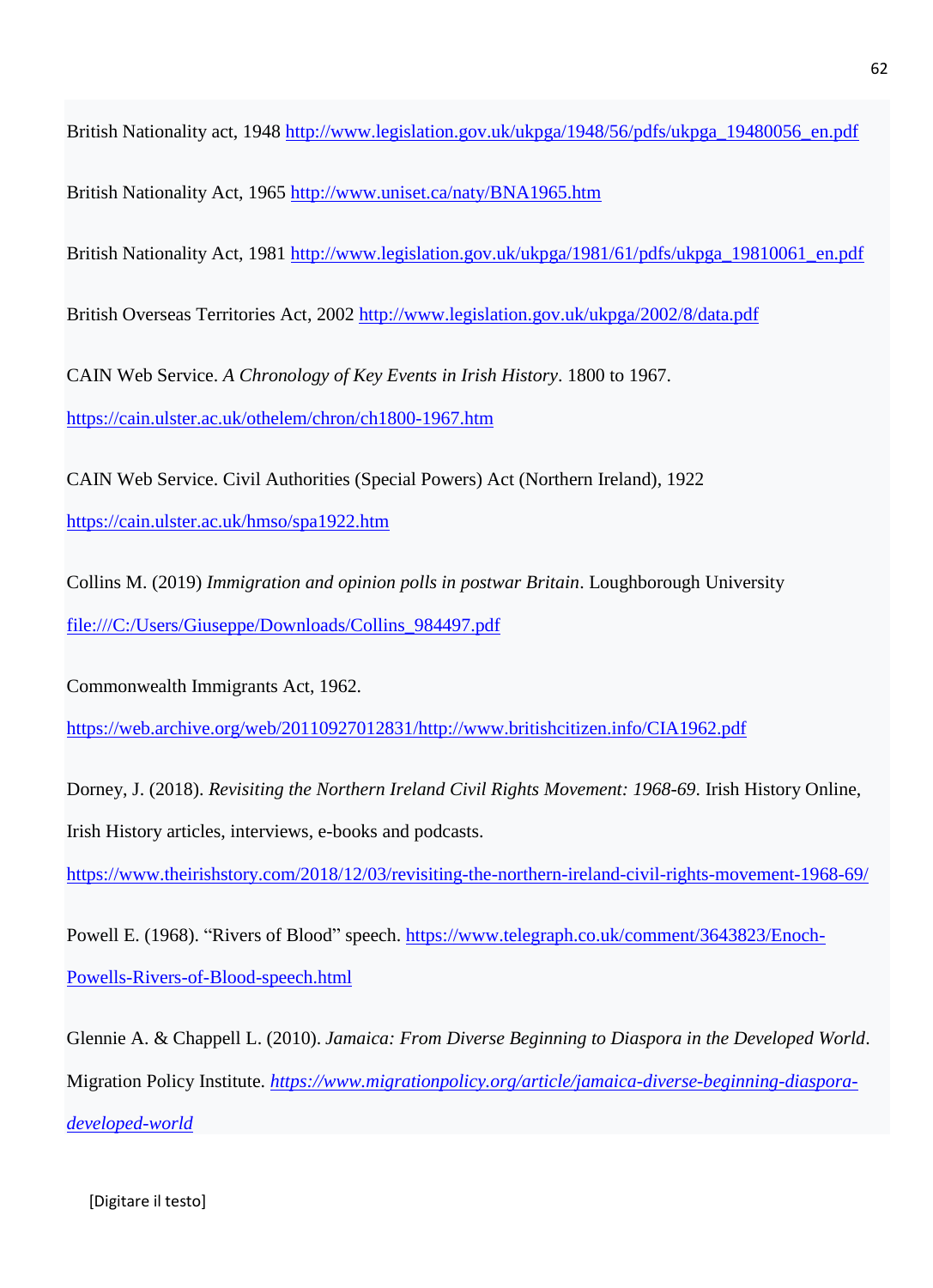HL Deb 19 November 1958 Vol. 212 cc632-724 [https://api.parliament.uk/historic-](https://api.parliament.uk/historic-hansard/lords/1958/nov/19/colour-prejudice-and-violence)

[hansard/lords/1958/nov/19/colour-prejudice-and-violence](https://api.parliament.uk/historic-hansard/lords/1958/nov/19/colour-prejudice-and-violence)

HC Deb 09 February 1965 Vol. 706 cc178-82 [https://api.parliament.uk/historic-](https://api.parliament.uk/historic-hansard/commons/1965/feb/09/immigrants-to-united-kingdom#S5CV0706P0_19650209_HOC_64)

[hansard/commons/1965/feb/09/immigrants-to-united-kingdom#S5CV0706P0\\_19650209\\_HOC\\_64](https://api.parliament.uk/historic-hansard/commons/1965/feb/09/immigrants-to-united-kingdom#S5CV0706P0_19650209_HOC_64)

HC Deb 19 March 2003 Vol. 401 cc270-94WH. [https://api.parliament.uk/historic-hansard/westminster](https://api.parliament.uk/historic-hansard/westminster%20hall/2003/mar/19/immigration#S6CV0401P0_20030319_WH_34)  [hall/2003/mar/19/immigration#S6CV0401P0\\_20030319\\_WH\\_34](https://api.parliament.uk/historic-hansard/westminster%20hall/2003/mar/19/immigration#S6CV0401P0_20030319_WH_34)

Immigration Act, 1971.<http://www.legislation.gov.uk/ukpga/1971/77/contents>

Immigration Act, 1988.<http://www.legislation.gov.uk/ukpga/1988/14/contents/data.pdf>

Paul Kelso. *Floods, inundation, and other unspeakable words*. The Guardian. Thursday 25 April 2002. <https://www.theguardian.com/society/2002/apr/25/asylum.uknews1>

Julia Langdon. *Lord Brittan of Spennithorne obituary*. The Guardian. Thursday 22 January 2015. <https://www.theguardian.com/politics/2015/jan/22/lord-brittan-of-spennithorne>

Mark Lattimer. *When Labour played the racist card*. NewStatesman. 22 January 1999. <https://www.newstatesman.com/when-labour-played-racist-card>

Joseph Lelyveld. *TO WHITE EXILES, THERE'LL ALWAYS BE A RHODESIA*. Special To the New York Times. 15 January 1982. [https://www.nytimes.com/1982/01/15/world/to-white-exiles-there-ll-always-be-a](https://www.nytimes.com/1982/01/15/world/to-white-exiles-there-ll-always-be-a-rhodesia.html)[rhodesia.html](https://www.nytimes.com/1982/01/15/world/to-white-exiles-there-ll-always-be-a-rhodesia.html)

Margaret Thatcher Foundation. *Speech in Hendon (European Referendum campaign)*. May 9 1975, Monday. <https://www.margaretthatcher.org/document/102692>

Margaret Thatcher Foundation. *Speech to Conservative Party Conference*. October 10 1975, Friday.

<https://www.margaretthatcher.org/document/102777>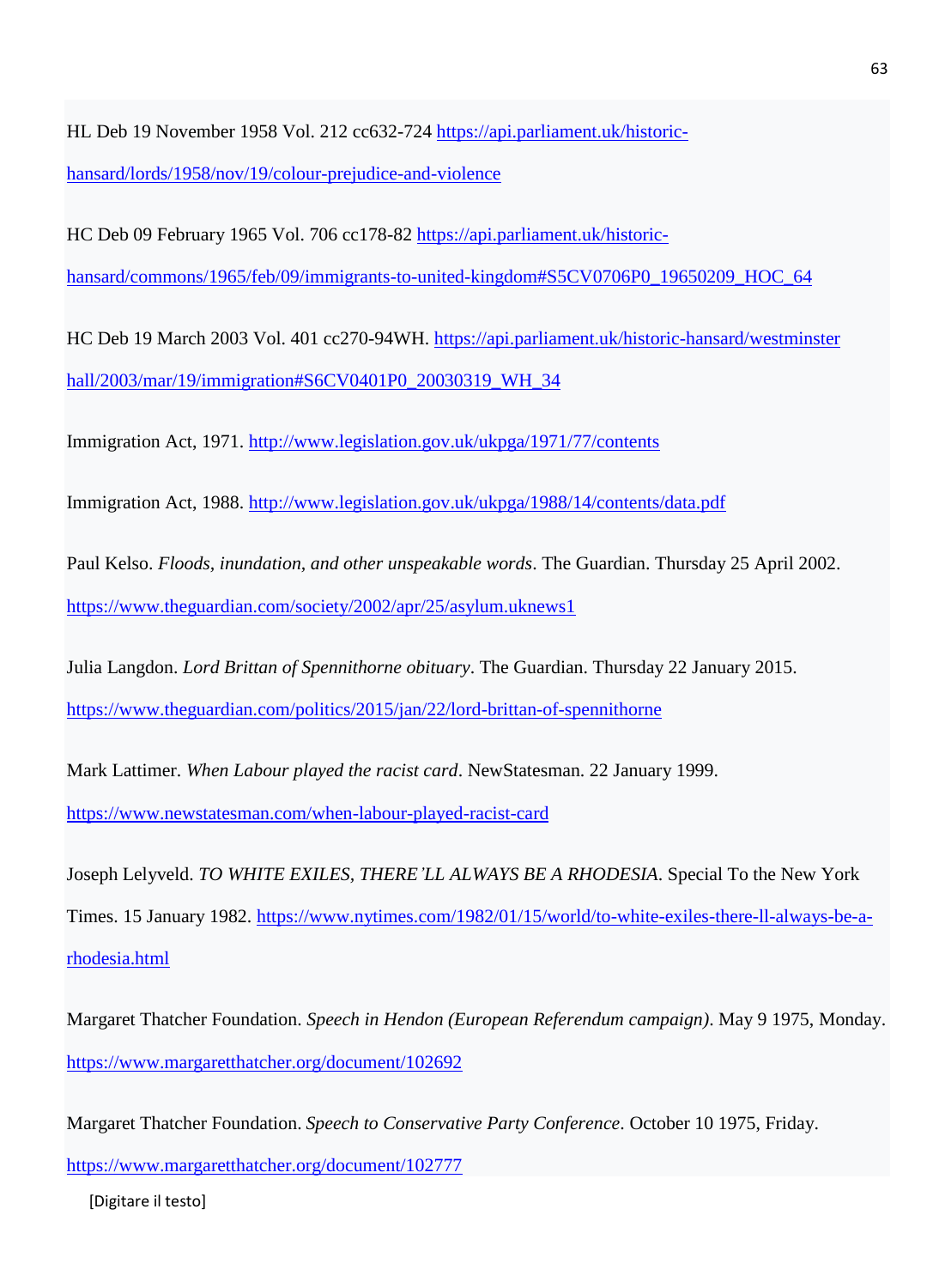Margaret Thatcher Foundation. *TV Interview for Granada World in Action ("rather swamped")*. On January 27 1978, Friday.<https://www.margaretthatcher.org/document/103485>

Margaret Thatcher Foundation. *Speech to the Conservative Political Centre Summer School ("The Renewal of Britain")*. July 6 1979, Friday.<https://www.margaretthatcher.org/document/104107>

Margaret Thatcher Foundation. *Interview for Sunday Times*. On May 1 1981, Friday. <https://www.margaretthatcher.org/document/104475>

Margaret Thatcher Foundation. *Speech to the College of Europe ("The Bruges Speech").* On September 20 1988, Tuesday. <https://www.margaretthatcher.org/document/107332>

Margaret Thatcher Foundation. Cold War: *"Thatcher stands firm on boat people" (MT & Bush reported clash at Camp David)*. Commentary (Sunday Times) by David Hughes and Jon Swain. On November 26 1989, Sunday.<https://www.margaretthatcher.org/document/110783>

Margaret Thatcher Foundation. *HL S [European Communities (Amendment) Bill]*. On June 7 1993, Monday. <https://www.margaretthatcher.org/document/108314>

Margaret Thatcher Foundation. *Speech to the World Trade After GATT Conference*. On March 3 1994, Thusday.<https://www.margaretthatcher.org/document/108329>

Moravcsik A. (1991). *Negotiating the Single European Act: national interests and conventional statecraft in the European Community*. The World Peace Foundation and the Massachusetts Institute of Technology. <https://www.princeton.edu/~amoravcs/library/sea.pdf>

Radhika Natarajan. *Ties of blood: how Thatcher altered "British"*. Open Democracy. 17 April 2013. <https://www.opendemocracy.net/en/opendemocracyuk/ties-of-blood-how-thatcher-altered-british/>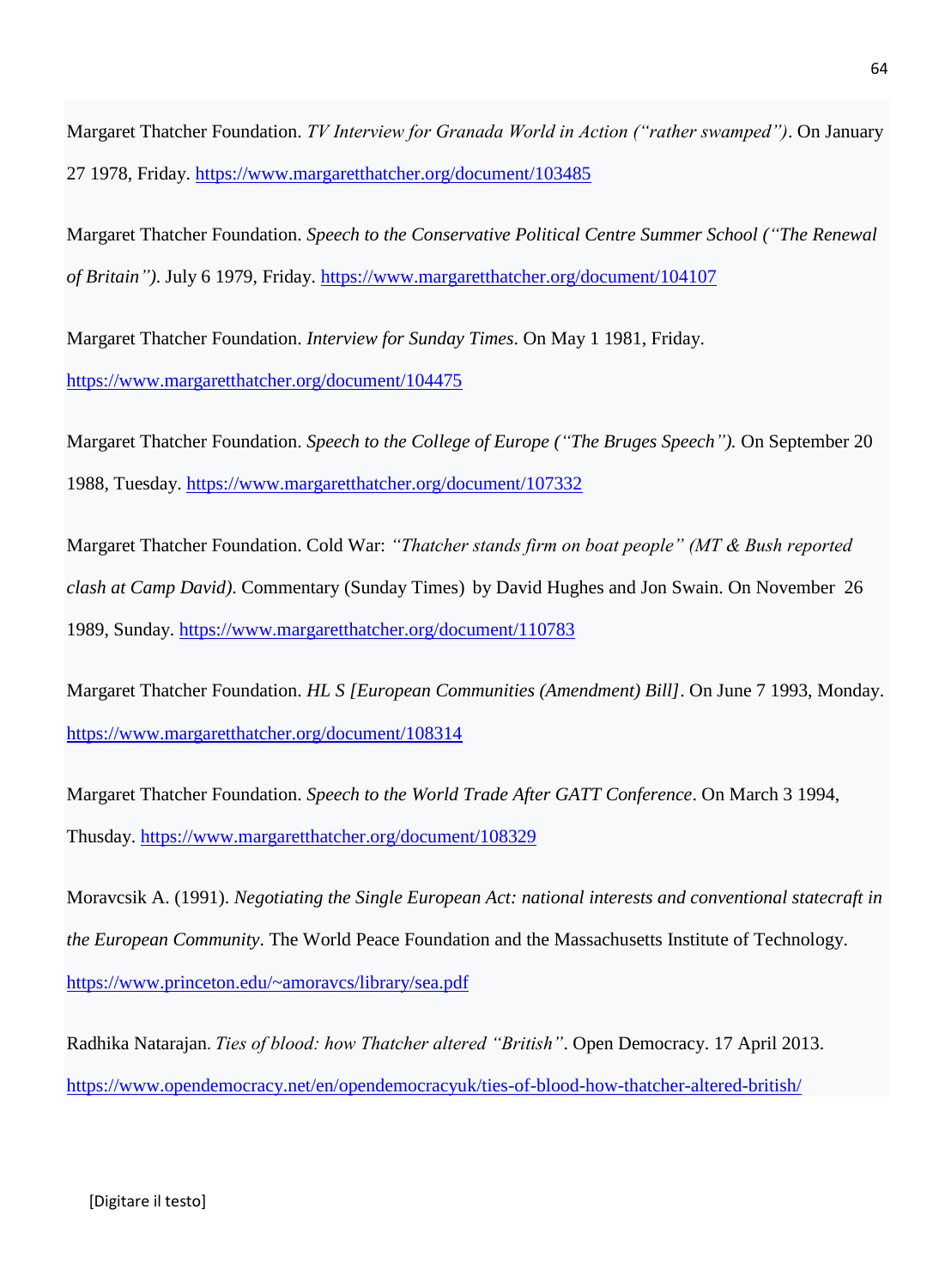O' Leary P. (2015). *States of Union: Modern Scotland and British History.* Oxford University Press. <https://academic-oup-com.eres.qnl.qa/tcbh/article/27/1/124/2451945>

Paul Reynolds. *Obituary: Caspar Weinberger*. BBC News. Tuesday 28 March 2006 <http://news.bbc.co.uk/2/hi/americas/4854962.stm>

The National Archive. Windrush settlers. [http://www.nationalarchives.gov.uk/museum/item.asp?item\\_id=50](http://www.nationalarchives.gov.uk/museum/item.asp?item_id=50)

Michael Settle, *SNP crush Labour in historic poll as Tories sweep to power*. The Herald. 8 May 2015. [https://www.heraldscotland.com/news/13212916.snp-crush-labour-in-historic-poll-as-tories-sweep-to](https://www.heraldscotland.com/news/13212916.snp-crush-labour-in-historic-poll-as-tories-sweep-to-power/)[power/](https://www.heraldscotland.com/news/13212916.snp-crush-labour-in-historic-poll-as-tories-sweep-to-power/)

Alan Travis. *Margaret Thatcher reluctant to give boat people refuge in Britain*. The Guardian. Wednesday 30 December 2009.<https://www.theguardian.com/uk/2009/dec/30/thatcher-snub-vietnamese-boat-people>

THE CAMPAIGN FOR SOCIAL JUSTICE IN NORTHERN IRELAND, (1965). *LONDONDERRY ONE MAN, NO VOTE.* Castlefields, Dungannon. <https://cain.ulster.ac.uk/events/crights/pdfs/csj84.pdf>

Winter, J. (2002). *Migration, War and empire: the British case*. Annales de démographie historique. [https://www.cairn.info/revue-annales-de-demographie-historique-2002-1-page-143.htm#](https://www.cairn.info/revue-annales-de-demographie-historique-2002-1-page-143.htm)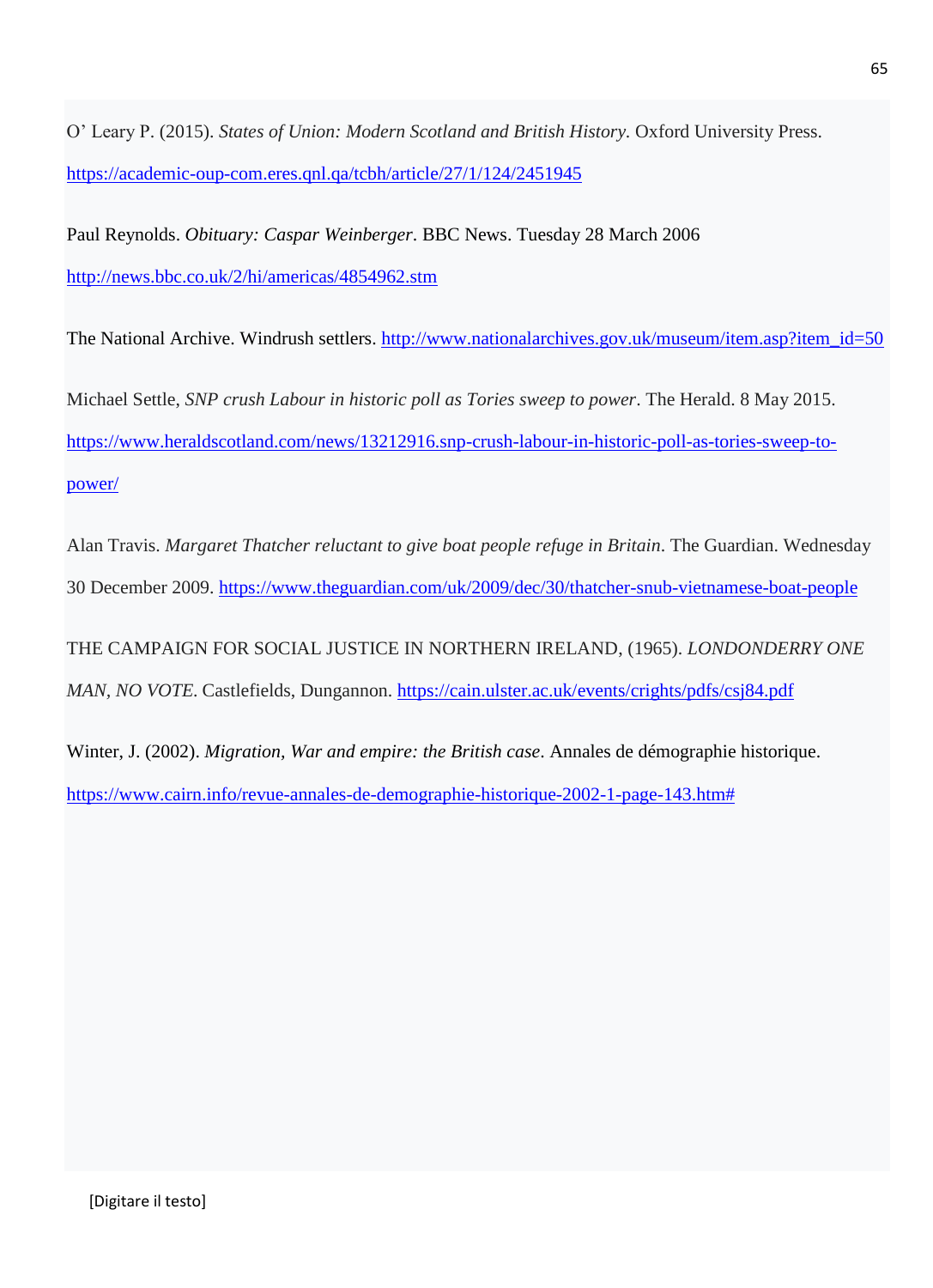# **Summary of the thesis**

The purpose of this thesis is to explain Margaret Thatcher's attempt to redefine British identity after the end of the colonial empire. The imperial dimension of Great Britain had in fact constituted the glue of the national unity of this country. As a result, decolonization had triggered an identity crisis for the British people, favouring the re-emergence of tensions between the four nations (English, Welsh, Irish and Scottish), which historically have composed it, in particular those between England and Scotland. Margaret Thatcher's aim was to give Britain a national identity that would overcome these divisions by founding a British nation-state that could survive beyond the Empire. To this end, she worked on the following fronts: immigration and nationality, relations with non-English British nations, Europe and the United States. First of all, she continued an immigration restriction policy in continuity with her predecessors, but compared to them she took one more step, namely the reduction of British nationality to the United Kingdom alone. In fact, her Nationality Act of 1981 distinguished between British and Commonwealth citizens, excluding the latter from the scope of British nationality. In this regard, the vast majority of Britons did not consider the former colonized to belong to their own culture. The issue of "Britishness" was at the heart of the Falklands War. In fact, this war was fought because of the feeling of "ethnic affinity" that British public opinion felt towards the inhabitants of these islands, considered as compatriots. The consequences of this war were even more important, since in the following years it brought out the internal contradictions of British nationalism, split between an ideal of "Little Britain" pursued by Thatcher and widely shared by the English population and nostalgia for an "imperial" Great Britain of the British Unionists, especially in Scotland. The disappointment of the latter for the failure of Great Britain to recover an "imperial" profile, after a victory that had given hope for this, played a decisive role in strengthening Scottish nationalism, aggravating the danger of fragmentation of the United Kingdom. In fact, the unity between Scotland and England had always taken place in the Empire and in sharing the benefits derived from it. Without the Empire, many in Scotland saw no reason to preserve this union. Furthermore, Thatcher's privatizations further loosened the ties between Scotland and England. Moreover, her assimilationist policy, which attacked traditional local